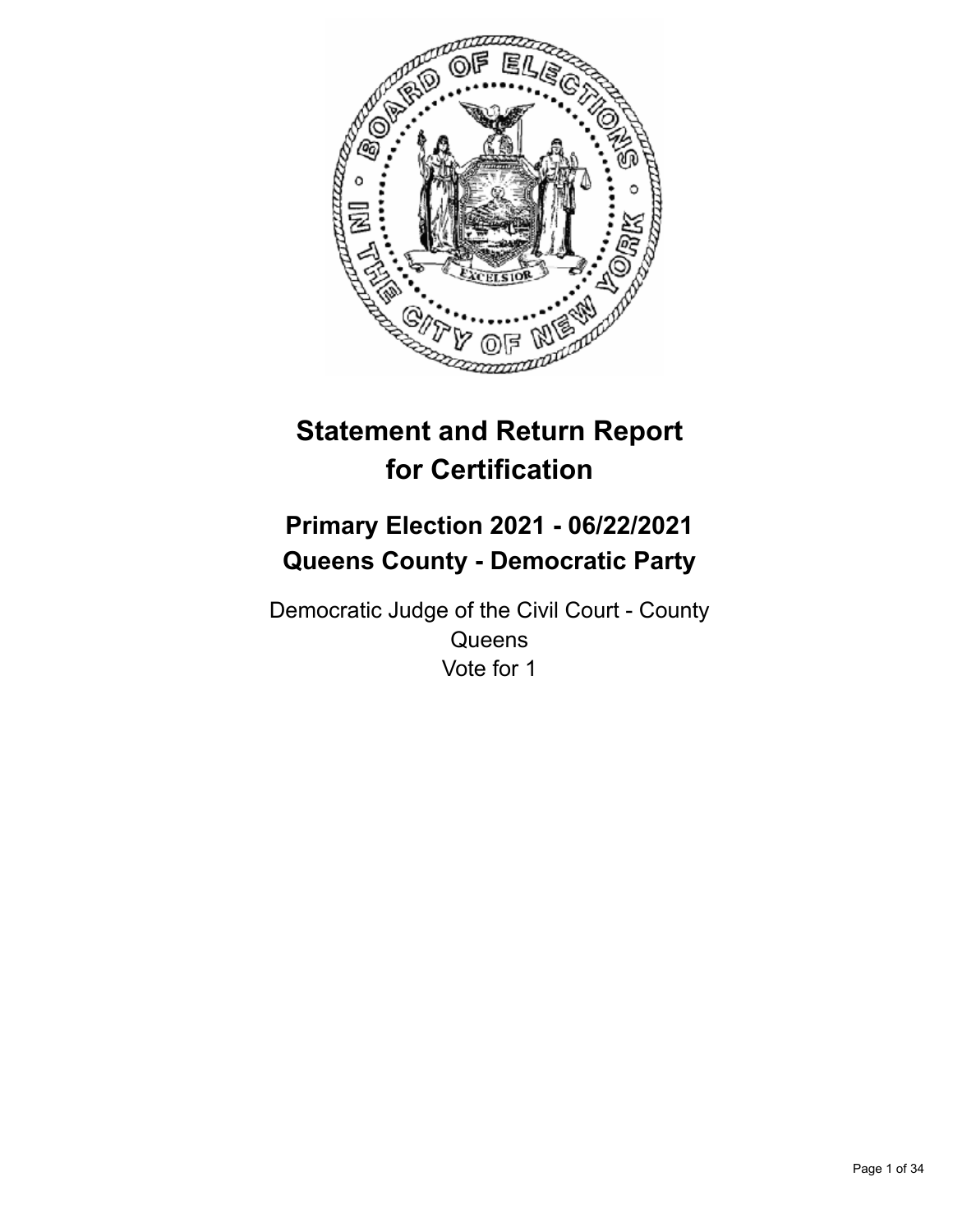

| PUBLIC COUNTER                                           | 9,674          |
|----------------------------------------------------------|----------------|
| MANUALLY COUNTED EMERGENCY                               | 0              |
| ABSENTEE / MILITARY                                      | 1,420          |
| <b>AFFIDAVIT</b>                                         | 32             |
| <b>Total Ballots</b>                                     | 11,126         |
| Less - Inapplicable Federal/Special Presidential Ballots | 0              |
| <b>Total Applicable Ballots</b>                          | 11,126         |
| SOMA S. SYED                                             | 3,816          |
| MICHAEL H. GOLDMAN                                       | 5,409          |
| AARON CYPERSTEIN (WRITE-IN)                              | 1              |
| ALFRED GLEIBERMAN (WRITE-IN)                             | 1              |
| ARI DICKER (WRITE-IN)                                    | 1              |
| AVRAHAM GOLDSTEIN (WRITE-IN)                             | 1              |
| <b>BARNEY RUBBLE (WRITE-IN)</b>                          | 1              |
| CASSANDRA JOHNSON (WRITE-IN)                             | 6              |
| CHAIM YITZY JACOBI (WRITE-IN)                            | 1              |
| CHAN BELZ (WRITE-IN)                                     | 1              |
| CHRISTI GELO (WRITE-IN)                                  | 1              |
| CHRISTINA WILLIAMS (WRITE-IN)                            | 1              |
| DANA COLEMAN (WRITE-IN)                                  | 1              |
| DAVID BENDER (WRITE-IN)                                  | 1              |
| DAVID GOLD GROSS (WRITE-IN)                              | 1              |
| DAVID LAWSON (WRITE-IN)                                  | 1              |
| DEREK HAMILTON (WRITE-IN)                                | 1              |
| DIANE ERHARD (WRITE-IN)                                  | 1              |
| DONALD DUCK (WRITE-IN)                                   | 2              |
| DONALD J TRUMP (WRITE-IN)                                | 1              |
| DONALD J. TRUMP (WRITE-IN)                               | 3              |
| ELLIOT SCHWAB (WRITE-IN)                                 | 2              |
| EVAN VAN LEER GREENBERG (WRITE-IN)                       | 1              |
| FIORELLA LAGUARDIA (WRITE-IN)                            | 1              |
| FRANK BOOTH (WRITE-IN)                                   | 1              |
| GERARD DUVREY (WRITE-IN)                                 | 1              |
| GIANNINA BERROCAT (WRITE-IN)                             | 1              |
| HACHI TOVV (WRITE-IN)                                    | 1              |
| HOMER SIMPSON (WRITE-IN)                                 | 1              |
| JANET MCDONNELL (WRITE-IN)                               | 1              |
| JENNIFER TUBRIDY (WRITE-IN)                              | 26             |
| JESSE FUNTLEYDER (WRITE-IN)                              | 1              |
| JOHN G INGRAM (WRITE-IN)                                 | 1              |
| JOHN MCGOLDRICK (WRITE-IN)                               | 1              |
| JOHN SPATARO (WRITE-IN)                                  | 1              |
| JOSE MIGUEL ARAUJO (WRITE-IN)                            | 1              |
| JOSEPH BARDEN (WRITE-IN)                                 | 1              |
| JOSEPH F KASPER (WRITE-IN)                               | 1              |
| JOSEPH F. KASPER (WRITE-IN)                              | $\overline{2}$ |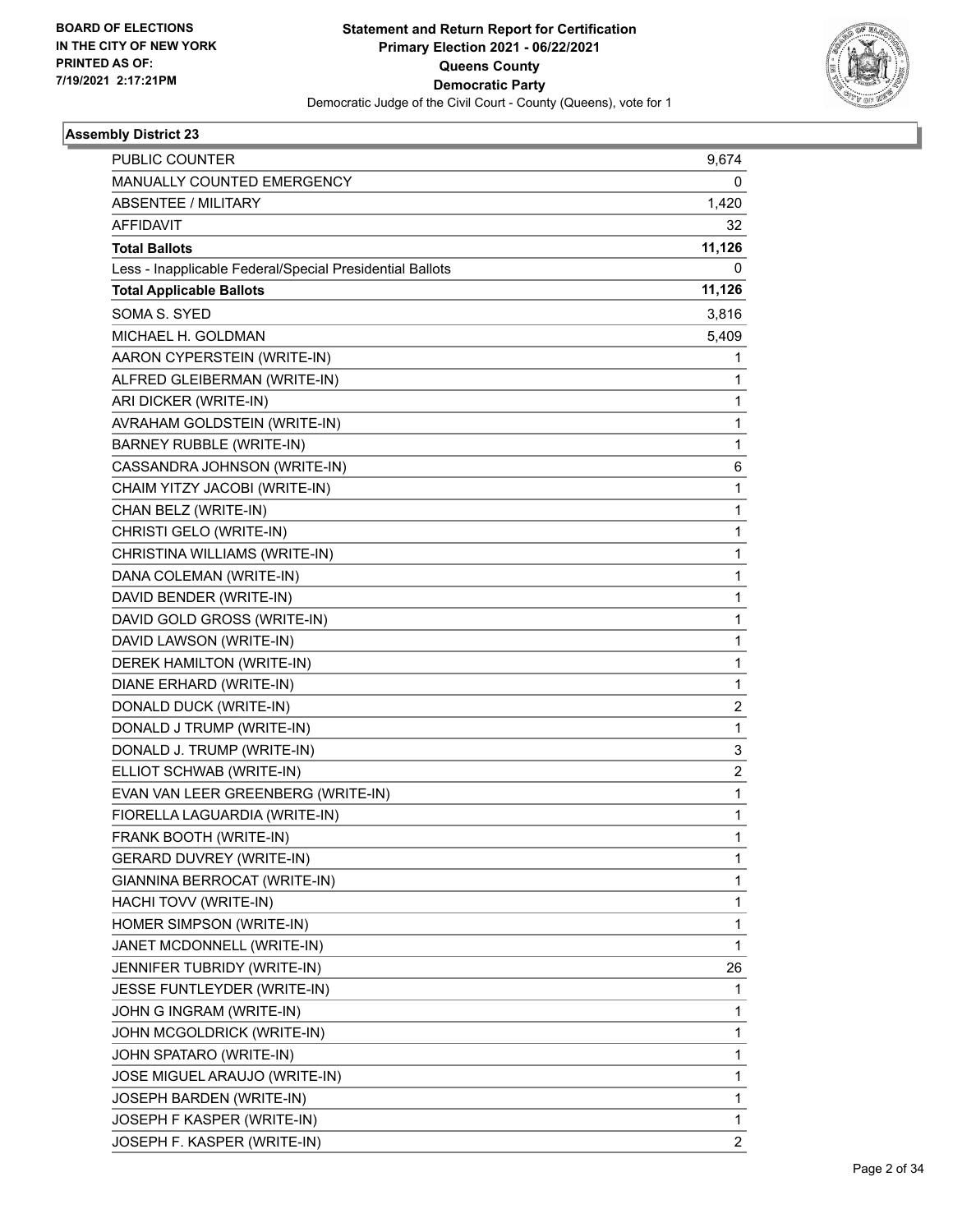

| KEVIN MCGUIRE (WRITE-IN)           | $\mathbf{1}$ |
|------------------------------------|--------------|
| LEW M. SIMON (WRITE-IN)            | 1            |
| LUKE SKYWALKER (WRITE-IN)          | 1            |
| MARTY DICKER (WRITE-IN)            | 2            |
| MEDARDO SANTOS (WRITE-IN)          | 1            |
| MORDECHAI MENDLOWITZ (WRITE-IN)    | 2            |
| PATRICIA TUBNDY (WRITE-IN)         | 1            |
| PAUL MERNICK (WRITE-IN)            | 1            |
| PHIL GOLDFEDER (WRITE-IN)          | 1            |
| RACHEL FOXMAN (WRITE-IN)           | 1            |
| RICHARD ALTABE (WRITE-IN)          | 2            |
| RITA HEYMEN (WRITE-IN)             | 1            |
| ROCHEL KLAINBERG (WRITE-IN)        | 1            |
| SAM DUNN (WRITE-IN)                | 1            |
| SARIT DICKER (WRITE-IN)            | 1            |
| SCOTT DUNN (WRITE-IN)              | 1            |
| STEPHEN J. KAELIN (WRITE-IN)       | 1            |
| SUSAN GOLD (WRITE-IN)              | 1            |
| THOMAS D. MURPHY (WRITE-IN)        | 1            |
| THOMAS F. CROKE (WRITE-IN)         | 1            |
| TOBI DICKER (WRITE-IN)             | 1            |
| TODD MULLER (WRITE-IN)             | $\mathbf{1}$ |
| UNATTRIBUTABLE WRITE-IN (WRITE-IN) | 30           |
| VANESSA CORCHIA (WRITE-IN)         | 1            |
| YAAKOV BENDER (WRITE-IN)           | 2            |
| YAKOV BENDER (WRITE-IN)            | 1            |
| YONATON VAHAB (WRITE-IN)           | 1            |
| <b>Total Votes</b>                 | 9,357        |
| Unrecorded                         | 1,769        |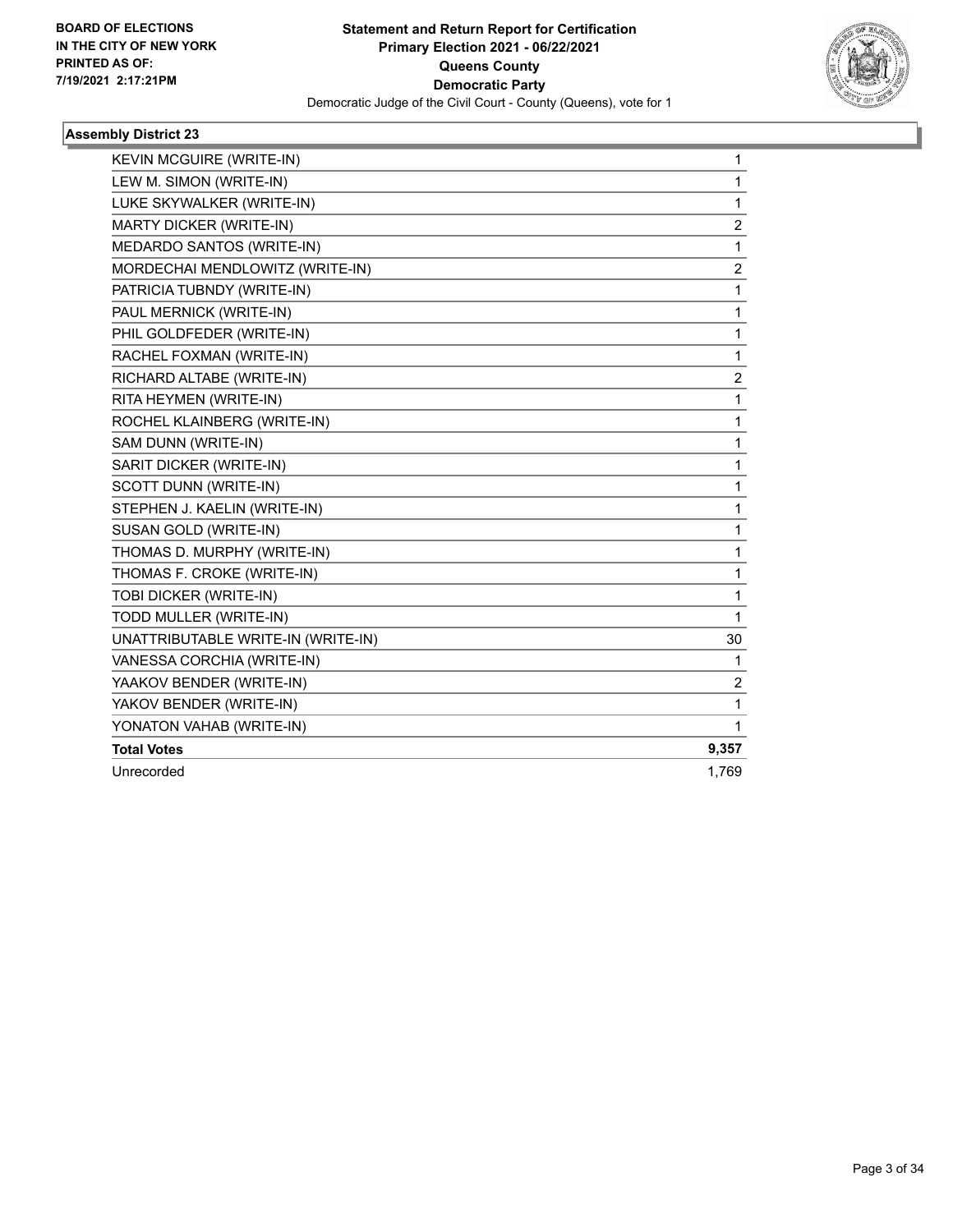

| <b>PUBLIC COUNTER</b>                                    | 9,805          |
|----------------------------------------------------------|----------------|
| MANUALLY COUNTED EMERGENCY                               | 0              |
| <b>ABSENTEE / MILITARY</b>                               | 2,496          |
| AFFIDAVIT                                                | 51             |
| <b>Total Ballots</b>                                     | 12,352         |
| Less - Inapplicable Federal/Special Presidential Ballots | 0              |
| <b>Total Applicable Ballots</b>                          | 12,352         |
| SOMA S. SYED                                             | 5,483          |
| MICHAEL H. GOLDMAN                                       | 5,318          |
| ANDREW YANG (WRITE-IN)                                   | 1              |
| ANGELA MURRELL (WRITE-IN)                                | 1              |
| DEBORAH STEVENS-MODICA (WRITE-IN)                        | 1              |
| DOUG MICHAELS (WRITE-IN)                                 | 1              |
| DOUGLAS MICHAELS (WRITE-IN)                              | 2              |
| DOUGLAS REGAN MICHAELS (WRITE-IN)                        | 1              |
| ELIZABETH CROWLEY (WRITE-IN)                             | 1              |
| ERICA DANIELS (WRITE-IN)                                 | 1              |
| EUGENE J. DIRKS (WRITE-IN)                               | 1              |
| FRANK CAMPIRIDES (WRITE-IN)                              | 1              |
| FRANK NERRO (WRITE-IN)                                   | 1              |
| FRED FUMONE (WRITE-IN)                                   | 1              |
| GLORIA BROWN-MARSHALL (WRITE-IN)                         | 1              |
| JOHN ZAWACKI (WRITE-IN)                                  | 1              |
| JOSEPH CROTAR (WRITE-IN)                                 | 1              |
| JULIA HSIEH (WRITE-IN)                                   | $\overline{2}$ |
| LANCE DANDRIDGE (WRITE-IN)                               | 1              |
| LARAINA BLACKMAN (WRITE-IN)                              | 1              |
| MICHAEL B. WOLKOFSKY (WRITE-IN)                          | 2              |
| MICHAEL R. DANIEL (WRITE-IN)                             | 1              |
| MICKEY MOUSE (WRITE-IN)                                  | 1              |
| MINNIE MOUSE (WRITE-IN)                                  | $\overline{2}$ |
| OMA DEONARINE (WRITE-IN)                                 | 2              |
| PAT LYDAN (WRITE-IN)                                     | 1              |
| PETER TROSH (WRITE-IN)                                   | 1              |
| PHILLIP SERRA (WRITE-IN)                                 | 1              |
| RYAN BRAVATA (WRITE-IN)                                  | 1              |
| RYAN TROY (WRITE-IN)                                     | 1              |
| SPONGEBOB SQUAREPANTS (WRITE-IN)                         | 1              |
| TANTAN KAMINER HAZI (WRITE-IN)                           | 1              |
| UNATTRIBUTABLE WRITE-IN (WRITE-IN)                       | 21             |
| UNCOUNTED WRITE-IN PER STATUTE (WRITE-IN)                | 1              |
| VICTORIA L. BROWN-DOUGLAS (WRITE-IN)                     | 1              |
| <b>Total Votes</b>                                       | 10,859         |
| Unrecorded                                               | 1,493          |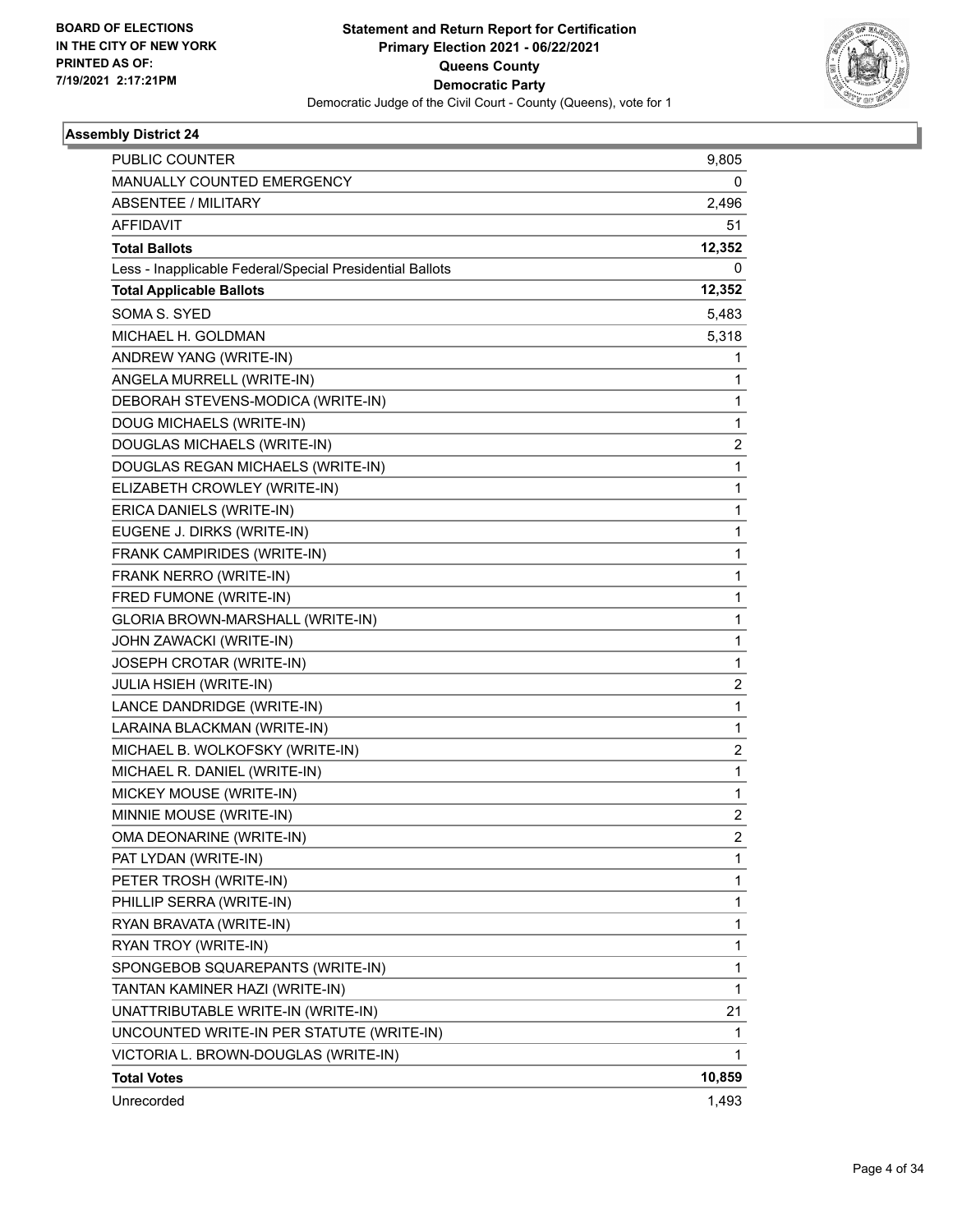

| <b>PUBLIC COUNTER</b>                                    | 8,120        |
|----------------------------------------------------------|--------------|
| <b>MANUALLY COUNTED EMERGENCY</b>                        | 0            |
| <b>ABSENTEE / MILITARY</b>                               | 2,064        |
| <b>AFFIDAVIT</b>                                         | 53           |
| <b>Total Ballots</b>                                     | 10,237       |
| Less - Inapplicable Federal/Special Presidential Ballots | 0            |
| <b>Total Applicable Ballots</b>                          | 10,237       |
| <b>SOMA S. SYED</b>                                      | 3,224        |
| MICHAEL H. GOLDMAN                                       | 4,866        |
| ANDREW YANG (WRITE-IN)                                   | 1            |
| ARTHUR SISSER (WRITE-IN)                                 | 1            |
| CASSANDRA JOHNSON (WRITE-IN)                             | 3            |
| CATALINA CRUZ (WRITE-IN)                                 | 1            |
| CHAN JOE (WRITE-IN)                                      | 1            |
| CHARLES FINKELSTEIN (WRITE-IN)                           | 1            |
| DANNY ZHENG (WRITE-IN)                                   | 1            |
| DAVID CHIANG (WRITE-IN)                                  | 1            |
| JACQUELINE WALTON (WRITE-IN)                             | 1            |
| JENNIFER GILROY RUIZ (WRITE-IN)                          | 2            |
| JERRY IANNECC (WRITE-IN)                                 | 1            |
| JERRY IANONE (WRITE-IN)                                  | 1            |
| JOSE ARCENAS (WRITE-IN)                                  | $\mathbf{1}$ |
| MARGOT BRODIE (WRITE-IN)                                 | 1            |
| NICK MULLEN (WRITE-IN)                                   | 1            |
| PHILLIP BANKS (WRITE-IN)                                 | 1            |
| REUBEN KATZ (WRITE-IN)                                   | 1            |
| SCOOBY DOO (WRITE-IN)                                    | 1            |
| STEVEN KONIGSOERG (WRITE-IN)                             | 1            |
| TAHANIE ABOUGHI (WRITE-IN)                               | 1            |
| TIFFANY TOWNSEND (WRITE-IN)                              | 1            |
| UNATTRIBUTABLE WRITE-IN (WRITE-IN)                       | 27           |
| WYATT GIBBONS (WRITE-IN)                                 | 1            |
| ZUNE TENENBAUM (WRITE-IN)                                | 1            |
| <b>Total Votes</b>                                       | 8,143        |
| Unrecorded                                               | 2,094        |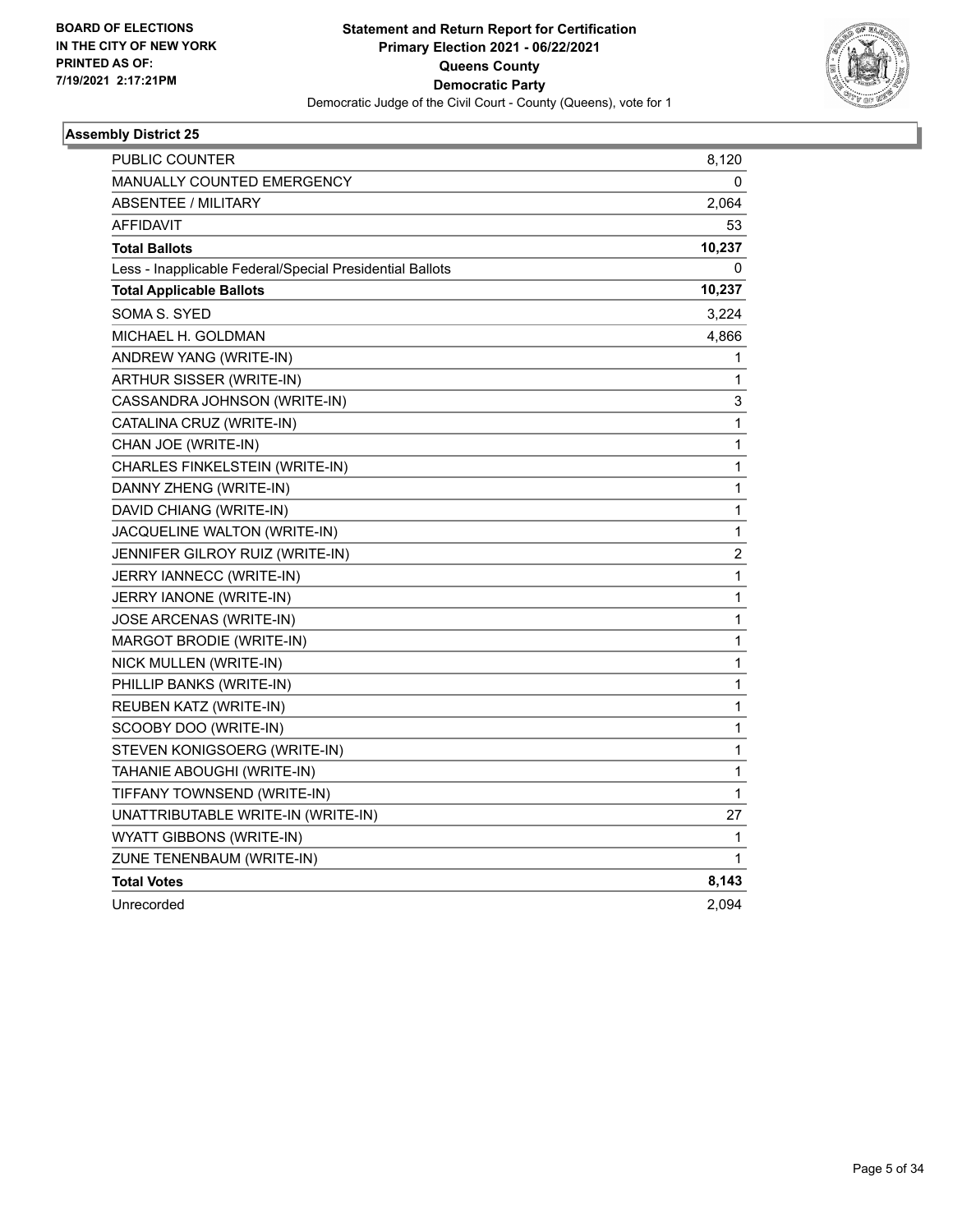

| <b>PUBLIC COUNTER</b>                                    | 10,766                  |
|----------------------------------------------------------|-------------------------|
| MANUALLY COUNTED EMERGENCY                               | 0                       |
| <b>ABSENTEE / MILITARY</b>                               | 2,661                   |
| <b>AFFIDAVIT</b>                                         | 50                      |
| <b>Total Ballots</b>                                     | 13,477                  |
| Less - Inapplicable Federal/Special Presidential Ballots | 0                       |
| <b>Total Applicable Ballots</b>                          | 13,477                  |
| SOMA S. SYED                                             | 3,838                   |
| MICHAEL H. GOLDMAN                                       | 7,374                   |
| ABRAHAM ALLGOOD (WRITE-IN)                               | 1                       |
| AMANDA HOFFMAN PHD (WRITE-IN)                            | 1                       |
| ANDREW GROSSMAN (WRITE-IN)                               | 1                       |
| ANDREW J BOWMAN (WRITE-IN)                               | 1                       |
| ANTHONY BATTHTI (WRITE-IN)                               | $\mathbf{1}$            |
| ANTHONY SANTINO (WRITE-IN)                               | 1                       |
| <b>BEN MANTELL (WRITE-IN)</b>                            | 1                       |
| BRINA GIARMELLA (WRITE-IN)                               | $\mathbf{1}$            |
| CONNOR MEALY (WRITE-IN)                                  | 1                       |
| DAVID MANSO (WRITE-IN)                                   | 3                       |
| DAVID S DIKMAN (WRITE-IN)                                | 1                       |
| DONALD J. TRUMP (WRITE-IN)                               | 1                       |
| EILEEN DOHERTY (WRITE-IN)                                | 1                       |
| <b>GEORGE GRASSO (WRITE-IN)</b>                          | 2                       |
| <b>GERARD MCCANE (WRITE-IN)</b>                          | 1                       |
| HARRY SHIELDS (WRITE-IN)                                 | 1                       |
| JEANINE PIRRO (WRITE-IN)                                 | $\overline{\mathbf{c}}$ |
| JERRY M INNECE (WRITE-IN)                                | 1                       |
| JOHN C HOULIHAN (WRITE-IN)                               | 1                       |
| JOSEPH ESPOSITO (WRITE-IN)                               | $\mathbf{1}$            |
| JOSEPH FORRESTER (WRITE-IN)                              | 1                       |
| JOSEPH MATTONE JR (WRITE-IN)                             | 1                       |
| JUDGE JUDY (WRITE-IN)                                    | 1                       |
| JUDITH SCHIENDLIN (WRITE-IN)                             | 1                       |
| JULIUS RANDLE (WRITE-IN)                                 | 1                       |
| KEVIN NAUGHTEN (WRITE-IN)                                | 1                       |
| LIVANIS ACHILLEAS (WRITE-IN)                             | 1                       |
| MASSIMO D ELBA (WRITE-IN)                                | 1                       |
| MICHAEL HALLAHN (WRITE-IN)                               | 1                       |
| MICKEY MOUSE (WRITE-IN)                                  | 2                       |
| STEPHEN BOGACZ (WRITE-IN)                                | 1                       |
| TANIA JOYCE (WRITE-IN)                                   | $\mathbf 1$             |
| UNATTRIBUTABLE WRITE-IN (WRITE-IN)                       | 23                      |
| VINCENT LINO SR (WRITE-IN)                               | $\overline{\mathbf{c}}$ |
| WILLIAM SULLIVAN (WRITE-IN)                              | $\mathbf{1}$            |
| WILLIM NICHOLA (WRITE-IN)                                | 1                       |
| YIYI WONG (WRITE-IN)                                     | 1                       |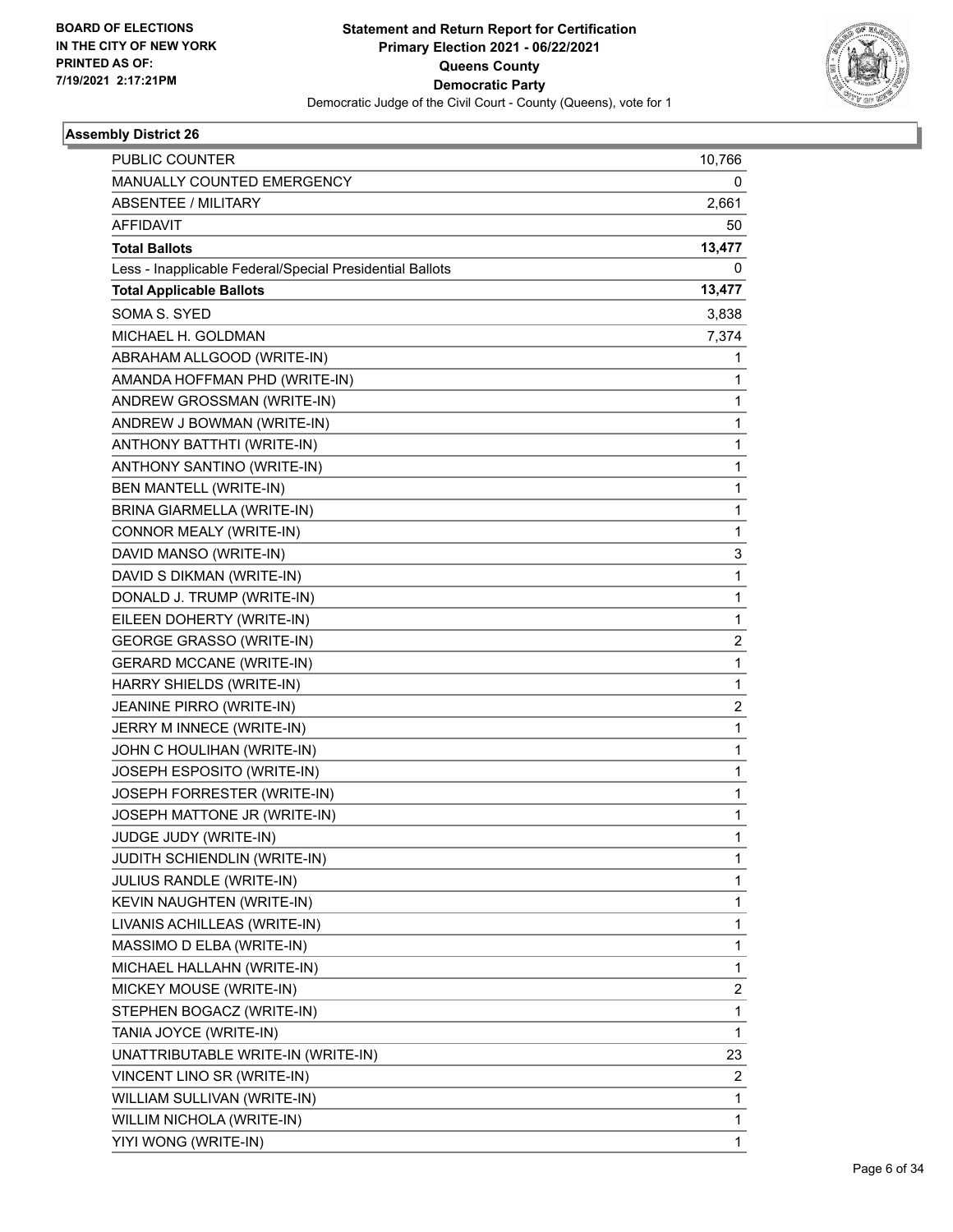

| <b>Total Votes</b>                                       | 11,277 |  |
|----------------------------------------------------------|--------|--|
| Unrecorded                                               | 2,200  |  |
| <b>Assembly District 27</b>                              |        |  |
| PUBLIC COUNTER                                           | 9,751  |  |
| MANUALLY COUNTED EMERGENCY                               | 0      |  |
| ABSENTEE / MILITARY                                      | 1,909  |  |
| AFFIDAVIT                                                | 34     |  |
| <b>Total Ballots</b>                                     | 11,694 |  |
| Less - Inapplicable Federal/Special Presidential Ballots | 0      |  |
| <b>Total Applicable Ballots</b>                          | 11,694 |  |
| SOMA S. SYED                                             | 3,653  |  |
| MICHAEL H. GOLDMAN                                       | 6,266  |  |
| ANGELA NAVARRO (WRITE-IN)                                |        |  |
| ANTHONY BRUNO (WRITE-IN)                                 |        |  |
| CASSANDRA JOHNSON (WRITE-IN)                             |        |  |
| CRAIG R. SCHONFELD (WRITE-IN)                            |        |  |
| DANIEL ROSENWASSER (WRITE-IN)                            |        |  |
| DARA LEBWOHL (WRITE-IN)                                  | 1      |  |
| DAVID BERGER (WRITE-IN)                                  | 2      |  |
| DIANA WALCOTT (WRITE-IN)                                 | 1      |  |
| DONALD J TRUMP (WRITE-IN)                                |        |  |
| ELIO FORCINA (WRITE-IN)                                  |        |  |
| ELIZABETH NEWTON (WRITE-IN)                              |        |  |
| EVAN THIES (WRITE-IN)                                    |        |  |
| <b>GEORGE GOTSULIAS (WRITE-IN)</b>                       |        |  |
| <b>GREG BROWN (WRITE-IN)</b>                             |        |  |
| HAMMAH FITZPATRICK (WRITE-IN)                            |        |  |
| HYE WIN CHUNG (WRITE-IN)                                 |        |  |
| JOHN CIAFONE (WRITE-IN)                                  |        |  |
| LAURA BLACKBURN (WRITE-IN)                               |        |  |
| LEE D. RADIN (WRITE-IN)                                  |        |  |
| MALKA LISKER (WRITE-IN)                                  |        |  |
| MARK A. KOVACH (WRITE-IN)                                | 1      |  |
| MIKE PIAZZA (WRITE-IN)                                   |        |  |
| NESANEL SCHECHTER (WRITE-IN)                             | 2      |  |
| <b>OMAR TONLEY (WRITE-IN)</b>                            |        |  |
| RACHEL SCHECHTER (WRITE-IN)                              |        |  |
| RASHEEDAH JENNINGS (WRITE-IN)                            |        |  |
| REX MILLER (WRITE-IN)                                    |        |  |
| RYAN BRAVATA (WRITE-IN)                                  |        |  |
| TSIPORA L. FOGEL (WRITE-IN)                              | 1      |  |
| UNATTRIBUTABLE WRITE-IN (WRITE-IN)                       | 28     |  |
| <b>VERONICA CLASS (WRITE-IN)</b>                         | 2      |  |
| VINCENT MAN (WRITE-IN)                                   |        |  |
| <b>Total Votes</b>                                       | 9,981  |  |
| Unrecorded                                               | 1,713  |  |
|                                                          |        |  |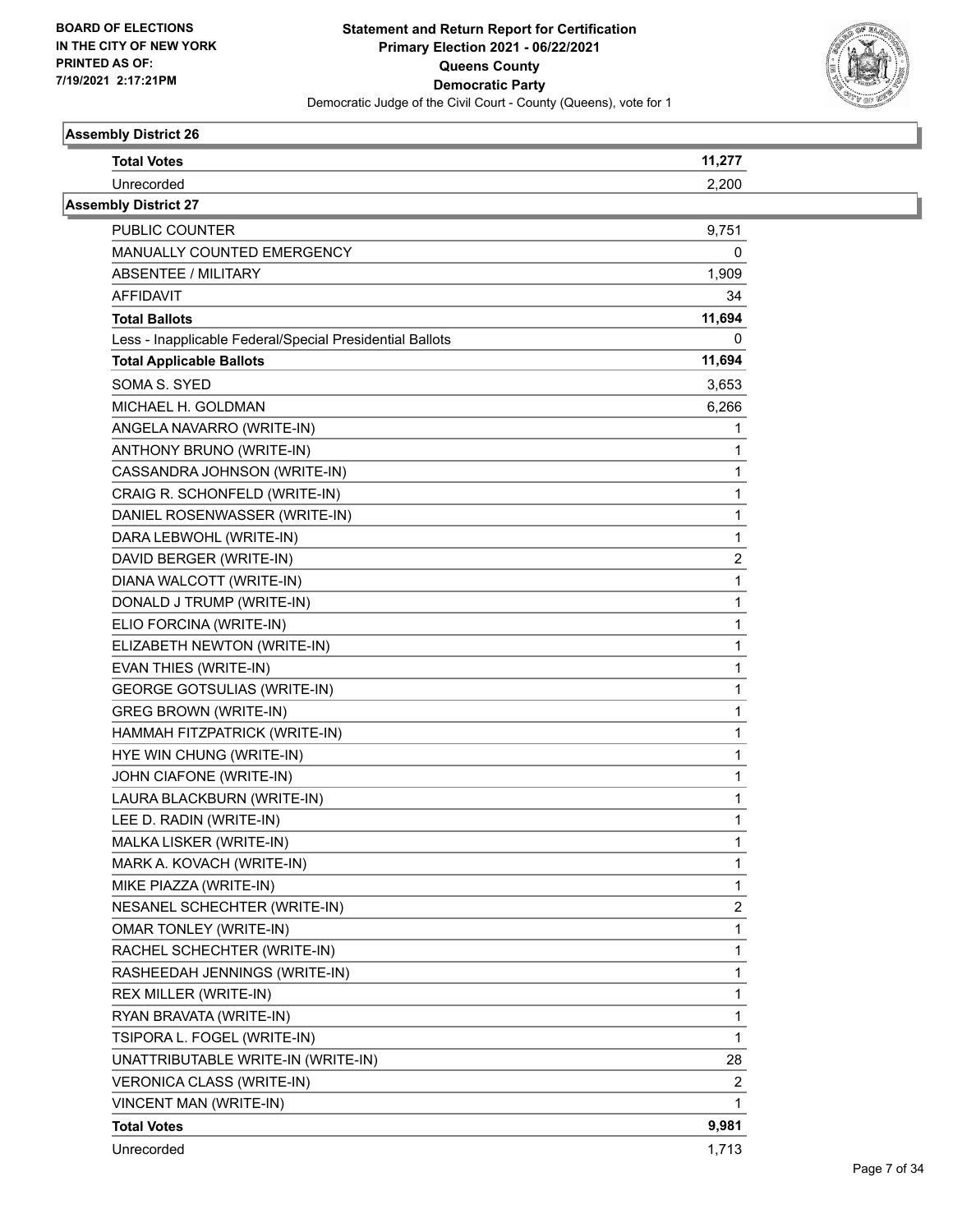

| <b>PUBLIC COUNTER</b>                                    | 12,281 |
|----------------------------------------------------------|--------|
| MANUALLY COUNTED EMERGENCY                               | 0      |
| <b>ABSENTEE / MILITARY</b>                               | 2,660  |
| <b>AFFIDAVIT</b>                                         | 63     |
| <b>Total Ballots</b>                                     | 15,004 |
| Less - Inapplicable Federal/Special Presidential Ballots | 0      |
| <b>Total Applicable Ballots</b>                          | 15,004 |
| SOMA S. SYED                                             | 5,311  |
| MICHAEL H. GOLDMAN                                       | 7,132  |
| AVI CYPERSTEIN (WRITE-IN)                                | 1      |
| BENJAMIN H. SMITH (WRITE-IN)                             | 1      |
| BETSY BARASCH (WRITE-IN)                                 | 1      |
| <b>BILL BRATTON (WRITE-IN)</b>                           | 1      |
| BRIAN CRAWFORD (WRITE-IN)                                | 1      |
| CARL RUFFINO (WRITE-IN)                                  | 1      |
| CESILDA ELENA ROPER-SIMPSON (WRITE-IN)                   | 1      |
| CHARLIE AKIS (WRITE-IN)                                  | 1      |
| DAHLIA ABBAS (WRITE-IN)                                  | 1      |
| DANA LECH (WRITE-IN)                                     | 1      |
| DAVID ARONOV (WRITE-IN)                                  | 1      |
| DAVID UELLER (WRITE-IN)                                  | 1      |
| DEVIAN DANIELS (WRITE-IN)                                | 1      |
| DIANE WYNNE JONES (WRITE-IN)                             | 1      |
| DOMINICK PISTONE (WRITE-IN)                              | 1      |
| DONALD J. TRUMP (WRITE-IN)                               | 1      |
| ELIZABETH NEWTON (WRITE-IN)                              | 1      |
| GERALD BOLLINGER (WRITE-IN)                              | 1      |
| HERBERT HOOVER (WRITE-IN)                                | 1      |
| JAQUIN AGUILORA (WRITE-IN)                               | 1      |
| JOHNNETTE TRAILL (WRITE-IN)                              | 1      |
| JUDSON SNELL (WRITE-IN)                                  | 1      |
| JULIE SUH (WRITE-IN)                                     | 1      |
| JULIO PEREZ (WRITE-IN)                                   | 1      |
| KALMAN EPSTEIN (WRITE-IN)                                | 1      |
| KEVIN WALSH (WRITE-IN)                                   | 1      |
| KRISSY WIGANDT (WRITE-IN)                                | 1      |
| MARVA BROWN (WRITE-IN)                                   | 2      |
| MELISSA RIFAI (WRITE-IN)                                 | 1      |
| MICHAEL BLOOMBERG (WRITE-IN)                             | 1      |
| PAPERBOY LOVE PRINCE (WRITE-IN)                          | 1      |
| PAUL VIEBKE (WRITE-IN)                                   | 1      |
| PETER BEADLE (WRITE-IN)                                  | 1      |
| RENEE RAINONE (WRITE-IN)                                 | 1      |
| RUDOLPH GIULIANI (WRITE-IN)                              | 2      |
| SCOTT M. STRINGER (WRITE-IN)                             | 1      |
| STAN KAPLAN (WRITE-IN)                                   | 1      |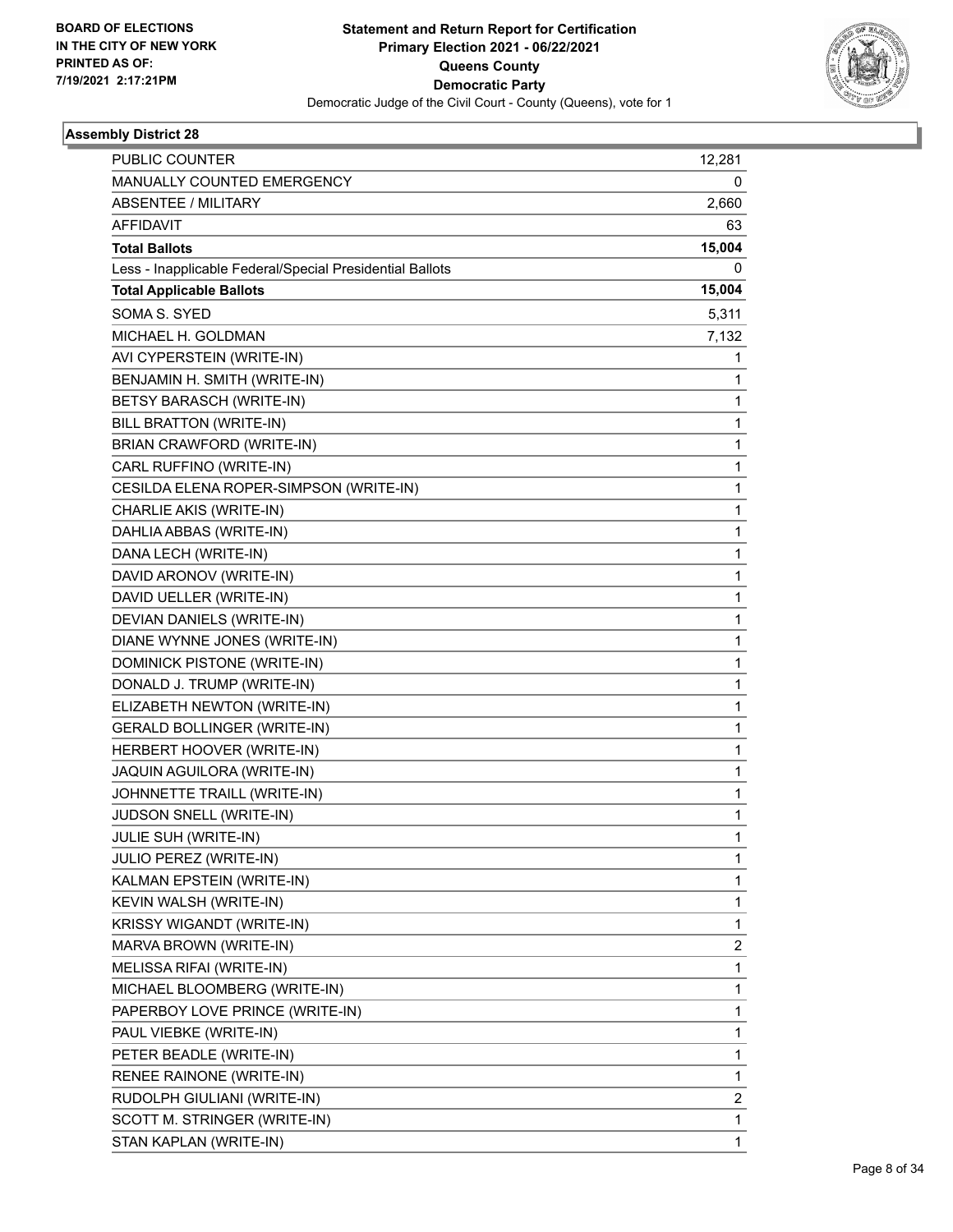

| STANLEY KIRSCHENBAUM (WRITE-IN)    |        |
|------------------------------------|--------|
| STEPHEN J. BOGACZ (WRITE-IN)       | 2      |
| STEVEN K MEIER (WRITE-IN)          |        |
| TIFFANY CABAN (WRITE-IN)           |        |
| TOM MAGEL (WRITE-IN)               |        |
| TRAVH HILL (WRITE-IN)              |        |
| UNATTRIBUTABLE WRITE-IN (WRITE-IN) | 18     |
| WARREN G. HARDING (WRITE-IN)       |        |
| WILLIAM ERLBAUM (WRITE-IN)         |        |
| <b>Total Votes</b>                 | 12,509 |
| Unrecorded                         | 2.495  |

| <b>PUBLIC COUNTER</b>                                    | 14,139         |
|----------------------------------------------------------|----------------|
| <b>MANUALLY COUNTED EMERGENCY</b>                        | 0              |
| <b>ABSENTEE / MILITARY</b>                               | 1,956          |
| <b>AFFIDAVIT</b>                                         | 69             |
| <b>Total Ballots</b>                                     | 16,164         |
| Less - Inapplicable Federal/Special Presidential Ballots | 0              |
| <b>Total Applicable Ballots</b>                          | 16,164         |
| SOMA S. SYED                                             | 8,004          |
| MICHAEL H. GOLDMAN                                       | 5,266          |
| ANDREA DOYLE (WRITE-IN)                                  | 1              |
| CASSANDRA JOHNSON (WRITE-IN)                             | $\overline{2}$ |
| DANIEL CHEN (WRITE-IN)                                   | 1              |
| DAVID SCHWARTZ (WRITE-IN)                                | $\mathbf{1}$   |
| DEVIAN DANIELS (WRITE-IN)                                | $\overline{2}$ |
| EDWARD DURANT JR. (WRITE-IN)                             | $\mathbf{1}$   |
| IDA CAMPBELL (WRITE-IN)                                  | $\mathbf{1}$   |
| JULIEANNE STAPLETON (WRITE-IN)                           | $\mathbf{1}$   |
| KENNETH ONUNKWO (WRITE-IN)                               | $\mathbf{1}$   |
| KEVIN P. MUERTE (WRITE-IN)                               | 1              |
| LINCOLN FAVOURS (WRITE-IN)                               | $\mathbf{1}$   |
| MARCIA M. FRANCIS (WRITE-IN)                             | $\mathbf{1}$   |
| MAURICE MUIR (WRITE-IN)                                  | 1              |
| ROSEMARY MONTALBANO (WRITE-IN)                           | $\mathbf{1}$   |
| TANAISHA MONTES (WRITE-IN)                               | $\overline{c}$ |
| TRICIA A. FRANKLIN (WRITE-IN)                            | $\mathbf 1$    |
| UNATTRIBUTABLE WRITE-IN (WRITE-IN)                       | 21             |
| <b>Total Votes</b>                                       | 13,310         |
| Unrecorded                                               | 2,854          |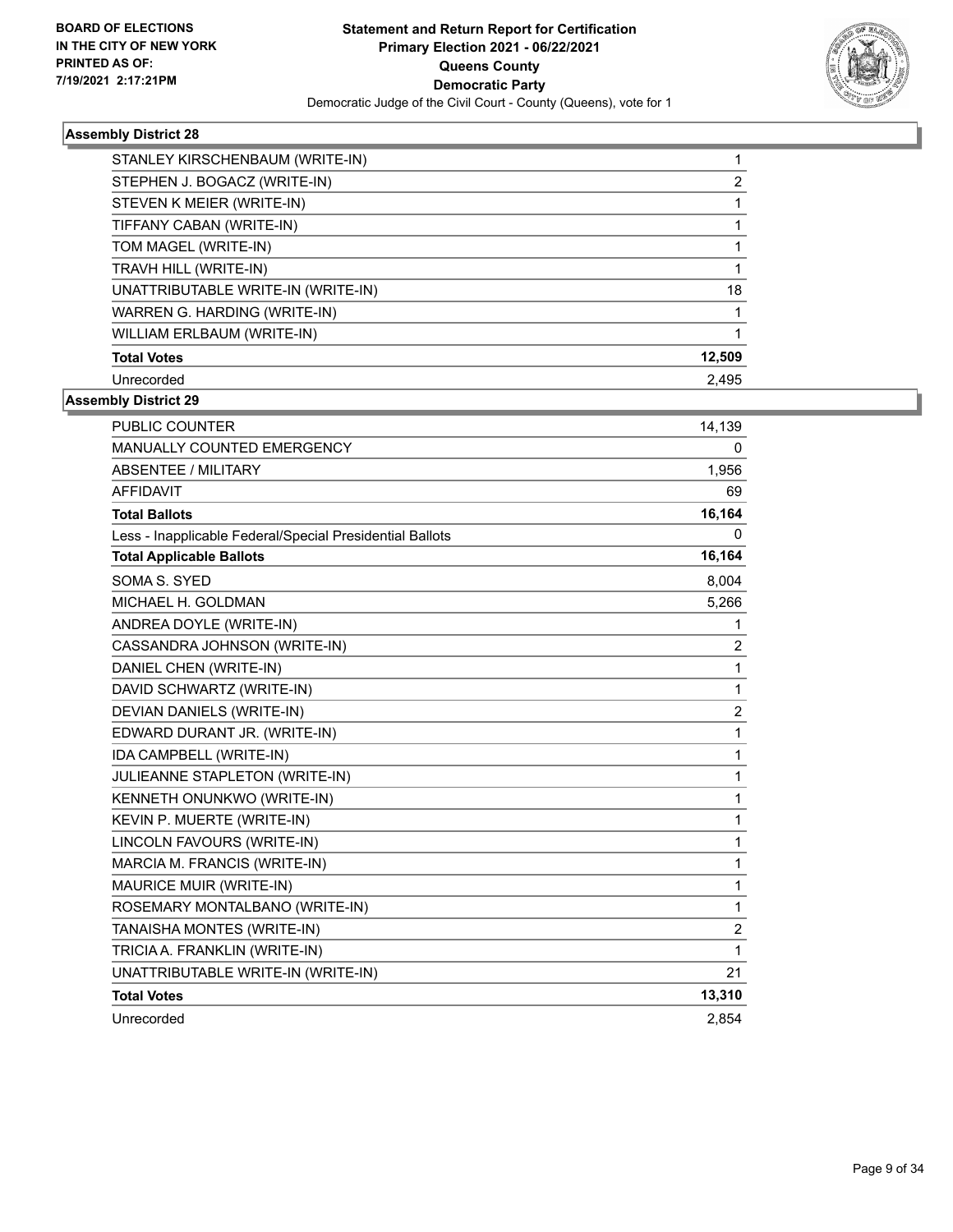

| PUBLIC COUNTER                                           | 10,241                  |
|----------------------------------------------------------|-------------------------|
| MANUALLY COUNTED EMERGENCY                               | 0                       |
| <b>ABSENTEE / MILITARY</b>                               | 1,439                   |
| AFFIDAVIT                                                | 66                      |
| <b>Total Ballots</b>                                     | 11,746                  |
| Less - Inapplicable Federal/Special Presidential Ballots | 0                       |
| <b>Total Applicable Ballots</b>                          | 11,746                  |
| <b>SOMA S. SYED</b>                                      | 5,026                   |
| MICHAEL H. GOLDMAN                                       | 4,991                   |
| ALFRED E. NEWMAN (WRITE-IN)                              | 1                       |
| BERENICE MOOG (WRITE-IN)                                 | 2                       |
| <b>BOB DYLAN (WRITE-IN)</b>                              | 1                       |
| BRIAN LACHOWOLSKI (WRITE-IN)                             | 1                       |
| CELIA O'DONNELL (WRITE-IN)                               | $\mathbf{1}$            |
| DAVID CORREIRA (WRITE-IN)                                | 1                       |
| DIEGO FREIRE (WRITE-IN)                                  | 1                       |
| DINA TOBIN (WRITE-IN)                                    | 1                       |
| DOMINIC DESMOND (WRITE-IN)                               | 1                       |
| DWEYNIE ESTHER PAUL (WRITE-IN)                           | $\overline{\mathbf{c}}$ |
| FABIO GIRALDO (WRITE-IN)                                 | $\mathbf{1}$            |
| <b>GABRIELE SCHROEDER (WRITE-IN)</b>                     | 1                       |
| JAMES KELLY (WRITE-IN)                                   | 1                       |
| JENNIFER FRANKOLA (WRITE-IN)                             | 1                       |
| JILL O'SULLIVAN (WRITE-IN)                               | 1                       |
| JOHN CIAFONE (WRITE-IN)                                  | 1                       |
| JOSEPH COLELLA (WRITE-IN)                                | $\overline{\mathbf{c}}$ |
| JOSEPH F. KASPER (WRITE-IN)                              | 1                       |
| JOSEPH SURACI (WRITE-IN)                                 | $\overline{\mathbf{c}}$ |
| KATO KAELIN (WRITE-IN)                                   | $\mathbf{1}$            |
| LAWRENCE SPASOJEVICH (WRITE-IN)                          | 1                       |
| LAWRENCE WRIGHT (WRITE-IN)                               | 1                       |
| MEZTLI CARDOZO (WRITE-IN)                                | 1                       |
| MICHAEL COYNE (WRITE-IN)                                 | 1                       |
| MICHAEL FOSTER (WRITE-IN)                                | 1                       |
| PAPERBOY LOVE PRINCE (WRITE-IN)                          | 1                       |
| POO BEAR (WRITE-IN)                                      | 1                       |
| RAUL GARCIA (WRITE-IN)                                   | 1                       |
| ROBERT HOLDEN (WRITE-IN)                                 | 1                       |
| RON PAUL (WRITE-IN)                                      | 1                       |
| RONNIE D. WAX (WRITE-IN)                                 | 1                       |
| SEAN GENNETT (WRITE-IN)                                  | 1                       |
| SOJB MYAIR (WRITE-IN)                                    | 1                       |
| SUSAN S. LEE (WRITE-IN)                                  | $\overline{c}$          |
| UNATTRIBUTABLE WRITE-IN (WRITE-IN)                       | 21                      |
| WILLIAM J. COYLE (WRITE-IN)                              | 1                       |
| YUKIO MISHIMA (WRITE-IN)                                 | $\mathbf{1}$            |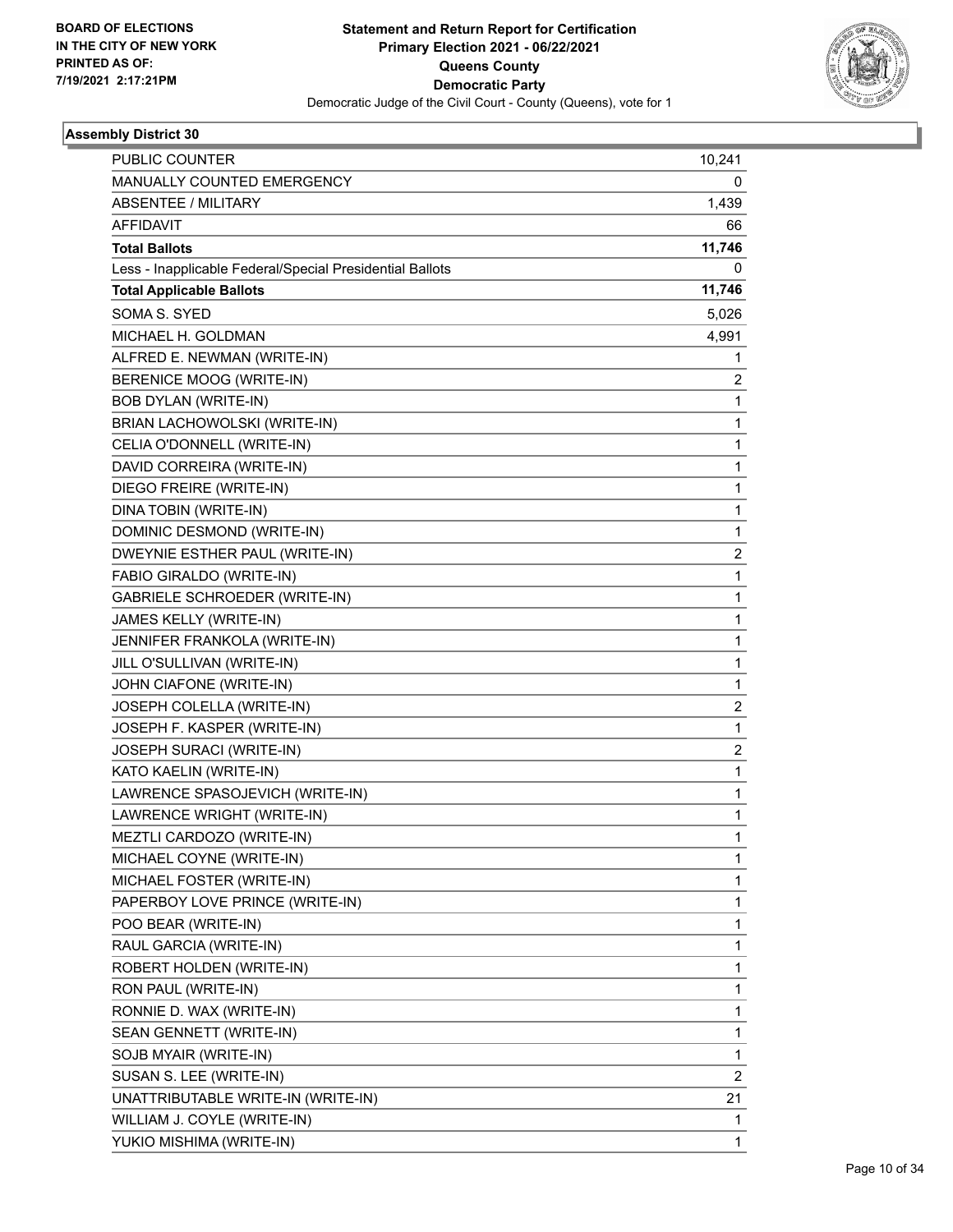

| <b>Total Votes</b>                                       | 10,079 |
|----------------------------------------------------------|--------|
| Unrecorded                                               | 1,667  |
| <b>Assembly District 31</b>                              |        |
| PUBLIC COUNTER                                           | 8,770  |
| MANUALLY COUNTED EMERGENCY                               | 0      |
| ABSENTEE / MILITARY                                      | 1,378  |
| AFFIDAVIT                                                | 29     |
| <b>Total Ballots</b>                                     | 10,177 |
| Less - Inapplicable Federal/Special Presidential Ballots | 0      |
| <b>Total Applicable Ballots</b>                          | 10,177 |
| SOMA S. SYED                                             | 5,047  |
| MICHAEL H. GOLDMAN                                       | 3,929  |
| BEN MOTHMER (WRITE-IN)                                   |        |
| BERNARD SANDERS (WRITE-IN)                               |        |
| CASSANDRA JOHNSON (WRITE-IN)                             | 8      |
| CHARLES BAILEY (WRITE-IN)                                | 1      |
| CHRIS HENNEMAN (WRITE-IN)                                |        |
| COURTNEY EDWARDS (WRITE-IN)                              |        |
| DAMIEN DREPAUL (WRITE-IN)                                | 1      |
| DAVIAN DANIELS (WRITE-IN)                                | 1      |
| DEVIAN DANIELS (WRITE-IN)                                | 2      |
| EDWARD RASKIN (WRITE-IN)                                 | 1      |
| JAPNEET SINGH (WRITE-IN)                                 | 1      |
| JENNIFER TUBRIDY (WRITE-IN)                              | 1      |
| <b>JUAN HONG (WRITE-IN)</b>                              | 2      |
| KEISHA BASCOM (WRITE-IN)                                 | 1      |
| MAUREEN HEITNET (WRITE-IN)                               |        |
| MICHAEL WEBSTER WILLIAMS (WRITE-IN)                      | 1      |
| MICHELLE ROBERTS (WRITE-IN)                              |        |
| NATHANIEL KENNEDY (WRITE-IN)                             |        |
| RENEE PAWARDO (WRITE-IN)                                 |        |
| REV. KIM COUNCIL (WRITE-IN)                              |        |
| RICHARD KISTREN (WRITE-IN)                               |        |
| TERESA ORR (WRITE-IN)                                    | 1      |
| UNATTRIBUTABLE WRITE-IN (WRITE-IN)                       | 16     |
| UNCOUNTED WRITE-IN PER STATUTE (WRITE-IN)                | 1      |
| <b>Total Votes</b>                                       | 9,024  |
| Unrecorded                                               | 1,153  |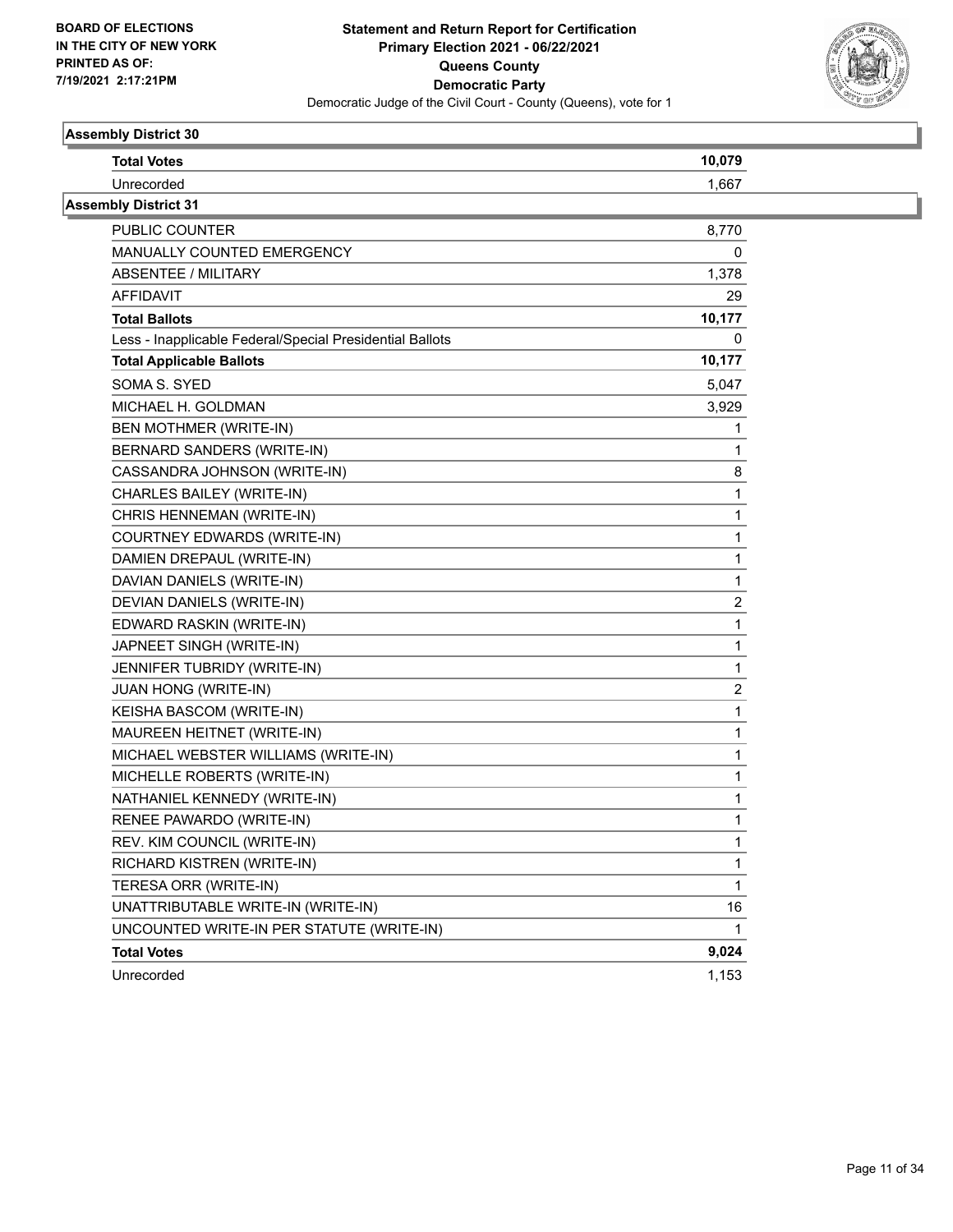

| <b>PUBLIC COUNTER</b>                                    | 12,660                  |
|----------------------------------------------------------|-------------------------|
| <b>MANUALLY COUNTED EMERGENCY</b>                        | 0                       |
| ABSENTEE / MILITARY                                      | 1,698                   |
| <b>AFFIDAVIT</b>                                         | 47                      |
| <b>Total Ballots</b>                                     | 14,405                  |
| Less - Inapplicable Federal/Special Presidential Ballots | 0                       |
| <b>Total Applicable Ballots</b>                          | 14,405                  |
| <b>SOMA S. SYED</b>                                      | 6,715                   |
| MICHAEL H. GOLDMAN                                       | 5,083                   |
| ANDREW YANG (WRITE-IN)                                   | 1                       |
| <b>BUGS BUNNY (WRITE-IN)</b>                             | 1                       |
| CARLTON LAING (WRITE-IN)                                 | 1                       |
| CASSANDRA JOHNSON (WRITE-IN)                             | 4                       |
| DAFFY DUCK (WRITE-IN)                                    | $\mathbf{1}$            |
| DEVIAN DANIELS (WRITE-IN)                                | 4                       |
| FREDRIKA WILSON (WRITE-IN)                               | 1                       |
| INGA O'NEALE (WRITE-IN)                                  | 1                       |
| JOHN C. SPATARO (WRITE-IN)                               | 1                       |
| KANYE WEST (WRITE-IN)                                    | 1                       |
| MARYAM GREENIDGE (WRITE-IN)                              | 1                       |
| NANTASHA WILLIAMS (WRITE-IN)                             | $\mathbf{1}$            |
| NICOLE JOHNSON (WRITE-IN)                                | $\mathbf{1}$            |
| <b>ONDREA GAIL HARRIS (WRITE-IN)</b>                     | 1                       |
| REV. AL SHARPTON (WRITE-IN)                              | 1                       |
| REV. CARLENE O. THORBS (WRITE-IN)                        | $\mathbf{1}$            |
| RICARDO BENTHAM (WRITE-IN)                               | 1                       |
| RICHARD ALLICEA II (WRITE-IN)                            | 1                       |
| TALI FARHADIAN WEINSTEIN (WRITE-IN)                      | $\overline{\mathbf{c}}$ |
| TERESA ORR (WRITE-IN)                                    | $\overline{2}$          |
| UNATTRIBUTABLE WRITE-IN (WRITE-IN)                       | 22                      |
| <b>Total Votes</b>                                       | 11,848                  |
| Unrecorded                                               | 2,557                   |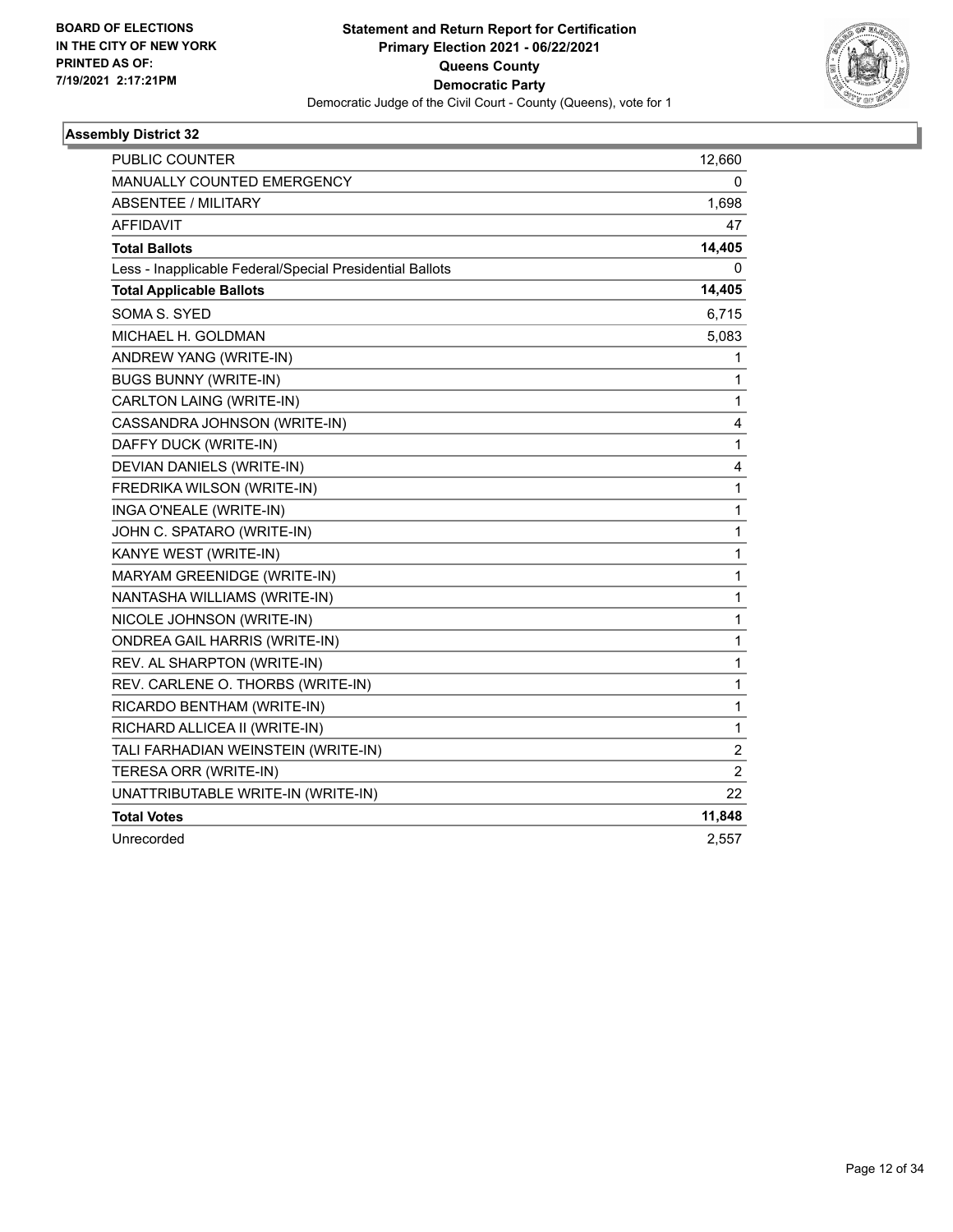

| PUBLIC COUNTER                                           | 15,077         |
|----------------------------------------------------------|----------------|
| MANUALLY COUNTED EMERGENCY                               | 0              |
| <b>ABSENTEE / MILITARY</b>                               | 2,320          |
| <b>AFFIDAVIT</b>                                         | 48             |
| <b>Total Ballots</b>                                     | 17,445         |
| Less - Inapplicable Federal/Special Presidential Ballots | 0              |
| <b>Total Applicable Ballots</b>                          | 17,445         |
| <b>SOMA S. SYED</b>                                      | 7,463          |
| MICHAEL H. GOLDMAN                                       | 5,410          |
| ALFRED E. SMITH (WRITE-IN)                               | 1              |
| CAROL MORAN (WRITE-IN)                                   | 1              |
| CASSANDRA TAPPI (WRITE-IN)                               | 1              |
| CHARLTON D'SOUZA (WRITE-IN)                              | $\mathbf{1}$   |
| CHRISTOPHER GERAGHTS (WRITE-IN)                          | $\mathbf 1$    |
| CHRISTOPHER R. SMITH (WRITE-IN)                          | 1              |
| ERIC GARNER (WRITE-IN)                                   | 1              |
| ERIC L. ADAMS (WRITE-IN)                                 | $\mathbf{1}$   |
| <b>GREGORY MEEKS (WRITE-IN)</b>                          | 1              |
| I. DANEEK MILLER (WRITE-IN)                              | $\mathbf 1$    |
| JASON MYLES CLARK (WRITE-IN)                             | 1              |
| JAY BROWN MARS HALL (WRITE-IN)                           | 1              |
| JORGE M CORREA JR (WRITE-IN)                             | $\mathbf{1}$   |
| JOSEPH J FINN (WRITE-IN)                                 | $\overline{c}$ |
| MICHAEL WARREN (WRITE-IN)                                | $\mathbf 1$    |
| NARISSA MORRIS (WRITE-IN)                                | 1              |
| RUDOLPH GIULIANI (WRITE-IN)                              | $\mathbf{1}$   |
| UNATTRIBUTABLE WRITE-IN (WRITE-IN)                       | 76             |
| WILLIAM HERNANDEZ (WRITE-IN)                             | 1              |
| WILLIAM SHANAHAN (WRITE-IN)                              | 1              |
| <b>Total Votes</b>                                       | 12,969         |
| Unrecorded                                               | 4,476          |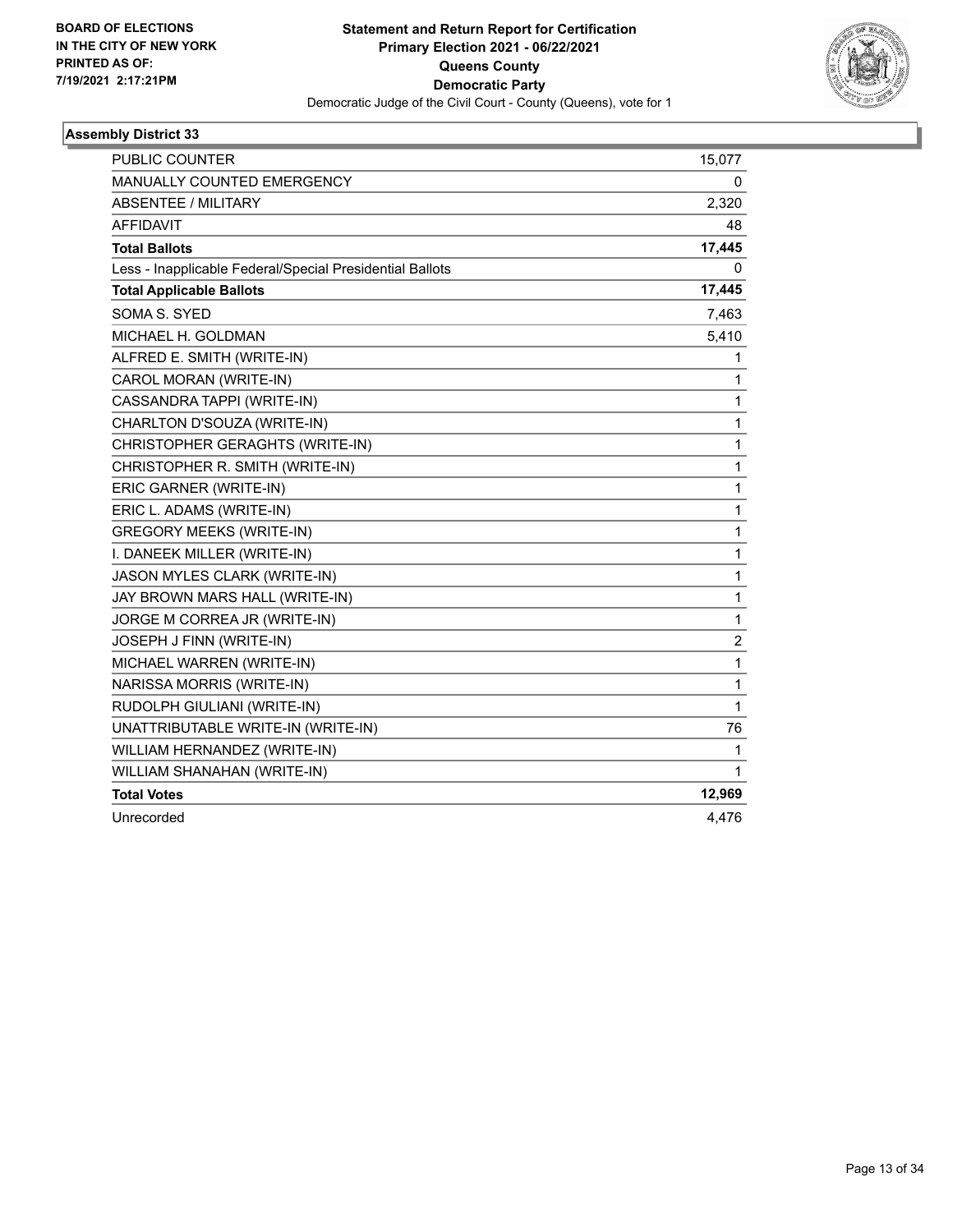

| PUBLIC COUNTER                                           | 8,636 |
|----------------------------------------------------------|-------|
| MANUALLY COUNTED EMERGENCY                               | 0     |
| ABSENTEE / MILITARY                                      | 1,311 |
| AFFIDAVIT                                                | 38    |
| <b>Total Ballots</b>                                     | 9,985 |
| Less - Inapplicable Federal/Special Presidential Ballots | 0     |
| <b>Total Applicable Ballots</b>                          | 9,985 |
| <b>SOMA S. SYED</b>                                      | 4,735 |
| MICHAEL H. GOLDMAN                                       | 4,020 |
| AI BIN ZHANG (WRITE-IN)                                  | 1     |
| ALICIA CANARY (WRITE-IN)                                 | 1     |
| ANDREA OGLE (WRITE-IN)                                   | 1     |
| ANDREW ENGEL (WRITE-IN)                                  | 1     |
| ANDREW GROSSMAN (WRITE-IN)                               | 1     |
| ANDREW SUP CHUNG (WRITE-IN)                              | 1     |
| ANDREW YANG (WRITE-IN)                                   | 1     |
| BRYAN PU-FOLKS (WRITE-IN)                                | 2     |
| DIANE SAVINO (WRITE-IN)                                  | 1     |
| DONALD DUCK (WRITE-IN)                                   | 1     |
| DORIS LING COHAN (WRITE-IN)                              | 1     |
| DWEYNIE ESTHER PAUL (WRITE-IN)                           | 1     |
| ELIZABETH LYNCH (WRITE-IN)                               | 1     |
| ERIC GARNER (WRITE-IN)                                   | 1     |
| EVIE HATZOPOULOS (WRITE-IN)                              | 1     |
| <b>GARDNER MILLER (WRITE-IN)</b>                         | 1     |
| GLORIA BROWN-MARSHALL (WRITE-IN)                         | 1     |
| <b>ISSAC WRIGHT JR (WRITE-IN)</b>                        | 1     |
| ITALO SGARAGLIA (WRITE-IN)                               | 1     |
| JASON WEISSMAN (WRITE-IN)                                | 1     |
| JEANNETTE KOSTER (WRITE-IN)                              | 1     |
| JOE CROWLEY (WRITE-IN)                                   | 1     |
| JOHN CIAFONE (WRITE-IN)                                  | 1     |
| <b>JUDAH RUBIN (WRITE-IN)</b>                            | 1     |
| JUDITH SCHIENDLIN (WRITE-IN)                             | 1     |
| KAREN POCH (WRITE-IN)                                    | 1     |
| KWOK MUI (WRITE-IN)                                      | 1     |
| LARRY HORIWITZ (WRITE-IN)                                | 1     |
| LAWRENCE KENEHEN (WRITE-IN)                              | 1     |
| MALDONADO CRUZ (WRITE-IN)                                | 2     |
| NICHOLAS DIPINTO (WRITE-IN)                              | 1     |
| PETER KELLY (WRITE-IN)                                   | 1     |
| SCOTT DUNN (WRITE-IN)                                    | 1     |
| TIFFANY CABAN (WRITE-IN)                                 | 1     |
| UNATTRIBUTABLE WRITE-IN (WRITE-IN)                       | 28    |
| WILSON M JARA (WRITE-IN)                                 | 1     |
| YI ANDY CHEN (WRITE-IN)                                  | 1     |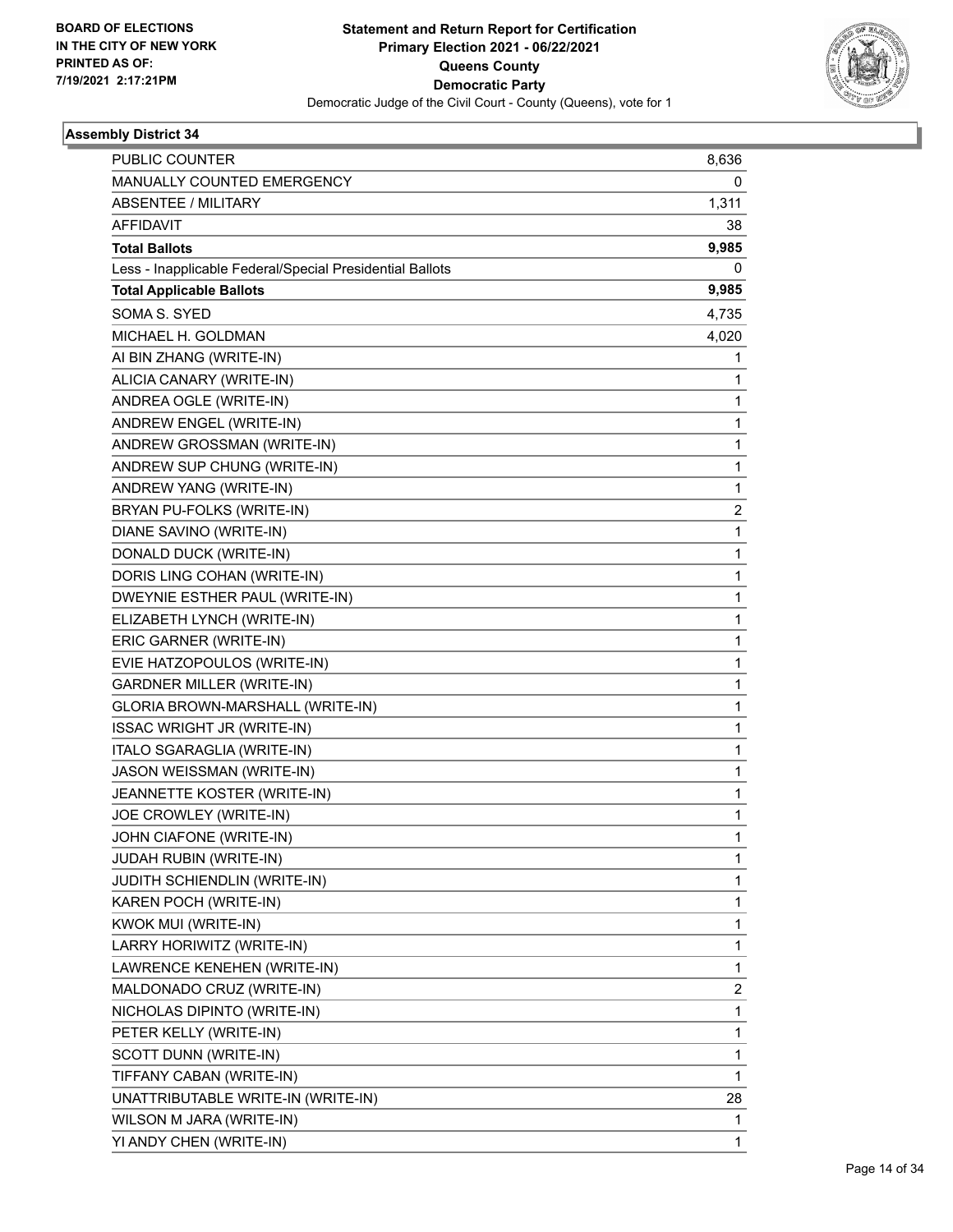

| <b>Total Votes</b>                                       | 8,821          |  |
|----------------------------------------------------------|----------------|--|
| Unrecorded                                               | 1,164          |  |
| <b>Assembly District 35</b>                              |                |  |
| PUBLIC COUNTER                                           | 7,084          |  |
| MANUALLY COUNTED EMERGENCY                               | 0              |  |
| ABSENTEE / MILITARY                                      | 1,438          |  |
| AFFIDAVIT                                                | 40             |  |
| <b>Total Ballots</b>                                     | 8,562          |  |
| Less - Inapplicable Federal/Special Presidential Ballots | 0              |  |
| <b>Total Applicable Ballots</b>                          | 8,562          |  |
| SOMA S. SYED                                             | 4,197          |  |
| MICHAEL H. GOLDMAN                                       | 3,232          |  |
| ALEJANDRO ORTEGA (WRITE-IN)                              | 1              |  |
| ALI NAJMI (WRITE-IN)                                     |                |  |
| ANDREA SINFEE JONES (WRITE-IN)                           |                |  |
| AZEON MADDOX (WRITE-IN)                                  | 1              |  |
| CASSANDRA JOHNSON (WRITE-IN)                             | 1              |  |
| DANA JEFFREY-WILLIAM (WRITE-IN)                          |                |  |
| DAVID SEALY (WRITE-IN)                                   | 1              |  |
| DWEYNIE ESTHER PAUL (WRITE-IN)                           | 1              |  |
| JENNIFER AKCHIN (WRITE-IN)                               |                |  |
| JOSEPH A. JONAS (WRITE-IN)                               | 1              |  |
| JUSTIN CRUZ (WRITE-IN)                                   | 1              |  |
| KEVIN CLARKE (WRITE-IN)                                  |                |  |
| MARK J. BIBLIS (WRITE-IN)                                | 1              |  |
| MARVA BROWN (WRITE-IN)                                   | 1              |  |
| MICHAEL T. CORLEY (WRITE-IN)                             |                |  |
| PAPERBOY LOVE PRINCE (WRITE-IN)                          | 1              |  |
| REGINALD BISHOP (WRITE-IN)                               | 1              |  |
| REYNOLD A BUSHY (WRITE-IN)                               |                |  |
| RONALD PEEBLES (WRITE-IN)                                | 1              |  |
| ROSALIE CURLEY (WRITE-IN)                                |                |  |
| SHARY ENID SANCHEZ (WRITE-IN)                            | 1              |  |
| SOO LEE (WRITE-IN)                                       | 1              |  |
| TALI FARHADIAN WEINSTEIN (WRITE-IN)                      | $\overline{c}$ |  |
| UNATTRIBUTABLE WRITE-IN (WRITE-IN)                       | 20             |  |
| WILL EVASHEN (WRITE-IN)                                  | 1              |  |
| WILLIAM SHANAHAN (WRITE-IN)                              | 1              |  |
| <b>Total Votes</b>                                       | 7,475          |  |
| Unrecorded                                               | 1,087          |  |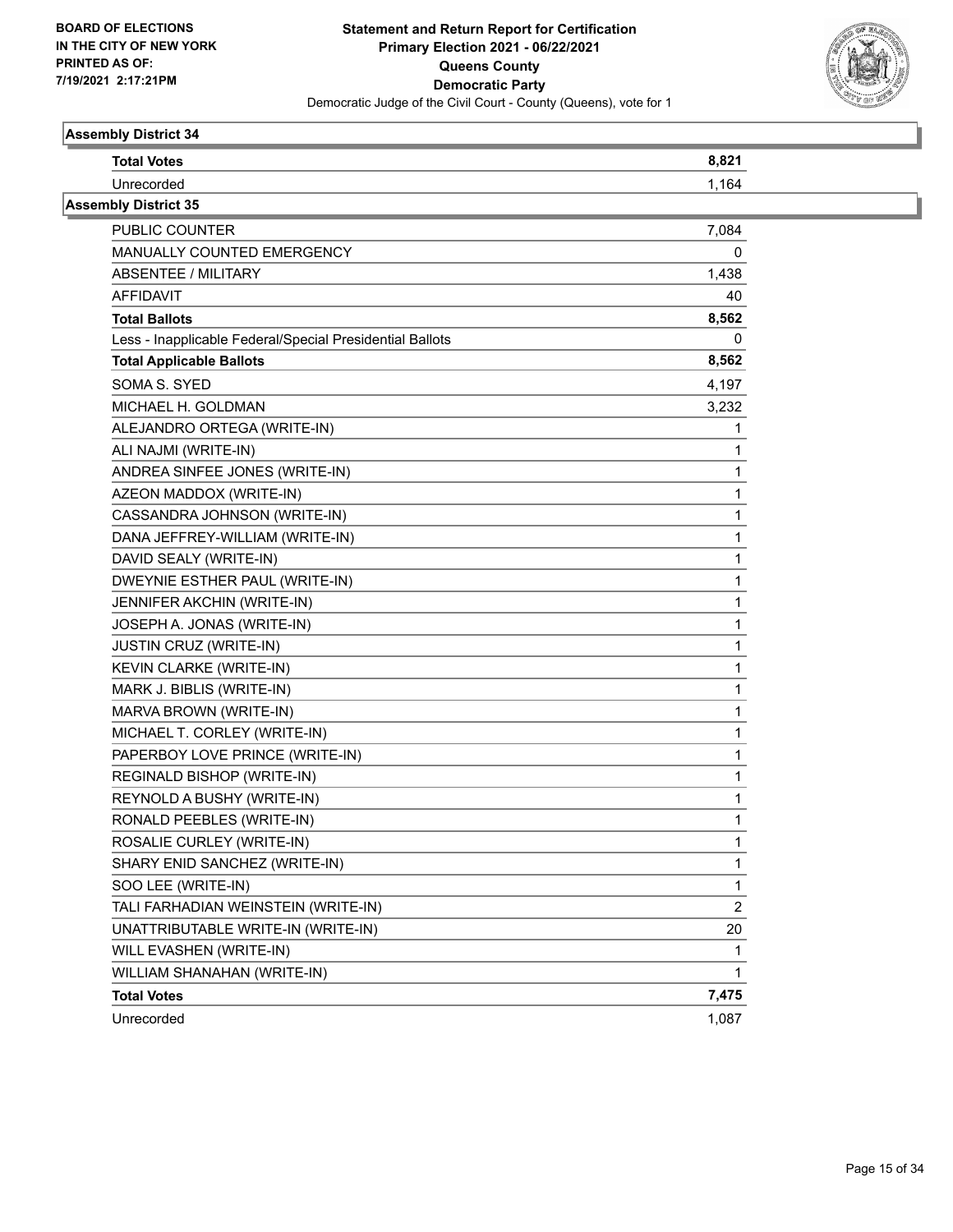

| PUBLIC COUNTER                                           | 13,547 |
|----------------------------------------------------------|--------|
| MANUALLY COUNTED EMERGENCY                               | 0      |
| <b>ABSENTEE / MILITARY</b>                               | 1,674  |
| <b>AFFIDAVIT</b>                                         | 138    |
| <b>Total Ballots</b>                                     | 15,359 |
| Less - Inapplicable Federal/Special Presidential Ballots | 0      |
| <b>Total Applicable Ballots</b>                          | 15,359 |
| SOMA S. SYED                                             | 7,488  |
| MICHAEL H. GOLDMAN                                       | 5,714  |
| ALESSANDRO COLLA (WRITE-IN)                              | 1      |
| ANDREW GROSSMAN (WRITE-IN)                               | 2      |
| ANDREW YANG (WRITE-IN)                                   | 1      |
| ANTHONY ATAMUNICK (WRITE-IN)                             | 1      |
| BERNARD SANDERS (WRITE-IN)                               | 1      |
| BILLY OCEAN (WRITE-IN)                                   | 1      |
| CAL RIPKEN JR. (WRITE-IN)                                | 1      |
| CALLAN J. SLAVIN (WRITE-IN)                              | 1      |
| CHAMTOLI HUA (WRITE-IN)                                  | 1      |
| CHARLIE DIBENEDETTO (WRITE-IN)                           | 1      |
| CONNOR MEALY (WRITE-IN)                                  | 1      |
| COSME DEL ROSARIO-BELL (WRITE-IN)                        | 1      |
| DANIELLE DESTEFANO (WRITE-IN)                            | 1      |
| DAVE ESEHAK (WRITE-IN)                                   | 1      |
| DAVID A. GALE (WRITE-IN)                                 | 1      |
| DEBORAH ALEXANDER (WRITE-IN)                             | 1      |
| ELMAHDI DUMMIH (WRITE-IN)                                | 1      |
| <b>GEORGE FLOYD (WRITE-IN)</b>                           | 1      |
| GLORIANA SICARI (WRITE-IN)                               | 1      |
| <b>GREGORY POLIT (WRITE-IN)</b>                          | 1      |
| HERBERT O'DRISCEL (WRITE-IN)                             | 1      |
| JACOB DEGROM (WRITE-IN)                                  | 1      |
| JENNIFER L. UNRUH (WRITE-IN)                             | 1      |
| JEREMY RIBAKOVE (WRITE-IN)                               | 1      |
| JESSE ROSE (WRITE-IN)                                    | 1      |
| JONATHAN TOMBERG (WRITE-IN)                              | 1      |
| JORDAN W. ROSSMAN (WRITE-IN)                             | 1      |
| KEVIN HANRATTY (WRITE-IN)                                | 1      |
| MARIA ZOIS (WRITE-IN)                                    | 1      |
| MARIOS NIKITA (WRITE-IN)                                 | 1      |
| MARISSA REAP (WRITE-IN)                                  | 1      |
| MARK MORGNEC (WRITE-IN)                                  | 1      |
| MASTER CASMAN (WRITE-IN)                                 | 1      |
| MATTHEW JORDAN (WRITE-IN)                                | 1      |
| MAX RUST (WRITE-IN)                                      | 1      |
| MEGAN BONGIOVANNI (WRITE-IN)                             | 1      |
| MEREDITH J. NELSON (WRITE-IN)                            | 1      |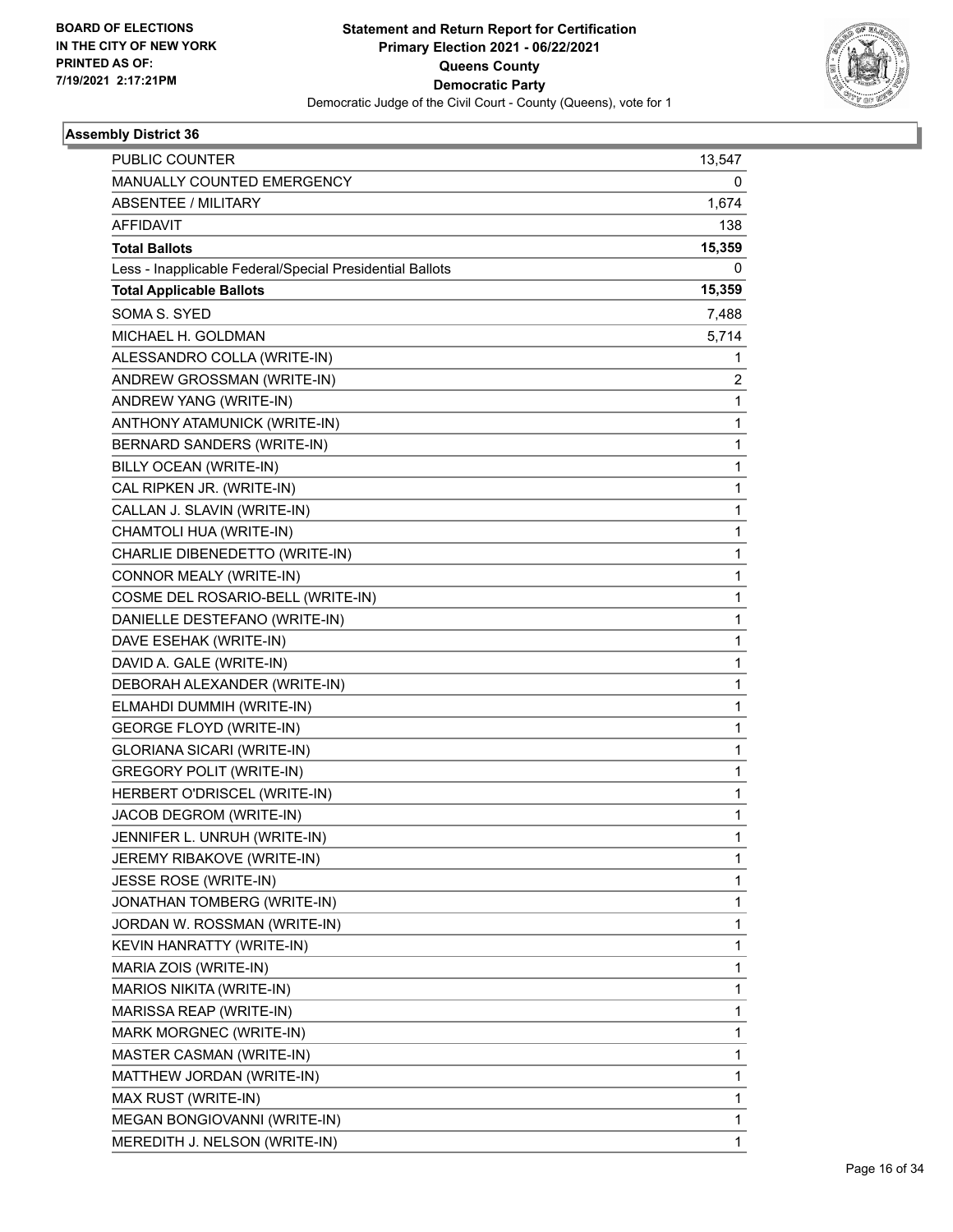

| MICHAEL BOTSIOS (WRITE-IN)         |        |
|------------------------------------|--------|
| MICHAEL MUSILLI (WRITE-IN)         |        |
| PAN ALEXATOS (WRITE-IN)            | 1      |
| PAPERBOY LOVE PRINCE (WRITE-IN)    | 1      |
| PATRICK CARAHER (WRITE-IN)         |        |
| PAUL A. ANDERSON (WRITE-IN)        | 1      |
| PAUL VALLONE (WRITE-IN)            | 1      |
| PILAR SANCHEZ (WRITE-IN)           |        |
| RINI CAHU (WRITE-IN)               | 1      |
| ROBIN J. KAHN (WRITE-IN)           | 1      |
| ROBYN FISHER (WRITE-IN)            |        |
| SAM SEDER (WRITE-IN)               | 1      |
| SARA ISABELLE STANLEY (WRITE-IN)   | 1      |
| SEAN ROWDEN (WRITE-IN)             |        |
| SIBYL BEEN (WRITE-IN)              |        |
| UNATTRIBUTABLE WRITE-IN (WRITE-IN) | 21     |
| WILLIAM HANOUSEK (WRITE-IN)        |        |
| <b>Total Votes</b>                 | 13,277 |
| Unrecorded                         | 2,082  |
|                                    |        |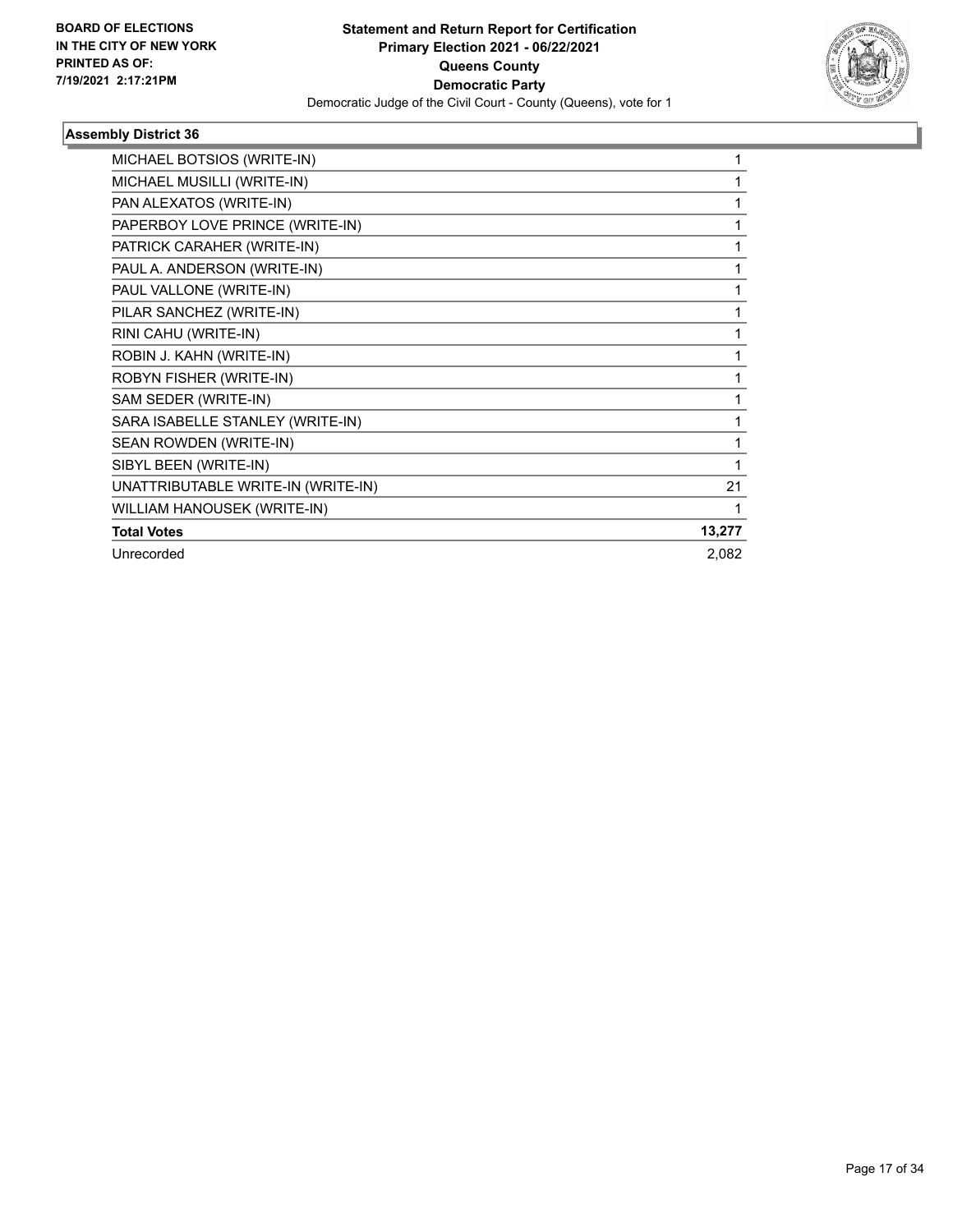

| PUBLIC COUNTER                                           | 13,349 |
|----------------------------------------------------------|--------|
| MANUALLY COUNTED EMERGENCY                               | 0      |
| ABSENTEE / MILITARY                                      | 1,316  |
| AFFIDAVIT                                                | 151    |
| <b>Total Ballots</b>                                     | 14,816 |
| Less - Inapplicable Federal/Special Presidential Ballots | 0      |
| <b>Total Applicable Ballots</b>                          | 14,816 |
| SOMA S. SYED                                             | 7,154  |
| MICHAEL H. GOLDMAN                                       | 5,363  |
| ADAM J. LIBOVE (WRITE-IN)                                | 1      |
| ALEXANDRIA OCASIO CORTEZ (WRITE-IN)                      | 1      |
| ALEXEY NAVALNY (WRITE-IN)                                | 1      |
| BART SIMPSON (WRITE-IN)                                  | 1      |
| BEN HIGGINBOTHAM (WRITE-IN)                              | 1      |
| BERNARD B. POND (WRITE-IN)                               | 1      |
| BRETT FAVRE (WRITE-IN)                                   | 1      |
| <b>BRIAN HUGHES (WRITE-IN)</b>                           | 1      |
| CHERYL BOGDAN (WRITE-IN)                                 | 1      |
| CHRISTOPHER BURGIS (WRITE-IN)                            | 1      |
| DANIELLE CHUNG (WRITE-IN)                                | 1      |
| DENNIS D'ANGELO (WRITE-IN)                               | 1      |
| EDWARD JEOGA (WRITE-IN)                                  | 1      |
| EMILY SHARPE (WRITE-IN)                                  | 1      |
| <b>GEORGE SANTANA (WRITE-IN)</b>                         | 1      |
| JASON MATASKIEWICZ (WRITE-IN)                            | 1      |
| JEFFERY HOLLOWAY (WRITE-IN)                              | 2      |
| JELLO BIAFRA (WRITE-IN)                                  | 1      |
| JIM MAFE (WRITE-IN)                                      | 1      |
| JOANNA ROCK (WRITE-IN)                                   | 2      |
| JOLENE SILVIUS (WRITE-IN)                                | 1      |
| JONATHAN HOWE (WRITE-IN)                                 | 1      |
| KATHRYN WALLEN (WRITE-IN)                                | 1      |
| KENNETH SOKOL (WRITE-IN)                                 | 1      |
| KITTY CERLAISE DENTE (WRITE-IN)                          | 1      |
| LIGMA BOLLS (WRITE-IN)                                   | 1      |
| LUCY LANG (WRITE-IN)                                     | 1      |
| MADELINE LEGG (WRITE-IN)                                 | 1      |
| MARIA BROWN (WRITE-IN)                                   | 1      |
| MARVA BROWN (WRITE-IN)                                   | 1      |
| MICKEY MOUSE (WRITE-IN)                                  | 2      |
| MURRY JOHNSON (WRITE-IN)                                 | 1      |
| NANCY SILVERMAN (WRITE-IN)                               | 1      |
| PAPERBOY LOVE PRINCE (WRITE-IN)                          | 1      |
| QUELINE LINE (WRITE-IN)                                  | 1      |
| ROGER WEISMAN (WRITE-IN)                                 | 1      |
| RUTH ANN ROBSON (WRITE-IN)                               | 1      |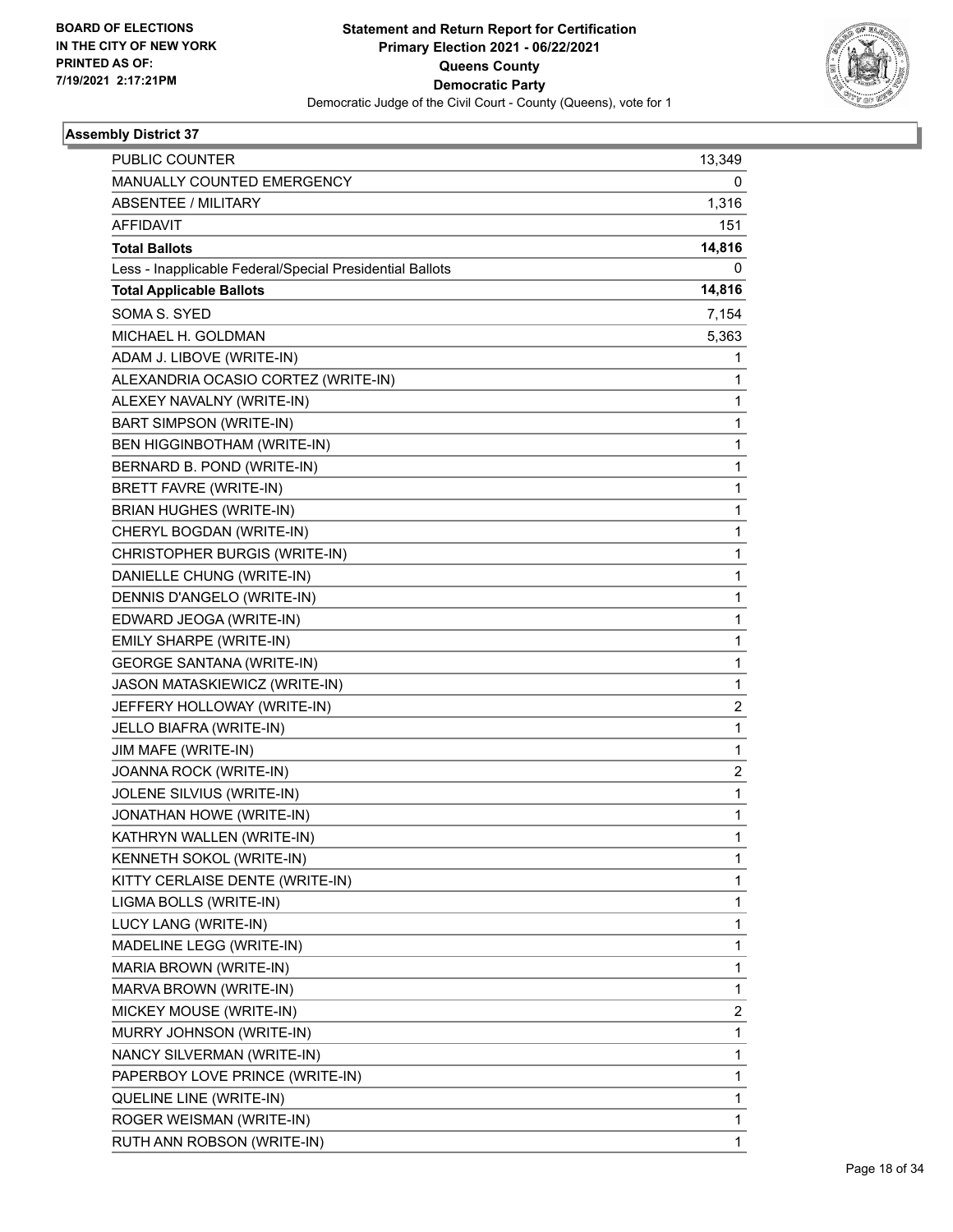

| RYAN DOUGLASS (WRITE-IN)           |        |
|------------------------------------|--------|
| SAM ECTIC (WRITE-IN)               |        |
| SCOTT DANNER (WRITE-IN)            |        |
| SLOANE KLIMA (WRITE-IN)            |        |
| SUSANNAH Z. RINGEL (WRITE-IN)      |        |
| TED LASSO (WRITE-IN)               |        |
| TERESA GRAS GUISADO (WRITE-IN)     |        |
| THOMAS INCANTALUPO (WRITE-IN)      |        |
| THOMAS JOHNSON (WRITE-IN)          |        |
| UNATTRIBUTABLE WRITE-IN (WRITE-IN) | 21     |
| <b>VERMIN SUPREME (WRITE-IN)</b>   |        |
| WILLIAM SHANAHAN (WRITE-IN)        |        |
| YO YO MU (WRITE-IN)                |        |
| <b>Total Votes</b>                 | 12,590 |
| Unrecorded                         | 2,226  |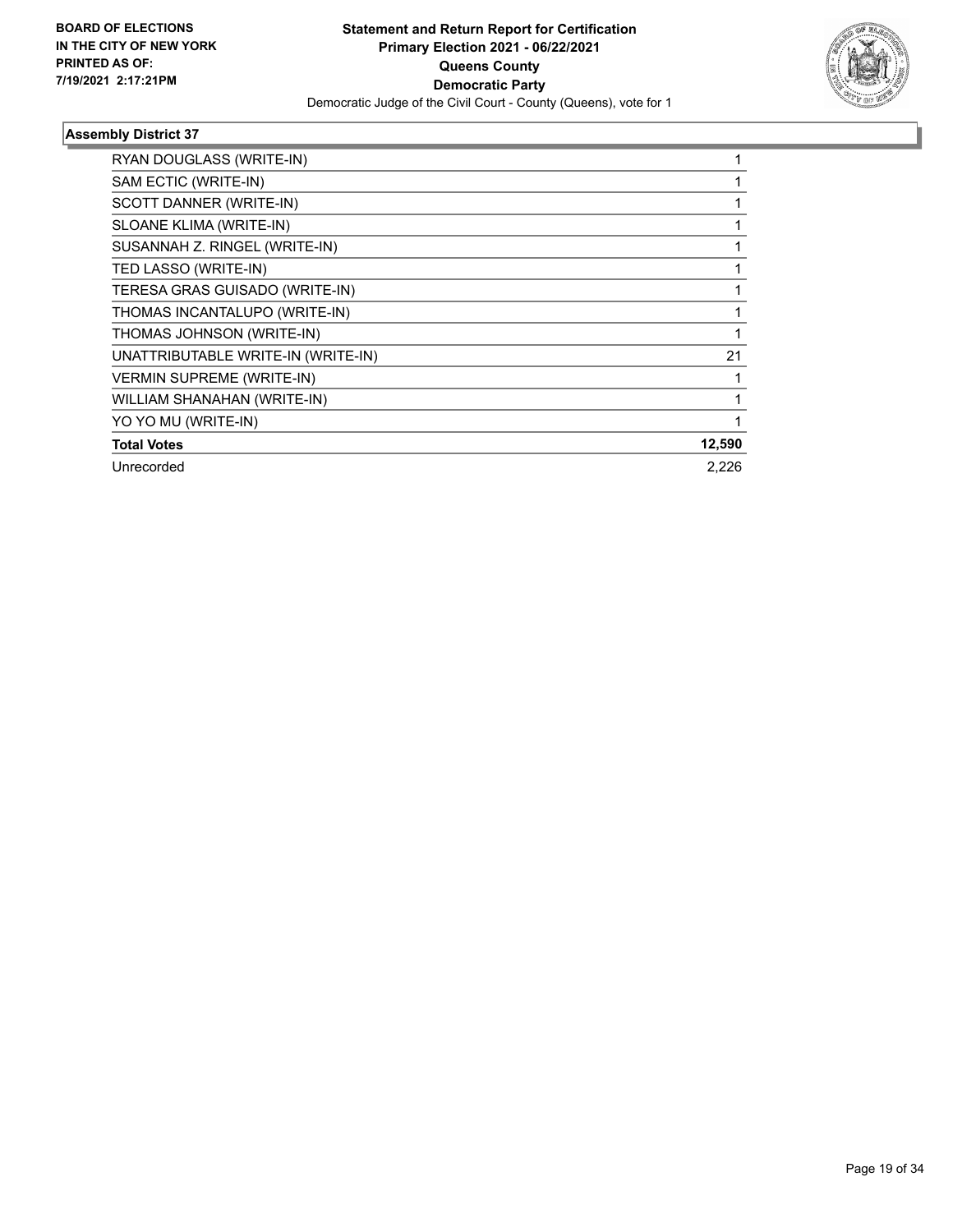

| <b>PUBLIC COUNTER</b>                                    | 6,308            |
|----------------------------------------------------------|------------------|
| MANUALLY COUNTED EMERGENCY                               | 0                |
| <b>ABSENTEE / MILITARY</b>                               | 792              |
| <b>AFFIDAVIT</b>                                         | 41               |
| <b>Total Ballots</b>                                     | 7,141            |
| Less - Inapplicable Federal/Special Presidential Ballots | 0                |
| <b>Total Applicable Ballots</b>                          | 7,141            |
| SOMA S. SYED                                             | 3,320            |
| MICHAEL H. GOLDMAN                                       | 2,845            |
| ANDREA OGLE (WRITE-IN)                                   | 3                |
| ANDREW GROSSMAN (WRITE-IN)                               | 1                |
| CASSANDRA JOHNSON (WRITE-IN)                             | 3                |
| DONALD J TRUMP (WRITE-IN)                                | 1                |
| <b>GEORGE ELMER PATAKI (WRITE-IN)</b>                    | $\mathbf 1$      |
| HOWARD STERN (WRITE-IN)                                  | $\mathbf{1}$     |
| INGA O'NEALE (WRITE-IN)                                  | 1                |
| JAVIN RIVERA (WRITE-IN)                                  | $\boldsymbol{2}$ |
| JOHN EDWARDS (WRITE-IN)                                  | 1                |
| KENICHI WILSON (WRITE-IN)                                | $\mathbf{1}$     |
| KIRANN NESBIT (WRITE-IN)                                 | 1                |
| LUDWIG HAUSER (WRITE-IN)                                 | 1                |
| MARTHA ARELLANO (WRITE-IN)                               | $\mathbf 1$      |
| MATTHEW GORTON (WRITE-IN)                                | $\mathbf{1}$     |
| MICKEY MOUSE (WRITE-IN)                                  | 1                |
| PAPERBOY LOVE PRINCE (WRITE-IN)                          | 1                |
| RICHARD FOGAL (WRITE-IN)                                 | $\overline{c}$   |
| ROSEMARIE MONTELBANO (WRITE-IN)                          | $\mathbf{1}$     |
| TRISTEN DEMMETT (WRITE-IN)                               | $\mathbf{1}$     |
| UNATTRIBUTABLE WRITE-IN (WRITE-IN)                       | 17               |
| <b>Total Votes</b>                                       | 6,207            |
| Unrecorded                                               | 934              |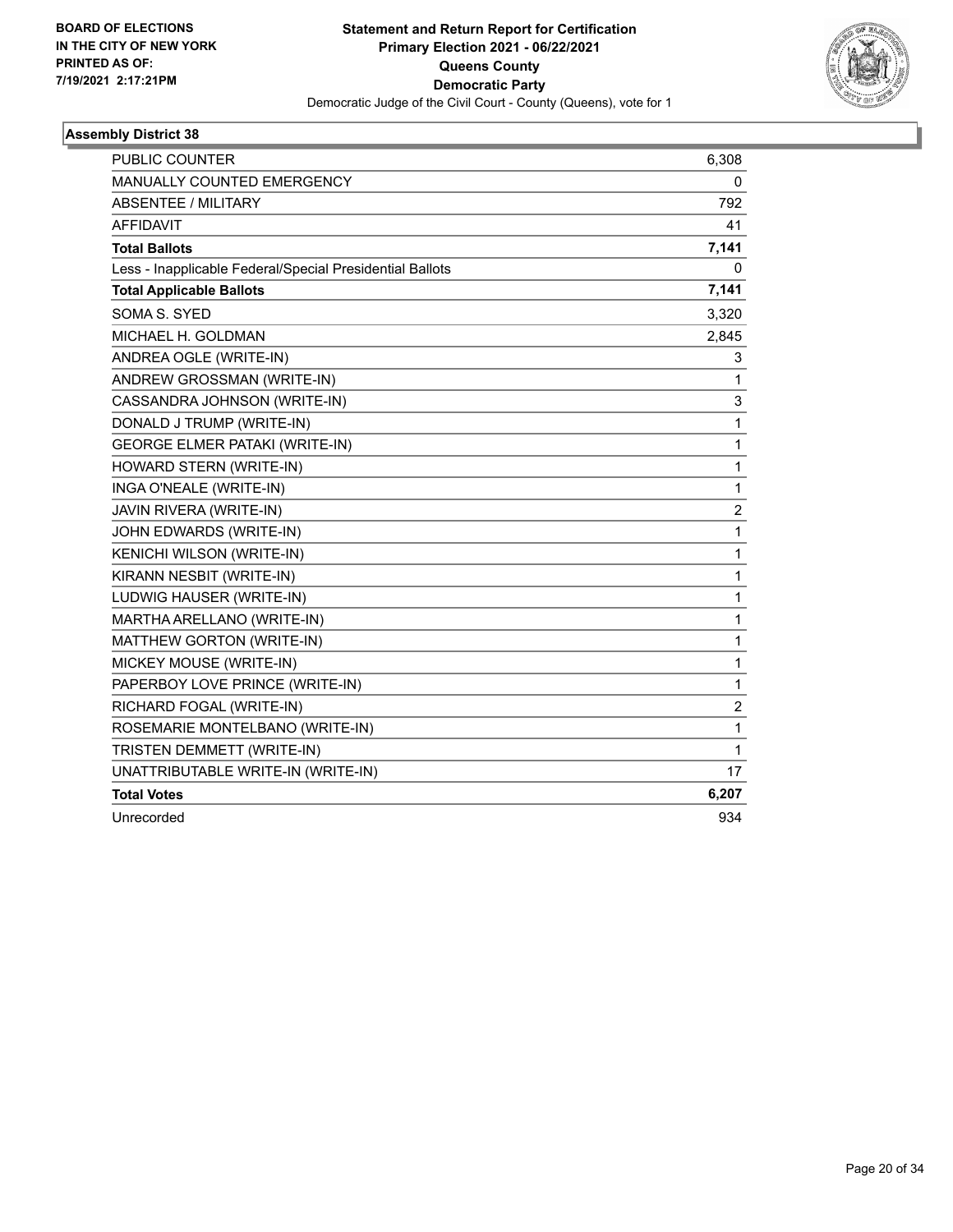

| <b>PUBLIC COUNTER</b>                                    | 6.244          |
|----------------------------------------------------------|----------------|
| <b>MANUALLY COUNTED EMERGENCY</b>                        | 0              |
| ABSENTEE / MILITARY                                      | 1,747          |
| <b>AFFIDAVIT</b>                                         | 132            |
| <b>Total Ballots</b>                                     | 8,123          |
| Less - Inapplicable Federal/Special Presidential Ballots | 0              |
| <b>Total Applicable Ballots</b>                          | 8,123          |
| SOMA S. SYED                                             | 4,136          |
| MICHAEL H. GOLDMAN                                       | 2,985          |
| ANOTOLIA SCALIA (WRITE-IN)                               | 1              |
| DAFFY DUCK (WRITE-IN)                                    | 1              |
| DAVID BERNAL (WRITE-IN)                                  | 1              |
| JOHN DOE (WRITE-IN)                                      | 1              |
| JOHN L BOLTON (WRITE-IN)                                 | $\overline{c}$ |
| JONATHAN WEXLER (WRITE-IN)                               | $\mathbf{1}$   |
| MARVA BROWN (WRITE-IN)                                   | $\overline{c}$ |
| MICHAEL J. CAYNE (WRITE-IN)                              | $\mathbf{1}$   |
| PARK CAM (WRITE-IN)                                      | 1              |
| RONALD W. REAGAN (WRITE-IN)                              | 1              |
| SYED AZMAL (WRITE-IN)                                    | 1              |
| UNATTRIBUTABLE WRITE-IN (WRITE-IN)                       | 25             |
| VICTORIA CHAVEZ (WRITE-IN)                               | 1              |
| <b>VINCE WARREN (WRITE-IN)</b>                           | $\mathbf{1}$   |
| <b>Total Votes</b>                                       | 7,161          |
| Unrecorded                                               | 962            |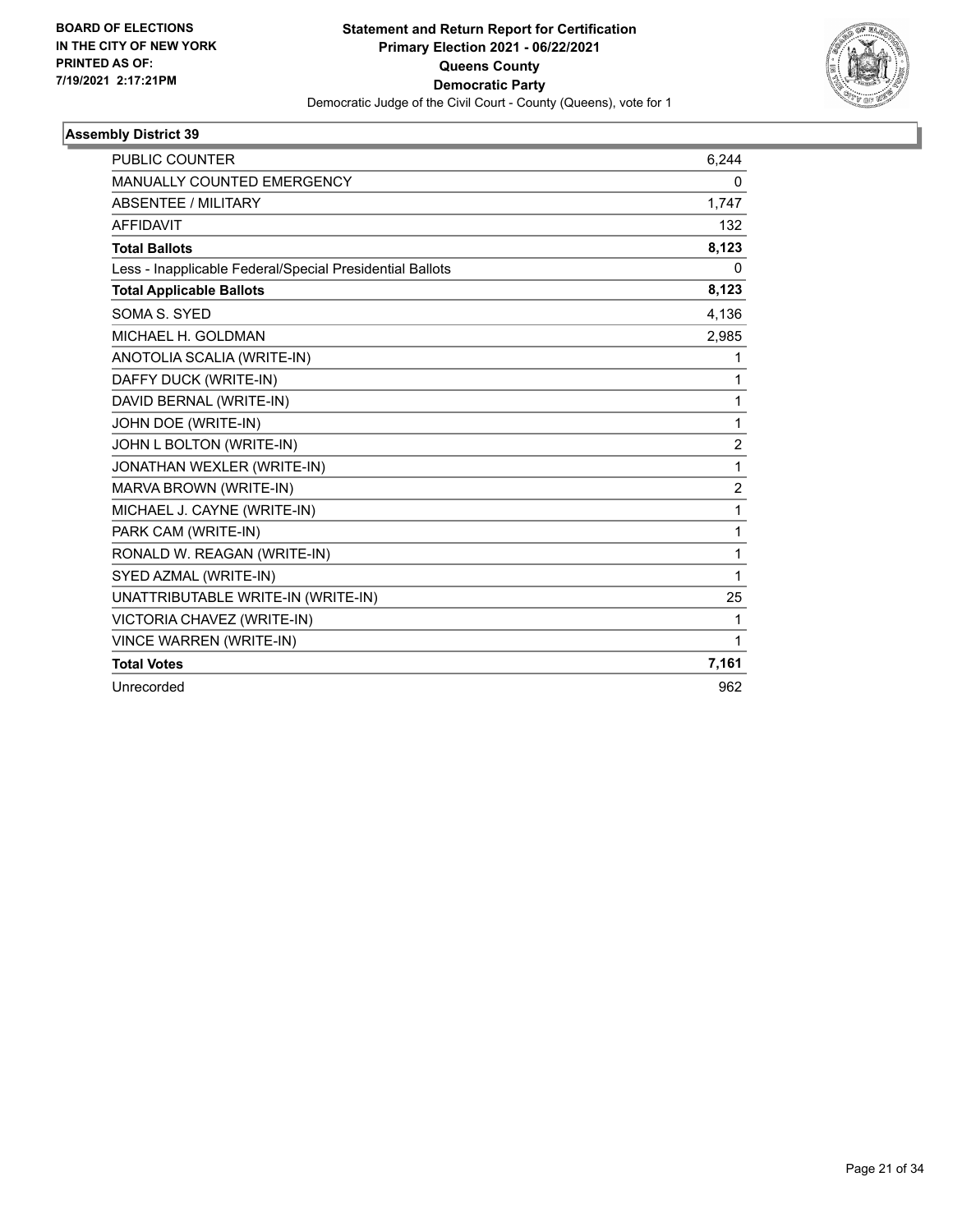

| <b>PUBLIC COUNTER</b>                                    | 6,935          |
|----------------------------------------------------------|----------------|
| MANUALLY COUNTED EMERGENCY                               | 0              |
| <b>ABSENTEE / MILITARY</b>                               | 1,682          |
| <b>AFFIDAVIT</b>                                         | 41             |
| <b>Total Ballots</b>                                     | 8,658          |
| Less - Inapplicable Federal/Special Presidential Ballots | 0              |
| <b>Total Applicable Ballots</b>                          | 8,658          |
| SOMA S. SYED                                             | 2,430          |
| MICHAEL H. GOLDMAN                                       | 3,355          |
| ANDREA OGLE (WRITE-IN)                                   | 2              |
| CALEB LEE (WRITE-IN)                                     | 1              |
| CHRISTIAN ZGALJIC (WRITE-IN)                             | $\mathbf{1}$   |
| DAVID LU (WRITE-IN)                                      | 1              |
| DENIS BUTLER (WRITE-IN)                                  | $\overline{2}$ |
| EDMOND WONG (WRITE-IN)                                   | $\mathbf{1}$   |
| JEFF HAYWARD (WRITE-IN)                                  | 1              |
| JOHN CHOE (WRITE-IN)                                     | 1              |
| LOUIS P. HAICK JR. (WRITE-IN)                            | 1              |
| NAVI GREWAL (WRITE-IN)                                   | $\mathbf{1}$   |
| NELSON MANDELA (WRITE-IN)                                | $\overline{c}$ |
| NESTOR LOPEZ (WRITE-IN)                                  | 1              |
| PETER A KOO (WRITE-IN)                                   | $\overline{2}$ |
| STORMI DANIELS (WRITE-IN)                                | 1              |
| UNATTRIBUTABLE WRITE-IN (WRITE-IN)                       | 19             |
| <b>Total Votes</b>                                       | 5,822          |
| Unrecorded                                               | 2.836          |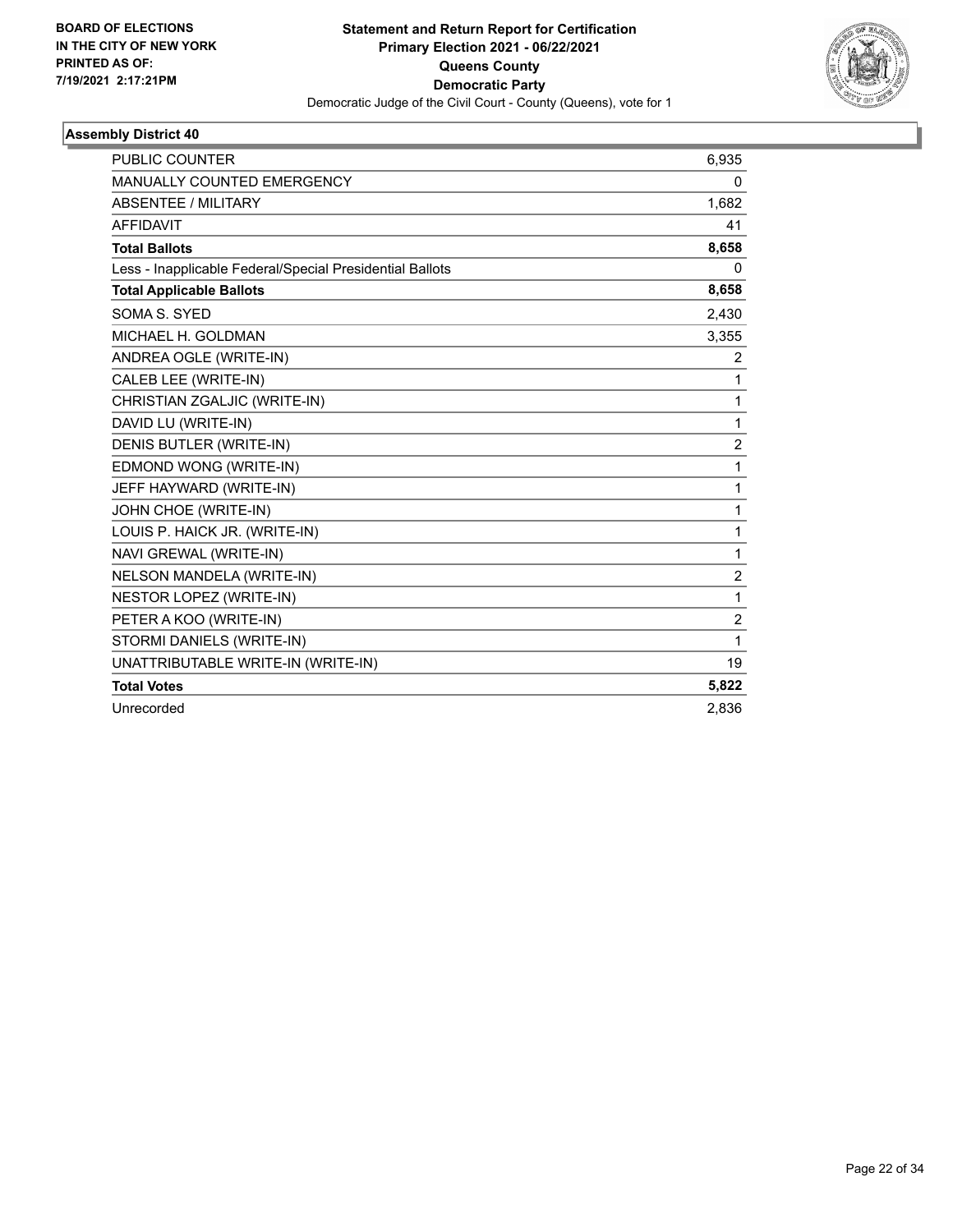

| PUBLIC COUNTER                                           | 183,387 |
|----------------------------------------------------------|---------|
| MANUALLY COUNTED EMERGENCY                               | 0       |
| <b>ABSENTEE / MILITARY</b>                               | 31,961  |
| AFFIDAVIT                                                | 1,123   |
| <b>Total Ballots</b>                                     | 216,471 |
| Less - Inapplicable Federal/Special Presidential Ballots | 0       |
| <b>Total Applicable Ballots</b>                          | 216,471 |
| SOMA S. SYED                                             | 91,040  |
| MICHAEL H. GOLDMAN                                       | 88,558  |
| AARON CYPERSTEIN (WRITE-IN)                              | 1       |
| ABRAHAM ALLGOOD (WRITE-IN)                               | 1       |
| ADAM J. LIBOVE (WRITE-IN)                                | 1       |
| AI BIN ZHANG (WRITE-IN)                                  | 1       |
| ALEJANDRO ORTEGA (WRITE-IN)                              | 1       |
| ALESSANDRO COLLA (WRITE-IN)                              | 1       |
| ALEXANDRIA OCASIO CORTEZ (WRITE-IN)                      | 1       |
| ALEXEY NAVALNY (WRITE-IN)                                | 1       |
| ALFRED E. NEWMAN (WRITE-IN)                              | 1       |
| ALFRED E. SMITH (WRITE-IN)                               | 1       |
| ALFRED GLEIBERMAN (WRITE-IN)                             | 1       |
| ALI NAJMI (WRITE-IN)                                     | 1       |
| ALICIA CANARY (WRITE-IN)                                 | 1       |
| AMANDA HOFFMAN PHD (WRITE-IN)                            | 1       |
| ANDREA DOYLE (WRITE-IN)                                  | 1       |
| ANDREA OGLE (WRITE-IN)                                   | 6       |
| ANDREA SINFEE JONES (WRITE-IN)                           | 1       |
| ANDREW ENGEL (WRITE-IN)                                  | 1       |
| ANDREW GROSSMAN (WRITE-IN)                               | 5       |
| ANDREW J BOWMAN (WRITE-IN)                               | 1       |
| ANDREW SUP CHUNG (WRITE-IN)                              | 1       |
| ANDREW YANG (WRITE-IN)                                   | 5       |
| ANGELA MURRELL (WRITE-IN)                                | 1       |
| ANGELA NAVARRO (WRITE-IN)                                | 1       |
| ANOTOLIA SCALIA (WRITE-IN)                               | 1       |
| ANTHONY ATAMUNICK (WRITE-IN)                             | 1       |
| ANTHONY BATTHTI (WRITE-IN)                               | 1       |
| ANTHONY BRUNO (WRITE-IN)                                 | 1       |
| ANTHONY SANTINO (WRITE-IN)                               | 1       |
| ARI DICKER (WRITE-IN)                                    | 1       |
| ARTHUR SISSER (WRITE-IN)                                 | 1       |
| AVI CYPERSTEIN (WRITE-IN)                                | 1       |
| AVRAHAM GOLDSTEIN (WRITE-IN)                             | 1       |
| AZEON MADDOX (WRITE-IN)                                  | 1       |
| BARNEY RUBBLE (WRITE-IN)                                 | 1       |
| BART SIMPSON (WRITE-IN)                                  | 1       |
| BEN HIGGINBOTHAM (WRITE-IN)                              | 1       |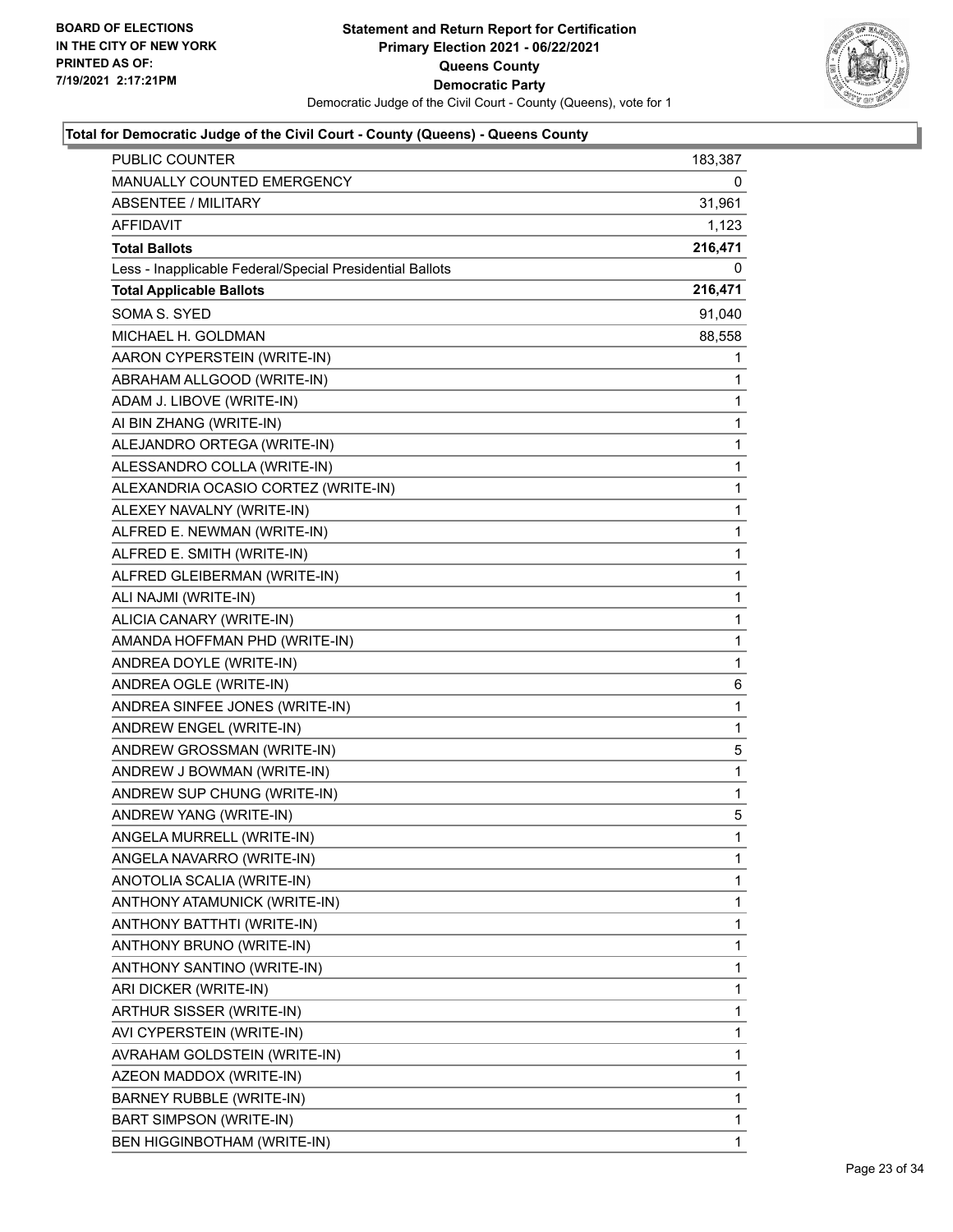

| <b>BEN MANTELL (WRITE-IN)</b>          | 1              |
|----------------------------------------|----------------|
| BEN MOTHMER (WRITE-IN)                 | 1              |
| BENJAMIN H. SMITH (WRITE-IN)           | 1              |
| BERENICE MOOG (WRITE-IN)               | $\overline{2}$ |
| BERNARD B. POND (WRITE-IN)             | 1              |
| BERNARD SANDERS (WRITE-IN)             | $\overline{c}$ |
| BETSY BARASCH (WRITE-IN)               | 1              |
| <b>BILL BRATTON (WRITE-IN)</b>         | 1              |
| BILLY OCEAN (WRITE-IN)                 | 1              |
| <b>BOB DYLAN (WRITE-IN)</b>            | 1              |
| BRETT FAVRE (WRITE-IN)                 | 1              |
| BRIAN CRAWFORD (WRITE-IN)              | 1              |
| <b>BRIAN HUGHES (WRITE-IN)</b>         | 1              |
| BRIAN LACHOWOLSKI (WRITE-IN)           | 1              |
| <b>BRINA GIARMELLA (WRITE-IN)</b>      | 1              |
| BRYAN PU-FOLKS (WRITE-IN)              | $\overline{2}$ |
| <b>BUGS BUNNY (WRITE-IN)</b>           | 1              |
| CAL RIPKEN JR. (WRITE-IN)              | 1              |
| CALEB LEE (WRITE-IN)                   | 1              |
| CALLAN J. SLAVIN (WRITE-IN)            | 1              |
| CARL RUFFINO (WRITE-IN)                | 1              |
| CARLTON LAING (WRITE-IN)               | 1              |
| CAROL MORAN (WRITE-IN)                 | 1              |
| CASSANDRA JOHNSON (WRITE-IN)           | 28             |
| CASSANDRA TAPPI (WRITE-IN)             | 1              |
| CATALINA CRUZ (WRITE-IN)               | 1              |
| CELIA O'DONNELL (WRITE-IN)             | 1              |
| CESILDA ELENA ROPER-SIMPSON (WRITE-IN) | 1              |
| CHAIM YITZY JACOBI (WRITE-IN)          | 1              |
| CHAMTOLI HUA (WRITE-IN)                | 1              |
| CHAN BELZ (WRITE-IN)                   | 1              |
| CHAN JOE (WRITE-IN)                    | 1              |
| CHARLES BAILEY (WRITE-IN)              | 1              |
| CHARLES FINKELSTEIN (WRITE-IN)         | 1              |
| CHARLIE AKIS (WRITE-IN)                | 1              |
| CHARLIE DIBENEDETTO (WRITE-IN)         | 1              |
| CHARLTON D'SOUZA (WRITE-IN)            | 1              |
| CHERYL BOGDAN (WRITE-IN)               | 1              |
|                                        |                |
| CHRIS HENNEMAN (WRITE-IN)              | 1              |
| CHRISTI GELO (WRITE-IN)                | 1              |
| CHRISTIAN ZGALJIC (WRITE-IN)           | 1              |
| CHRISTINA WILLIAMS (WRITE-IN)          | 1              |
| CHRISTOPHER BURGIS (WRITE-IN)          | 1              |
| CHRISTOPHER GERAGHTS (WRITE-IN)        | 1              |
| CHRISTOPHER R. SMITH (WRITE-IN)        | 1              |
| CONNOR MEALY (WRITE-IN)                | 2              |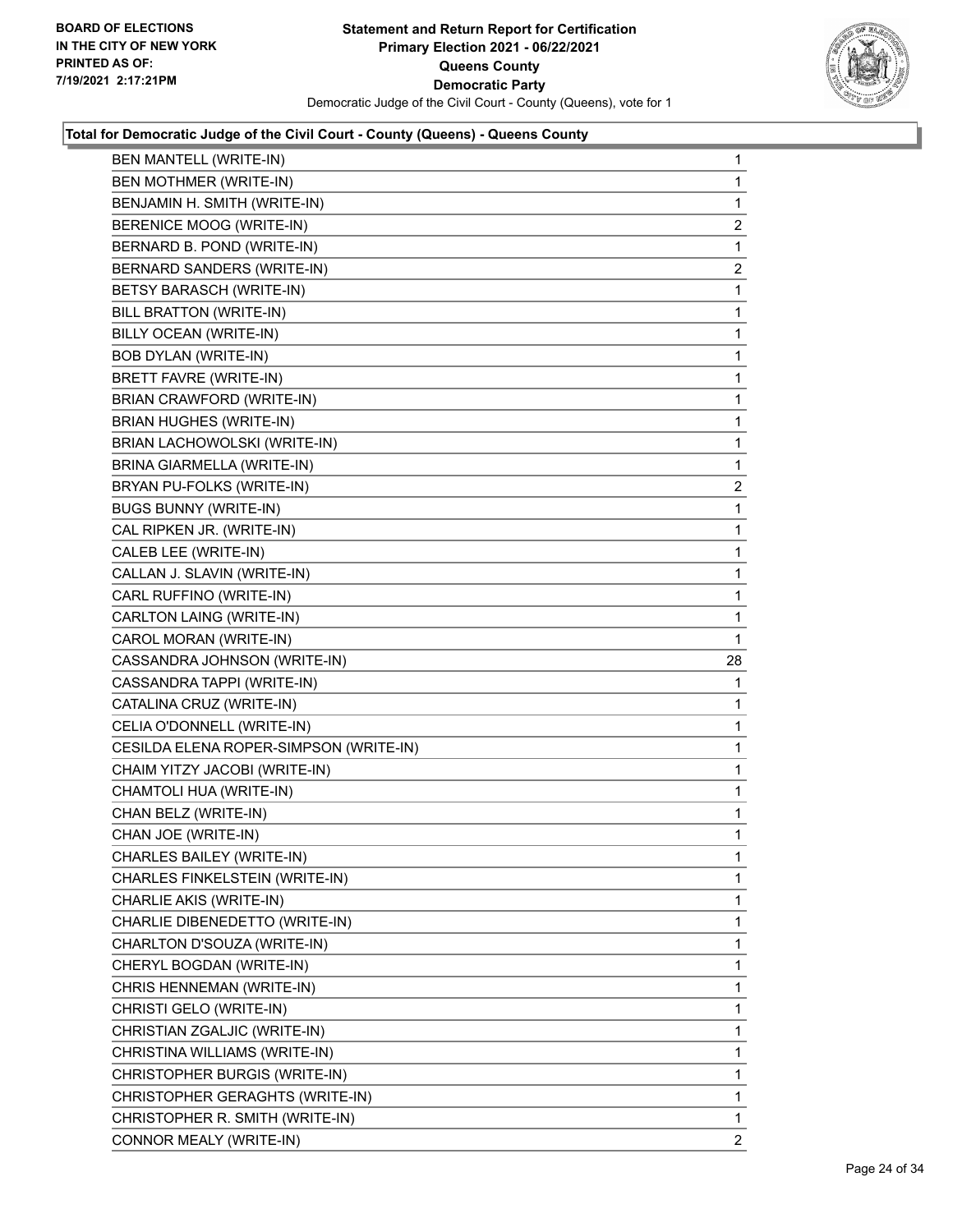

| COSME DEL ROSARIO-BELL (WRITE-IN) | $\mathbf{1}$   |
|-----------------------------------|----------------|
| COURTNEY EDWARDS (WRITE-IN)       | $\mathbf{1}$   |
| CRAIG R. SCHONFELD (WRITE-IN)     | 1              |
| DAFFY DUCK (WRITE-IN)             | 2              |
| DAHLIA ABBAS (WRITE-IN)           | 1              |
| DAMIEN DREPAUL (WRITE-IN)         | $\mathbf{1}$   |
| DANA COLEMAN (WRITE-IN)           | 1              |
| DANA JEFFREY-WILLIAM (WRITE-IN)   | $\mathbf{1}$   |
| DANA LECH (WRITE-IN)              | 1              |
| DANIEL CHEN (WRITE-IN)            | 1              |
| DANIEL ROSENWASSER (WRITE-IN)     | 1              |
| DANIELLE CHUNG (WRITE-IN)         | $\mathbf{1}$   |
| DANIELLE DESTEFANO (WRITE-IN)     | 1              |
| DANNY ZHENG (WRITE-IN)            | $\mathbf{1}$   |
| DARA LEBWOHL (WRITE-IN)           | 1              |
| DAVE ESEHAK (WRITE-IN)            | 1              |
| DAVIAN DANIELS (WRITE-IN)         | 1              |
| DAVID A. GALE (WRITE-IN)          | $\mathbf{1}$   |
| DAVID ARONOV (WRITE-IN)           | 1              |
| DAVID BENDER (WRITE-IN)           | $\mathbf{1}$   |
| DAVID BERGER (WRITE-IN)           | $\overline{2}$ |
| DAVID BERNAL (WRITE-IN)           | 1              |
| DAVID CHIANG (WRITE-IN)           | 1              |
| DAVID CORREIRA (WRITE-IN)         | $\mathbf{1}$   |
| DAVID GOLD GROSS (WRITE-IN)       | 1              |
| DAVID LAWSON (WRITE-IN)           | $\mathbf{1}$   |
| DAVID LU (WRITE-IN)               | 1              |
| DAVID MANSO (WRITE-IN)            | 3              |
| DAVID S DIKMAN (WRITE-IN)         | 1              |
| DAVID SCHWARTZ (WRITE-IN)         | $\mathbf{1}$   |
| DAVID SEALY (WRITE-IN)            | 1              |
| DAVID UELLER (WRITE-IN)           | $\mathbf{1}$   |
| DEBORAH ALEXANDER (WRITE-IN)      | 1              |
| DEBORAH STEVENS-MODICA (WRITE-IN) | 1              |
| DENIS BUTLER (WRITE-IN)           | $\overline{c}$ |
| DENNIS D'ANGELO (WRITE-IN)        | 1              |
| DEREK HAMILTON (WRITE-IN)         | 1              |
| DEVIAN DANIELS (WRITE-IN)         | 9              |
| DIANA WALCOTT (WRITE-IN)          | 1              |
| DIANE ERHARD (WRITE-IN)           | 1              |
| DIANE SAVINO (WRITE-IN)           | 1              |
| DIANE WYNNE JONES (WRITE-IN)      | 1              |
| DIEGO FREIRE (WRITE-IN)           | 1              |
| DINA TOBIN (WRITE-IN)             | $\mathbf{1}$   |
| DOMINIC DESMOND (WRITE-IN)        | $\mathbf{1}$   |
| DOMINICK PISTONE (WRITE-IN)       | 1              |
|                                   |                |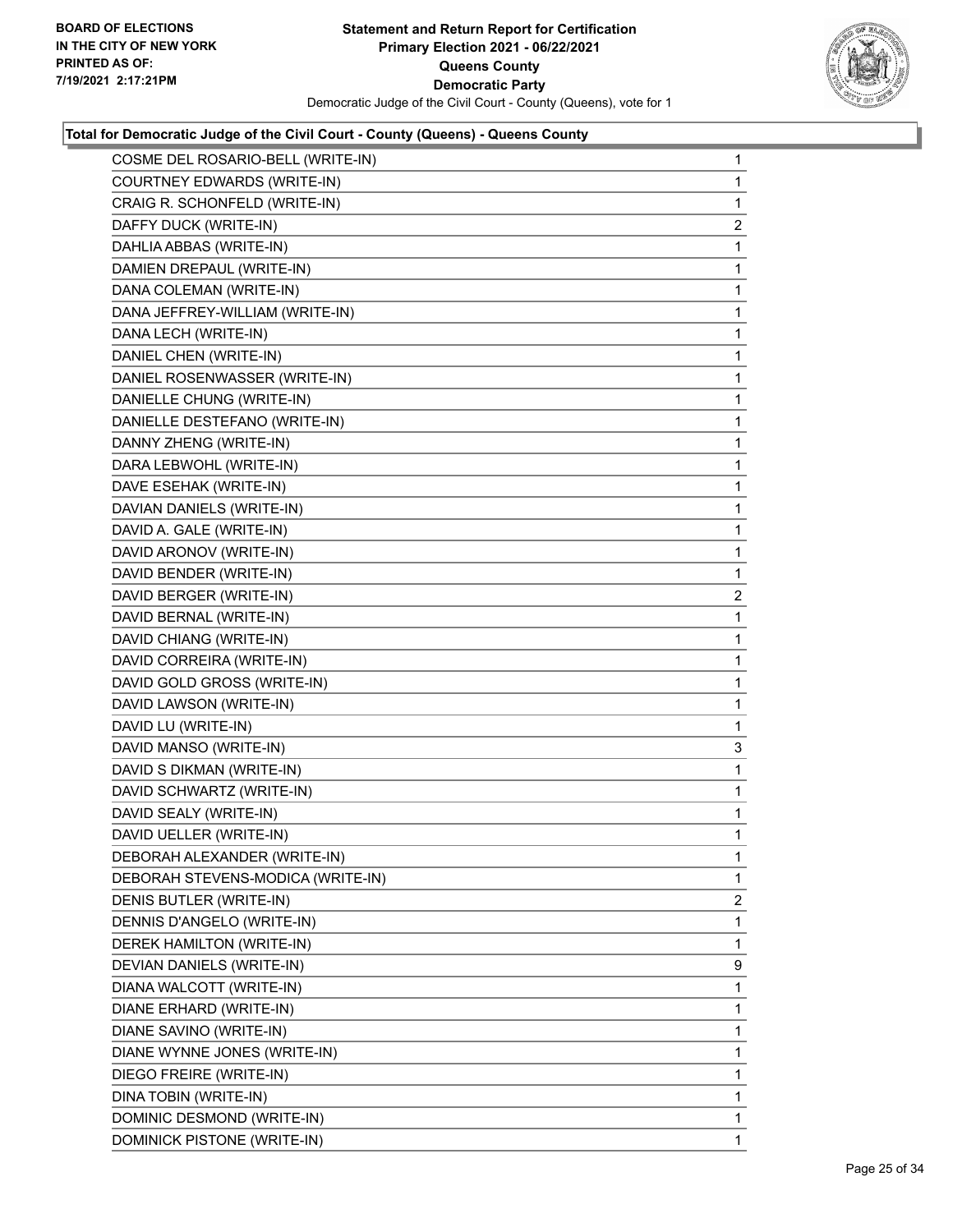

| DONALD DUCK (WRITE-IN)                | 3                       |
|---------------------------------------|-------------------------|
| DONALD J TRUMP (WRITE-IN)             | 3                       |
| DONALD J. TRUMP (WRITE-IN)            | 5                       |
| DORIS LING COHAN (WRITE-IN)           | 1                       |
| DOUG MICHAELS (WRITE-IN)              | 1                       |
| DOUGLAS MICHAELS (WRITE-IN)           | $\overline{\mathbf{c}}$ |
| DOUGLAS REGAN MICHAELS (WRITE-IN)     | 1                       |
| DWEYNIE ESTHER PAUL (WRITE-IN)        | 4                       |
| EDMOND WONG (WRITE-IN)                | 1                       |
| EDWARD DURANT JR. (WRITE-IN)          | 1                       |
| EDWARD JEOGA (WRITE-IN)               | 1                       |
| EDWARD RASKIN (WRITE-IN)              | 1                       |
| EILEEN DOHERTY (WRITE-IN)             | 1                       |
| ELIO FORCINA (WRITE-IN)               | 1                       |
| ELIZABETH CROWLEY (WRITE-IN)          | $\mathbf{1}$            |
| ELIZABETH LYNCH (WRITE-IN)            | 1                       |
| ELIZABETH NEWTON (WRITE-IN)           | 2                       |
| ELLIOT SCHWAB (WRITE-IN)              | 2                       |
| ELMAHDI DUMMIH (WRITE-IN)             | 1                       |
| EMILY SHARPE (WRITE-IN)               | 1                       |
| ERIC GARNER (WRITE-IN)                | $\overline{\mathbf{c}}$ |
| ERIC L. ADAMS (WRITE-IN)              | 1                       |
| ERICA DANIELS (WRITE-IN)              | 1                       |
| EUGENE J. DIRKS (WRITE-IN)            | 1                       |
| EVAN THIES (WRITE-IN)                 | 1                       |
| EVAN VAN LEER GREENBERG (WRITE-IN)    | 1                       |
| EVIE HATZOPOULOS (WRITE-IN)           | $\mathbf{1}$            |
| FABIO GIRALDO (WRITE-IN)              | 1                       |
| FIORELLA LAGUARDIA (WRITE-IN)         | 1                       |
| FRANK BOOTH (WRITE-IN)                | 1                       |
| FRANK CAMPIRIDES (WRITE-IN)           | 1                       |
| FRANK NERRO (WRITE-IN)                | 1                       |
| FRED FUMONE (WRITE-IN)                | 1                       |
| FREDRIKA WILSON (WRITE-IN)            | 1                       |
| <b>GABRIELE SCHROEDER (WRITE-IN)</b>  | 1                       |
| <b>GARDNER MILLER (WRITE-IN)</b>      | 1                       |
| <b>GEORGE ELMER PATAKI (WRITE-IN)</b> | 1                       |
| <b>GEORGE FLOYD (WRITE-IN)</b>        | 1                       |
| GEORGE GOTSULIAS (WRITE-IN)           | 1                       |
| <b>GEORGE GRASSO (WRITE-IN)</b>       | 2                       |
| <b>GEORGE SANTANA (WRITE-IN)</b>      | 1                       |
| GERALD BOLLINGER (WRITE-IN)           | 1                       |
| <b>GERARD DUVREY (WRITE-IN)</b>       | 1                       |
| <b>GERARD MCCANE (WRITE-IN)</b>       | 1                       |
| GIANNINA BERROCAT (WRITE-IN)          | 1                       |
|                                       |                         |
| GLORIA BROWN-MARSHALL (WRITE-IN)      | $\overline{2}$          |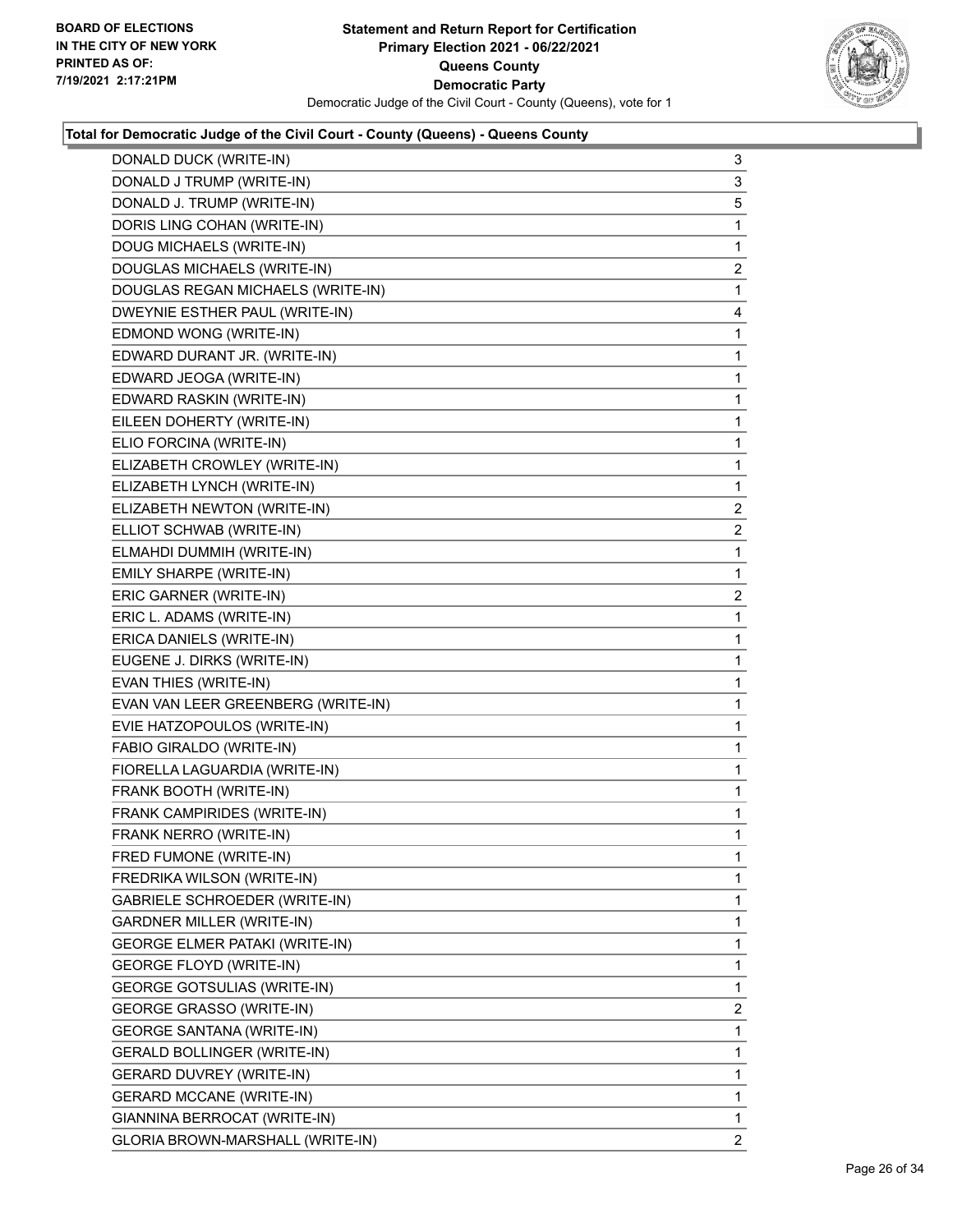

| GLORIANA SICARI (WRITE-IN)        | 1              |
|-----------------------------------|----------------|
| <b>GREG BROWN (WRITE-IN)</b>      | 1              |
| <b>GREGORY MEEKS (WRITE-IN)</b>   | 1              |
| <b>GREGORY POLIT (WRITE-IN)</b>   | 1              |
| HACHI TOVV (WRITE-IN)             | 1              |
| HAMMAH FITZPATRICK (WRITE-IN)     | 1              |
| HARRY SHIELDS (WRITE-IN)          | 1              |
| HERBERT HOOVER (WRITE-IN)         | 1              |
| HERBERT O'DRISCEL (WRITE-IN)      | 1              |
| HOMER SIMPSON (WRITE-IN)          | 1              |
| HOWARD STERN (WRITE-IN)           | 1              |
| HYE WIN CHUNG (WRITE-IN)          | 1              |
| I. DANEEK MILLER (WRITE-IN)       | 1              |
| IDA CAMPBELL (WRITE-IN)           | 1              |
| INGA O'NEALE (WRITE-IN)           | $\overline{2}$ |
| <b>ISSAC WRIGHT JR (WRITE-IN)</b> | 1              |
| ITALO SGARAGLIA (WRITE-IN)        | 1              |
| JACOB DEGROM (WRITE-IN)           | 1              |
| JACQUELINE WALTON (WRITE-IN)      | 1              |
| JAMES KELLY (WRITE-IN)            | 1              |
| JANET MCDONNELL (WRITE-IN)        | 1              |
| JAPNEET SINGH (WRITE-IN)          | 1              |
| JAQUIN AGUILORA (WRITE-IN)        | 1              |
| JASON MATASKIEWICZ (WRITE-IN)     | 1              |
| JASON MYLES CLARK (WRITE-IN)      | 1              |
| JASON WEISSMAN (WRITE-IN)         | 1              |
| JAVIN RIVERA (WRITE-IN)           | $\overline{2}$ |
| JAY BROWN MARS HALL (WRITE-IN)    | 1              |
| JEANINE PIRRO (WRITE-IN)          | $\overline{c}$ |
| JEANNETTE KOSTER (WRITE-IN)       | 1              |
| JEFF HAYWARD (WRITE-IN)           | 1              |
| JEFFERY HOLLOWAY (WRITE-IN)       | $\overline{2}$ |
| JELLO BIAFRA (WRITE-IN)           | 1              |
| JENNIFER AKCHIN (WRITE-IN)        | 1              |
| JENNIFER FRANKOLA (WRITE-IN)      | 1              |
| JENNIFER GILROY RUIZ (WRITE-IN)   | $\overline{2}$ |
| JENNIFER L. UNRUH (WRITE-IN)      | 1              |
| JENNIFER TUBRIDY (WRITE-IN)       | 27             |
| JEREMY RIBAKOVE (WRITE-IN)        | 1              |
| JERRY IANNECC (WRITE-IN)          | 1              |
| JERRY IANONE (WRITE-IN)           | 1              |
| JERRY M INNECE (WRITE-IN)         | 1              |
| JESSE FUNTLEYDER (WRITE-IN)       | 1              |
| JESSE ROSE (WRITE-IN)             | 1              |
| JILL O'SULLIVAN (WRITE-IN)        | 1              |
| JIM MAFE (WRITE-IN)               | $\mathbf{1}$   |
|                                   |                |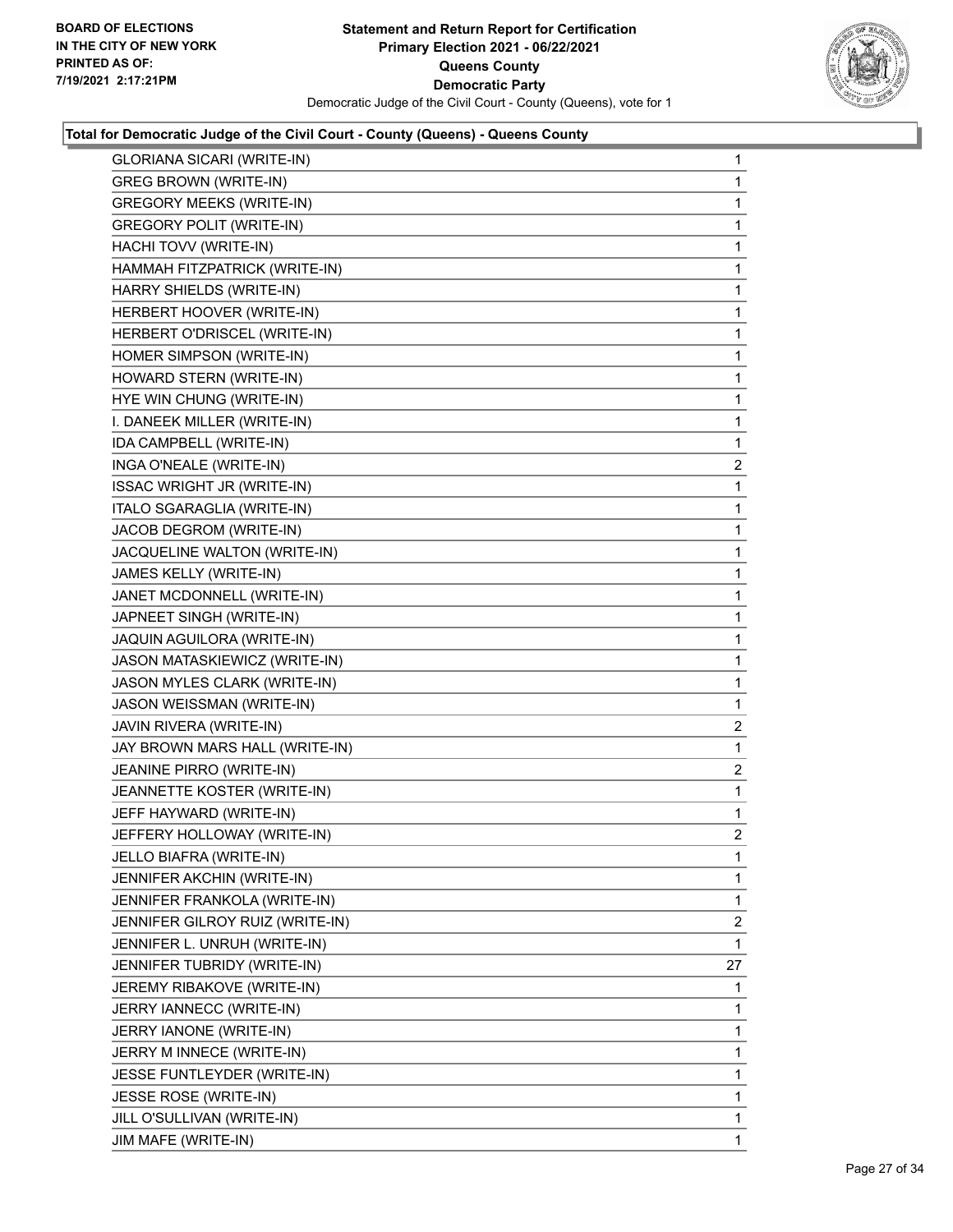

| JOANNA ROCK (WRITE-IN)         | $\overline{a}$ |
|--------------------------------|----------------|
| JOE CROWLEY (WRITE-IN)         | $\mathbf{1}$   |
| JOHN C HOULIHAN (WRITE-IN)     | $\mathbf{1}$   |
| JOHN C. SPATARO (WRITE-IN)     | $\mathbf 1$    |
| JOHN CHOE (WRITE-IN)           | 1              |
| JOHN CIAFONE (WRITE-IN)        | 3              |
| JOHN DOE (WRITE-IN)            | $\mathbf 1$    |
| JOHN EDWARDS (WRITE-IN)        | $\mathbf 1$    |
| JOHN G INGRAM (WRITE-IN)       | $\mathbf{1}$   |
| JOHN L BOLTON (WRITE-IN)       | 2              |
| JOHN MCGOLDRICK (WRITE-IN)     | $\mathbf 1$    |
| JOHN SPATARO (WRITE-IN)        | $\mathbf{1}$   |
| JOHN ZAWACKI (WRITE-IN)        | $\mathbf 1$    |
| JOHNNETTE TRAILL (WRITE-IN)    | $\mathbf 1$    |
| JOLENE SILVIUS (WRITE-IN)      | $\mathbf{1}$   |
| JONATHAN HOWE (WRITE-IN)       | $\mathbf 1$    |
| JONATHAN TOMBERG (WRITE-IN)    | $\mathbf 1$    |
| JONATHAN WEXLER (WRITE-IN)     | $\mathbf{1}$   |
| JORDAN W. ROSSMAN (WRITE-IN)   | $\mathbf 1$    |
| JORGE M CORREA JR (WRITE-IN)   | $\mathbf 1$    |
| JOSE ARCENAS (WRITE-IN)        | $\mathbf{1}$   |
| JOSE MIGUEL ARAUJO (WRITE-IN)  | $\mathbf 1$    |
| JOSEPH A. JONAS (WRITE-IN)     | $\mathbf 1$    |
| JOSEPH BARDEN (WRITE-IN)       | $\mathbf{1}$   |
| JOSEPH COLELLA (WRITE-IN)      | 2              |
| JOSEPH CROTAR (WRITE-IN)       | $\mathbf 1$    |
| JOSEPH ESPOSITO (WRITE-IN)     | $\mathbf{1}$   |
| JOSEPH F KASPER (WRITE-IN)     | 1              |
| JOSEPH F. KASPER (WRITE-IN)    | 3              |
| JOSEPH FORRESTER (WRITE-IN)    | $\mathbf{1}$   |
| JOSEPH J FINN (WRITE-IN)       | $\overline{c}$ |
| JOSEPH MATTONE JR (WRITE-IN)   | $\mathbf{1}$   |
| JOSEPH SURACI (WRITE-IN)       | 2              |
| <b>JUAN HONG (WRITE-IN)</b>    | $\mathbf{2}$   |
| JUDAH RUBIN (WRITE-IN)         | 1              |
| JUDGE JUDY (WRITE-IN)          | $\mathbf{1}$   |
| JUDITH SCHIENDLIN (WRITE-IN)   | 2              |
| JUDSON SNELL (WRITE-IN)        | 1              |
| JULIA HSIEH (WRITE-IN)         | 2              |
| JULIE SUH (WRITE-IN)           | 1              |
| JULIEANNE STAPLETON (WRITE-IN) | 1              |
| JULIO PEREZ (WRITE-IN)         | $\mathbf{1}$   |
| JULIUS RANDLE (WRITE-IN)       | 1              |
| JUSTIN CRUZ (WRITE-IN)         | 1              |
| KALMAN EPSTEIN (WRITE-IN)      | $\mathbf{1}$   |
| KANYE WEST (WRITE-IN)          | 1              |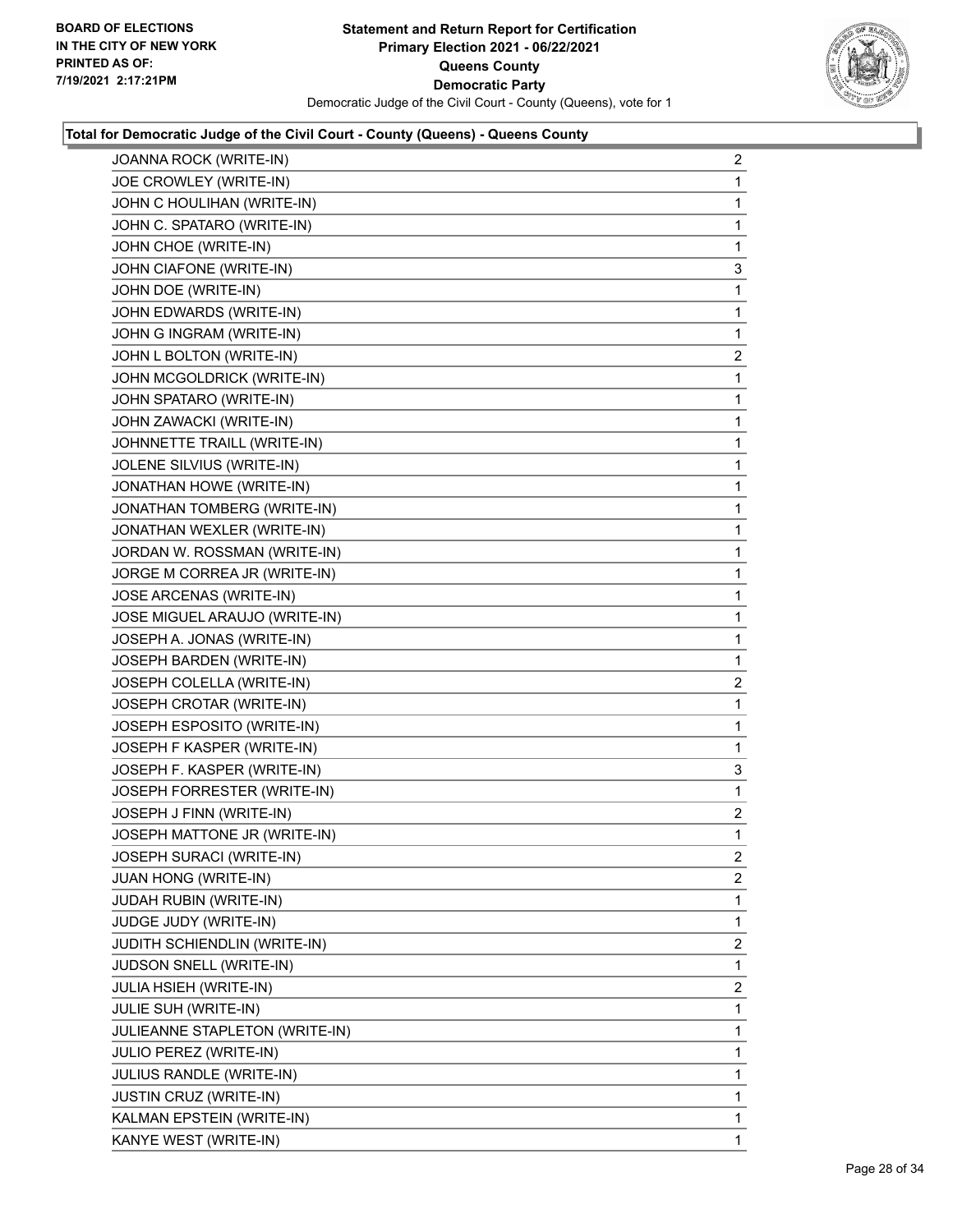

| KAREN POCH (WRITE-IN)           | 1            |
|---------------------------------|--------------|
| KATHRYN WALLEN (WRITE-IN)       | 1            |
| KATO KAELIN (WRITE-IN)          | 1            |
| KEISHA BASCOM (WRITE-IN)        | 1            |
| KENICHI WILSON (WRITE-IN)       | 1            |
| KENNETH ONUNKWO (WRITE-IN)      | 1            |
| KENNETH SOKOL (WRITE-IN)        | 1            |
| KEVIN CLARKE (WRITE-IN)         | 1            |
| KEVIN HANRATTY (WRITE-IN)       | 1            |
| <b>KEVIN MCGUIRE (WRITE-IN)</b> | 1            |
| KEVIN NAUGHTEN (WRITE-IN)       | 1            |
| KEVIN P. MUERTE (WRITE-IN)      | 1            |
| KEVIN WALSH (WRITE-IN)          | 1            |
| KIRANN NESBIT (WRITE-IN)        | 1            |
| KITTY CERLAISE DENTE (WRITE-IN) | 1            |
| KRISSY WIGANDT (WRITE-IN)       | 1            |
| KWOK MUI (WRITE-IN)             | 1            |
| LANCE DANDRIDGE (WRITE-IN)      | 1            |
| LARAINA BLACKMAN (WRITE-IN)     | 1            |
| LARRY HORIWITZ (WRITE-IN)       | 1            |
| LAURA BLACKBURN (WRITE-IN)      | 1            |
| LAWRENCE KENEHEN (WRITE-IN)     | 1            |
| LAWRENCE SPASOJEVICH (WRITE-IN) | 1            |
| LAWRENCE WRIGHT (WRITE-IN)      | 1            |
| LEE D. RADIN (WRITE-IN)         | 1            |
| LEW M. SIMON (WRITE-IN)         | 1            |
| LIGMA BOLLS (WRITE-IN)          | 1            |
| LINCOLN FAVOURS (WRITE-IN)      | 1            |
| LIVANIS ACHILLEAS (WRITE-IN)    | 1            |
| LOUIS P. HAICK JR. (WRITE-IN)   | 1            |
| LUCY LANG (WRITE-IN)            | 1            |
| LUDWIG HAUSER (WRITE-IN)        | 1            |
| LUKE SKYWALKER (WRITE-IN)       | 1            |
| MADELINE LEGG (WRITE-IN)        | $\mathbf{1}$ |
| MALDONADO CRUZ (WRITE-IN)       | 2            |
| MALKA LISKER (WRITE-IN)         | 1            |
| MARCIA M. FRANCIS (WRITE-IN)    | 1            |
| MARGOT BRODIE (WRITE-IN)        | 1            |
| MARIA BROWN (WRITE-IN)          | 1            |
| MARIA ZOIS (WRITE-IN)           | 1            |
| MARIOS NIKITA (WRITE-IN)        | 1            |
| MARISSA REAP (WRITE-IN)         | 1            |
| MARK A. KOVACH (WRITE-IN)       | 1            |
| MARK J. BIBLIS (WRITE-IN)       | 1            |
| MARK MORGNEC (WRITE-IN)         | 1            |
| MARTHA ARELLANO (WRITE-IN)      | $\mathbf{1}$ |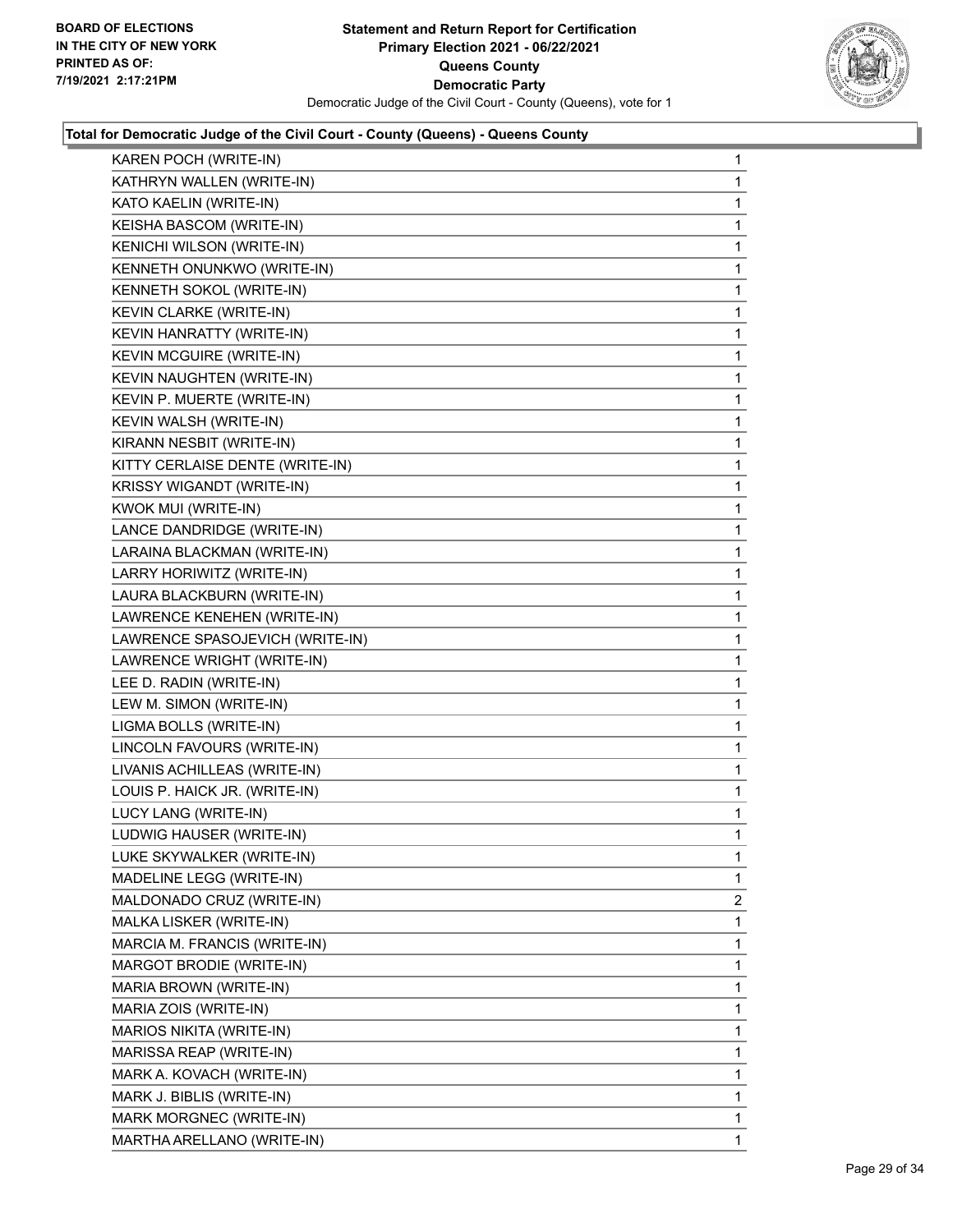

| <b>MARTY DICKER (WRITE-IN)</b>      | $\overline{2}$          |
|-------------------------------------|-------------------------|
| MARVA BROWN (WRITE-IN)              | 6                       |
| MARYAM GREENIDGE (WRITE-IN)         | 1                       |
| MASSIMO D ELBA (WRITE-IN)           | 1                       |
| MASTER CASMAN (WRITE-IN)            | 1                       |
| MATTHEW GORTON (WRITE-IN)           | 1                       |
| MATTHEW JORDAN (WRITE-IN)           | 1                       |
| MAUREEN HEITNET (WRITE-IN)          | 1                       |
| MAURICE MUIR (WRITE-IN)             | 1                       |
| MAX RUST (WRITE-IN)                 | 1                       |
| MEDARDO SANTOS (WRITE-IN)           | 1                       |
| MEGAN BONGIOVANNI (WRITE-IN)        | 1                       |
| MELISSA RIFAI (WRITE-IN)            | 1                       |
| MEREDITH J. NELSON (WRITE-IN)       | 1                       |
| MEZTLI CARDOZO (WRITE-IN)           | 1                       |
| MICHAEL B. WOLKOFSKY (WRITE-IN)     | $\overline{c}$          |
| MICHAEL BLOOMBERG (WRITE-IN)        | 1                       |
| MICHAEL BOTSIOS (WRITE-IN)          | 1                       |
| MICHAEL COYNE (WRITE-IN)            | 1                       |
| MICHAEL FOSTER (WRITE-IN)           | 1                       |
| MICHAEL HALLAHN (WRITE-IN)          | 1                       |
| MICHAEL J. CAYNE (WRITE-IN)         | 1                       |
| MICHAEL MUSILLI (WRITE-IN)          | 1                       |
| MICHAEL R. DANIEL (WRITE-IN)        | 1                       |
| MICHAEL T. CORLEY (WRITE-IN)        | 1                       |
| MICHAEL WARREN (WRITE-IN)           | 1                       |
| MICHAEL WEBSTER WILLIAMS (WRITE-IN) | 1                       |
| MICHELLE ROBERTS (WRITE-IN)         | 1                       |
| MICKEY MOUSE (WRITE-IN)             | 6                       |
| MIKE PIAZZA (WRITE-IN)              | 1                       |
| MINNIE MOUSE (WRITE-IN)             | $\overline{2}$          |
| MORDECHAI MENDLOWITZ (WRITE-IN)     | $\overline{\mathbf{c}}$ |
| MURRY JOHNSON (WRITE-IN)            | 1                       |
| NANCY SILVERMAN (WRITE-IN)          | 1                       |
| NANTASHA WILLIAMS (WRITE-IN)        | 1                       |
| NARISSA MORRIS (WRITE-IN)           | 1                       |
| NATHANIEL KENNEDY (WRITE-IN)        | 1                       |
| NAVI GREWAL (WRITE-IN)              | 1                       |
| NELSON MANDELA (WRITE-IN)           | $\overline{2}$          |
| NESANEL SCHECHTER (WRITE-IN)        | 2                       |
| NESTOR LOPEZ (WRITE-IN)             | 1                       |
| NICHOLAS DIPINTO (WRITE-IN)         | 1                       |
| NICK MULLEN (WRITE-IN)              | 1                       |
| NICOLE JOHNSON (WRITE-IN)           | 1                       |
| OMA DEONARINE (WRITE-IN)            | $\overline{2}$          |
| <b>OMAR TONLEY (WRITE-IN)</b>       | 1                       |
|                                     |                         |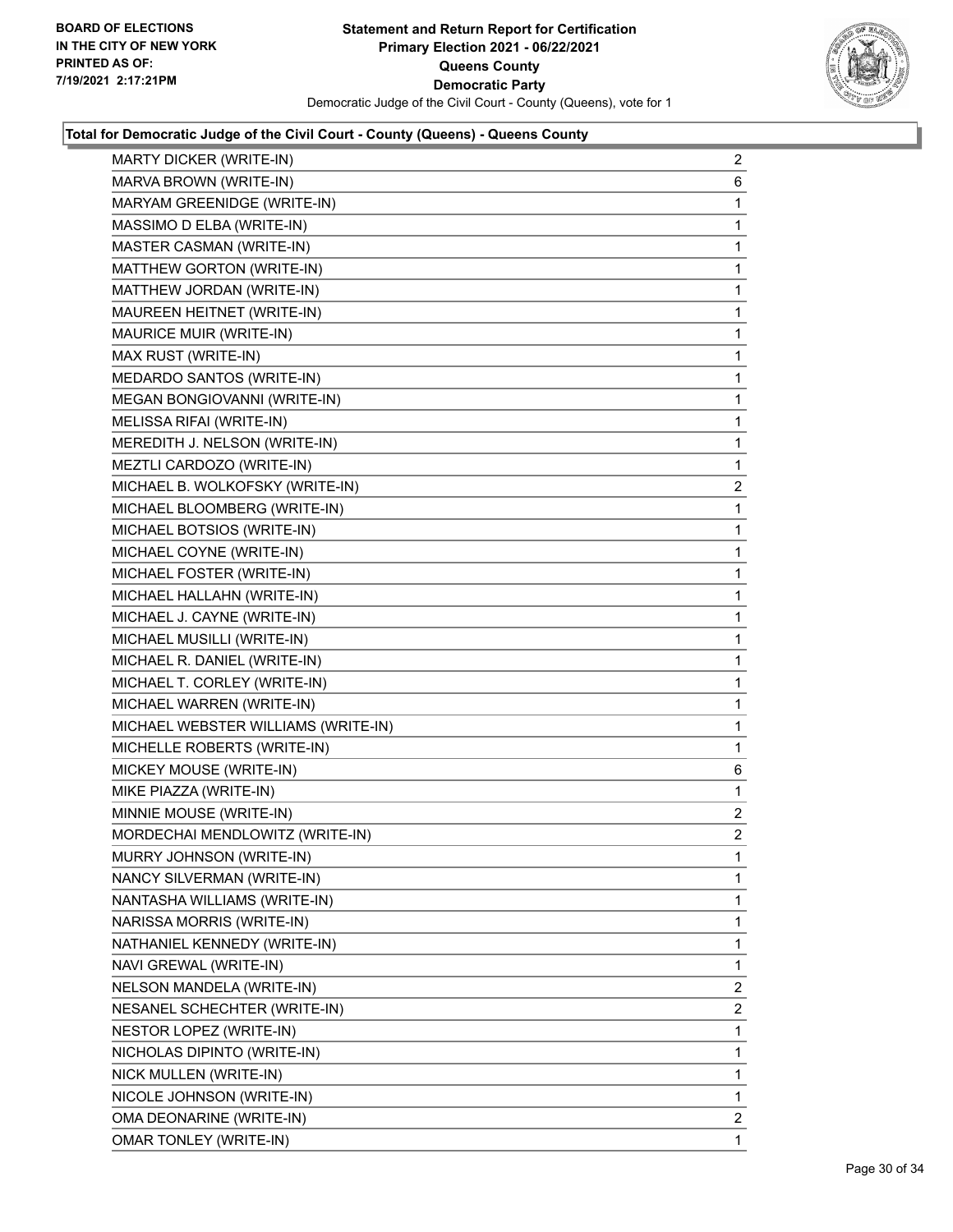

| PAN ALEXATOS (WRITE-IN)<br>1<br>PAPERBOY LOVE PRINCE (WRITE-IN)<br>PARK CAM (WRITE-IN)<br>1<br>PAT LYDAN (WRITE-IN)<br>1<br>PATRICIA TUBNDY (WRITE-IN)<br>1<br>PATRICK CARAHER (WRITE-IN)<br>1<br>PAUL A. ANDERSON (WRITE-IN)<br>1<br>PAUL MERNICK (WRITE-IN)<br>1<br>PAUL VALLONE (WRITE-IN)<br>1<br>PAUL VIEBKE (WRITE-IN)<br>1<br>PETER A KOO (WRITE-IN)<br>PETER BEADLE (WRITE-IN)<br>1<br>PETER KELLY (WRITE-IN)<br>1<br>PETER TROSH (WRITE-IN)<br>1<br>PHIL GOLDFEDER (WRITE-IN)<br>1<br>PHILLIP BANKS (WRITE-IN)<br>1<br>PHILLIP SERRA (WRITE-IN)<br>1<br>PILAR SANCHEZ (WRITE-IN)<br>1<br>POO BEAR (WRITE-IN)<br>1<br>QUELINE LINE (WRITE-IN)<br>1<br>RACHEL FOXMAN (WRITE-IN)<br>1<br>RACHEL SCHECHTER (WRITE-IN)<br>1<br>RASHEEDAH JENNINGS (WRITE-IN)<br>1<br>RAUL GARCIA (WRITE-IN)<br>1<br>REGINALD BISHOP (WRITE-IN)<br>1<br>RENEE PAWARDO (WRITE-IN)<br>1<br>RENEE RAINONE (WRITE-IN)<br>1<br>REUBEN KATZ (WRITE-IN)<br>1<br>REV. AL SHARPTON (WRITE-IN)<br>1<br>REV. CARLENE O. THORBS (WRITE-IN)<br>1<br>REV. KIM COUNCIL (WRITE-IN)<br>1<br>1<br>REX MILLER (WRITE-IN)<br>REYNOLD A BUSHY (WRITE-IN)<br>RICARDO BENTHAM (WRITE-IN)<br>1<br>RICHARD ALLICEA II (WRITE-IN)<br>1<br>RICHARD ALTABE (WRITE-IN)<br>RICHARD FOGAL (WRITE-IN)<br>RICHARD KISTREN (WRITE-IN)<br>1<br>RINI CAHU (WRITE-IN)<br>1<br>RITA HEYMEN (WRITE-IN)<br>1<br>ROBERT HOLDEN (WRITE-IN)<br>1<br>1<br>ROBIN J. KAHN (WRITE-IN)<br>ROBYN FISHER (WRITE-IN)<br>1<br>ROCHEL KLAINBERG (WRITE-IN)<br>ROGER WEISMAN (WRITE-IN) | <b>ONDREA GAIL HARRIS (WRITE-IN)</b> | $\mathbf{1}$   |
|----------------------------------------------------------------------------------------------------------------------------------------------------------------------------------------------------------------------------------------------------------------------------------------------------------------------------------------------------------------------------------------------------------------------------------------------------------------------------------------------------------------------------------------------------------------------------------------------------------------------------------------------------------------------------------------------------------------------------------------------------------------------------------------------------------------------------------------------------------------------------------------------------------------------------------------------------------------------------------------------------------------------------------------------------------------------------------------------------------------------------------------------------------------------------------------------------------------------------------------------------------------------------------------------------------------------------------------------------------------------------------------------------------------------------------------------------------------------------------------------------------------------|--------------------------------------|----------------|
|                                                                                                                                                                                                                                                                                                                                                                                                                                                                                                                                                                                                                                                                                                                                                                                                                                                                                                                                                                                                                                                                                                                                                                                                                                                                                                                                                                                                                                                                                                                      |                                      |                |
|                                                                                                                                                                                                                                                                                                                                                                                                                                                                                                                                                                                                                                                                                                                                                                                                                                                                                                                                                                                                                                                                                                                                                                                                                                                                                                                                                                                                                                                                                                                      |                                      | 6              |
|                                                                                                                                                                                                                                                                                                                                                                                                                                                                                                                                                                                                                                                                                                                                                                                                                                                                                                                                                                                                                                                                                                                                                                                                                                                                                                                                                                                                                                                                                                                      |                                      |                |
|                                                                                                                                                                                                                                                                                                                                                                                                                                                                                                                                                                                                                                                                                                                                                                                                                                                                                                                                                                                                                                                                                                                                                                                                                                                                                                                                                                                                                                                                                                                      |                                      |                |
|                                                                                                                                                                                                                                                                                                                                                                                                                                                                                                                                                                                                                                                                                                                                                                                                                                                                                                                                                                                                                                                                                                                                                                                                                                                                                                                                                                                                                                                                                                                      |                                      |                |
|                                                                                                                                                                                                                                                                                                                                                                                                                                                                                                                                                                                                                                                                                                                                                                                                                                                                                                                                                                                                                                                                                                                                                                                                                                                                                                                                                                                                                                                                                                                      |                                      |                |
|                                                                                                                                                                                                                                                                                                                                                                                                                                                                                                                                                                                                                                                                                                                                                                                                                                                                                                                                                                                                                                                                                                                                                                                                                                                                                                                                                                                                                                                                                                                      |                                      |                |
|                                                                                                                                                                                                                                                                                                                                                                                                                                                                                                                                                                                                                                                                                                                                                                                                                                                                                                                                                                                                                                                                                                                                                                                                                                                                                                                                                                                                                                                                                                                      |                                      |                |
|                                                                                                                                                                                                                                                                                                                                                                                                                                                                                                                                                                                                                                                                                                                                                                                                                                                                                                                                                                                                                                                                                                                                                                                                                                                                                                                                                                                                                                                                                                                      |                                      |                |
|                                                                                                                                                                                                                                                                                                                                                                                                                                                                                                                                                                                                                                                                                                                                                                                                                                                                                                                                                                                                                                                                                                                                                                                                                                                                                                                                                                                                                                                                                                                      |                                      |                |
|                                                                                                                                                                                                                                                                                                                                                                                                                                                                                                                                                                                                                                                                                                                                                                                                                                                                                                                                                                                                                                                                                                                                                                                                                                                                                                                                                                                                                                                                                                                      |                                      | 2              |
|                                                                                                                                                                                                                                                                                                                                                                                                                                                                                                                                                                                                                                                                                                                                                                                                                                                                                                                                                                                                                                                                                                                                                                                                                                                                                                                                                                                                                                                                                                                      |                                      |                |
|                                                                                                                                                                                                                                                                                                                                                                                                                                                                                                                                                                                                                                                                                                                                                                                                                                                                                                                                                                                                                                                                                                                                                                                                                                                                                                                                                                                                                                                                                                                      |                                      |                |
|                                                                                                                                                                                                                                                                                                                                                                                                                                                                                                                                                                                                                                                                                                                                                                                                                                                                                                                                                                                                                                                                                                                                                                                                                                                                                                                                                                                                                                                                                                                      |                                      |                |
|                                                                                                                                                                                                                                                                                                                                                                                                                                                                                                                                                                                                                                                                                                                                                                                                                                                                                                                                                                                                                                                                                                                                                                                                                                                                                                                                                                                                                                                                                                                      |                                      |                |
|                                                                                                                                                                                                                                                                                                                                                                                                                                                                                                                                                                                                                                                                                                                                                                                                                                                                                                                                                                                                                                                                                                                                                                                                                                                                                                                                                                                                                                                                                                                      |                                      |                |
|                                                                                                                                                                                                                                                                                                                                                                                                                                                                                                                                                                                                                                                                                                                                                                                                                                                                                                                                                                                                                                                                                                                                                                                                                                                                                                                                                                                                                                                                                                                      |                                      |                |
|                                                                                                                                                                                                                                                                                                                                                                                                                                                                                                                                                                                                                                                                                                                                                                                                                                                                                                                                                                                                                                                                                                                                                                                                                                                                                                                                                                                                                                                                                                                      |                                      |                |
|                                                                                                                                                                                                                                                                                                                                                                                                                                                                                                                                                                                                                                                                                                                                                                                                                                                                                                                                                                                                                                                                                                                                                                                                                                                                                                                                                                                                                                                                                                                      |                                      |                |
|                                                                                                                                                                                                                                                                                                                                                                                                                                                                                                                                                                                                                                                                                                                                                                                                                                                                                                                                                                                                                                                                                                                                                                                                                                                                                                                                                                                                                                                                                                                      |                                      |                |
|                                                                                                                                                                                                                                                                                                                                                                                                                                                                                                                                                                                                                                                                                                                                                                                                                                                                                                                                                                                                                                                                                                                                                                                                                                                                                                                                                                                                                                                                                                                      |                                      |                |
|                                                                                                                                                                                                                                                                                                                                                                                                                                                                                                                                                                                                                                                                                                                                                                                                                                                                                                                                                                                                                                                                                                                                                                                                                                                                                                                                                                                                                                                                                                                      |                                      |                |
|                                                                                                                                                                                                                                                                                                                                                                                                                                                                                                                                                                                                                                                                                                                                                                                                                                                                                                                                                                                                                                                                                                                                                                                                                                                                                                                                                                                                                                                                                                                      |                                      |                |
|                                                                                                                                                                                                                                                                                                                                                                                                                                                                                                                                                                                                                                                                                                                                                                                                                                                                                                                                                                                                                                                                                                                                                                                                                                                                                                                                                                                                                                                                                                                      |                                      |                |
|                                                                                                                                                                                                                                                                                                                                                                                                                                                                                                                                                                                                                                                                                                                                                                                                                                                                                                                                                                                                                                                                                                                                                                                                                                                                                                                                                                                                                                                                                                                      |                                      |                |
|                                                                                                                                                                                                                                                                                                                                                                                                                                                                                                                                                                                                                                                                                                                                                                                                                                                                                                                                                                                                                                                                                                                                                                                                                                                                                                                                                                                                                                                                                                                      |                                      |                |
|                                                                                                                                                                                                                                                                                                                                                                                                                                                                                                                                                                                                                                                                                                                                                                                                                                                                                                                                                                                                                                                                                                                                                                                                                                                                                                                                                                                                                                                                                                                      |                                      |                |
|                                                                                                                                                                                                                                                                                                                                                                                                                                                                                                                                                                                                                                                                                                                                                                                                                                                                                                                                                                                                                                                                                                                                                                                                                                                                                                                                                                                                                                                                                                                      |                                      |                |
|                                                                                                                                                                                                                                                                                                                                                                                                                                                                                                                                                                                                                                                                                                                                                                                                                                                                                                                                                                                                                                                                                                                                                                                                                                                                                                                                                                                                                                                                                                                      |                                      |                |
|                                                                                                                                                                                                                                                                                                                                                                                                                                                                                                                                                                                                                                                                                                                                                                                                                                                                                                                                                                                                                                                                                                                                                                                                                                                                                                                                                                                                                                                                                                                      |                                      |                |
|                                                                                                                                                                                                                                                                                                                                                                                                                                                                                                                                                                                                                                                                                                                                                                                                                                                                                                                                                                                                                                                                                                                                                                                                                                                                                                                                                                                                                                                                                                                      |                                      |                |
|                                                                                                                                                                                                                                                                                                                                                                                                                                                                                                                                                                                                                                                                                                                                                                                                                                                                                                                                                                                                                                                                                                                                                                                                                                                                                                                                                                                                                                                                                                                      |                                      |                |
|                                                                                                                                                                                                                                                                                                                                                                                                                                                                                                                                                                                                                                                                                                                                                                                                                                                                                                                                                                                                                                                                                                                                                                                                                                                                                                                                                                                                                                                                                                                      |                                      | 1              |
|                                                                                                                                                                                                                                                                                                                                                                                                                                                                                                                                                                                                                                                                                                                                                                                                                                                                                                                                                                                                                                                                                                                                                                                                                                                                                                                                                                                                                                                                                                                      |                                      |                |
|                                                                                                                                                                                                                                                                                                                                                                                                                                                                                                                                                                                                                                                                                                                                                                                                                                                                                                                                                                                                                                                                                                                                                                                                                                                                                                                                                                                                                                                                                                                      |                                      |                |
|                                                                                                                                                                                                                                                                                                                                                                                                                                                                                                                                                                                                                                                                                                                                                                                                                                                                                                                                                                                                                                                                                                                                                                                                                                                                                                                                                                                                                                                                                                                      |                                      | 2              |
|                                                                                                                                                                                                                                                                                                                                                                                                                                                                                                                                                                                                                                                                                                                                                                                                                                                                                                                                                                                                                                                                                                                                                                                                                                                                                                                                                                                                                                                                                                                      |                                      | $\overline{2}$ |
|                                                                                                                                                                                                                                                                                                                                                                                                                                                                                                                                                                                                                                                                                                                                                                                                                                                                                                                                                                                                                                                                                                                                                                                                                                                                                                                                                                                                                                                                                                                      |                                      |                |
|                                                                                                                                                                                                                                                                                                                                                                                                                                                                                                                                                                                                                                                                                                                                                                                                                                                                                                                                                                                                                                                                                                                                                                                                                                                                                                                                                                                                                                                                                                                      |                                      |                |
|                                                                                                                                                                                                                                                                                                                                                                                                                                                                                                                                                                                                                                                                                                                                                                                                                                                                                                                                                                                                                                                                                                                                                                                                                                                                                                                                                                                                                                                                                                                      |                                      |                |
|                                                                                                                                                                                                                                                                                                                                                                                                                                                                                                                                                                                                                                                                                                                                                                                                                                                                                                                                                                                                                                                                                                                                                                                                                                                                                                                                                                                                                                                                                                                      |                                      |                |
|                                                                                                                                                                                                                                                                                                                                                                                                                                                                                                                                                                                                                                                                                                                                                                                                                                                                                                                                                                                                                                                                                                                                                                                                                                                                                                                                                                                                                                                                                                                      |                                      |                |
|                                                                                                                                                                                                                                                                                                                                                                                                                                                                                                                                                                                                                                                                                                                                                                                                                                                                                                                                                                                                                                                                                                                                                                                                                                                                                                                                                                                                                                                                                                                      |                                      |                |
|                                                                                                                                                                                                                                                                                                                                                                                                                                                                                                                                                                                                                                                                                                                                                                                                                                                                                                                                                                                                                                                                                                                                                                                                                                                                                                                                                                                                                                                                                                                      |                                      | 1              |
|                                                                                                                                                                                                                                                                                                                                                                                                                                                                                                                                                                                                                                                                                                                                                                                                                                                                                                                                                                                                                                                                                                                                                                                                                                                                                                                                                                                                                                                                                                                      |                                      | 1              |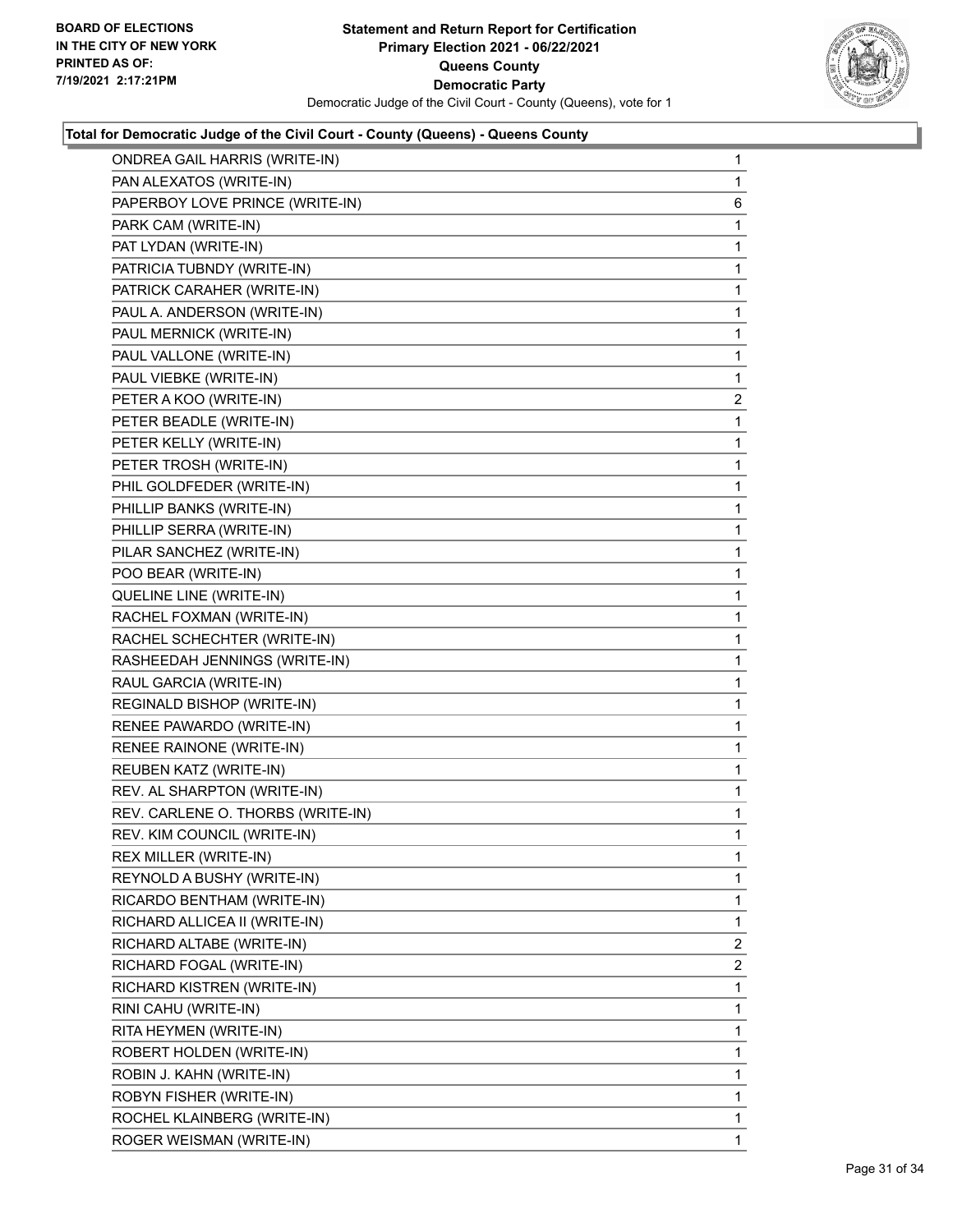

| RON PAUL (WRITE-IN)                 | 1 |
|-------------------------------------|---|
| RONALD PEEBLES (WRITE-IN)           | 1 |
| RONALD W. REAGAN (WRITE-IN)         | 1 |
| RONNIE D. WAX (WRITE-IN)            | 1 |
| ROSALIE CURLEY (WRITE-IN)           | 1 |
| ROSEMARIE MONTELBANO (WRITE-IN)     | 1 |
| ROSEMARY MONTALBANO (WRITE-IN)      | 1 |
| RUDOLPH GIULIANI (WRITE-IN)         | 3 |
| RUTH ANN ROBSON (WRITE-IN)          | 1 |
| RYAN BRAVATA (WRITE-IN)             | 2 |
| RYAN DOUGLASS (WRITE-IN)            | 1 |
| RYAN TROY (WRITE-IN)                | 1 |
| SAM DUNN (WRITE-IN)                 | 1 |
| SAM ECTIC (WRITE-IN)                | 1 |
| SAM SEDER (WRITE-IN)                | 1 |
| SARA ISABELLE STANLEY (WRITE-IN)    | 1 |
| SARIT DICKER (WRITE-IN)             | 1 |
| SCOOBY DOO (WRITE-IN)               | 1 |
| SCOTT DANNER (WRITE-IN)             | 1 |
| SCOTT DUNN (WRITE-IN)               | 2 |
| SCOTT M. STRINGER (WRITE-IN)        | 1 |
| SEAN GENNETT (WRITE-IN)             | 1 |
| SEAN ROWDEN (WRITE-IN)              | 1 |
| SHARY ENID SANCHEZ (WRITE-IN)       | 1 |
| SIBYL BEEN (WRITE-IN)               | 1 |
| SLOANE KLIMA (WRITE-IN)             | 1 |
| SOJB MYAIR (WRITE-IN)               | 1 |
| SOO LEE (WRITE-IN)                  | 1 |
| SPONGEBOB SQUAREPANTS (WRITE-IN)    | 1 |
| STAN KAPLAN (WRITE-IN)              | 1 |
| STANLEY KIRSCHENBAUM (WRITE-IN)     | 1 |
| STEPHEN BOGACZ (WRITE-IN)           | 1 |
| STEPHEN J. BOGACZ (WRITE-IN)        | 2 |
| STEPHEN J. KAELIN (WRITE-IN)        | 1 |
| STEVEN K MEIER (WRITE-IN)           | 1 |
| STEVEN KONIGSOERG (WRITE-IN)        | 1 |
| STORMI DANIELS (WRITE-IN)           | 1 |
| SUSAN GOLD (WRITE-IN)               | 1 |
| SUSAN S. LEE (WRITE-IN)             | 2 |
| SUSANNAH Z. RINGEL (WRITE-IN)       | 1 |
| SYED AZMAL (WRITE-IN)               | 1 |
| TAHANIE ABOUGHI (WRITE-IN)          | 1 |
| TALI FARHADIAN WEINSTEIN (WRITE-IN) | 4 |
| TANAISHA MONTES (WRITE-IN)          | 2 |
| TANIA JOYCE (WRITE-IN)              | 1 |
| TANTAN KAMINER HAZI (WRITE-IN)      | 1 |
|                                     |   |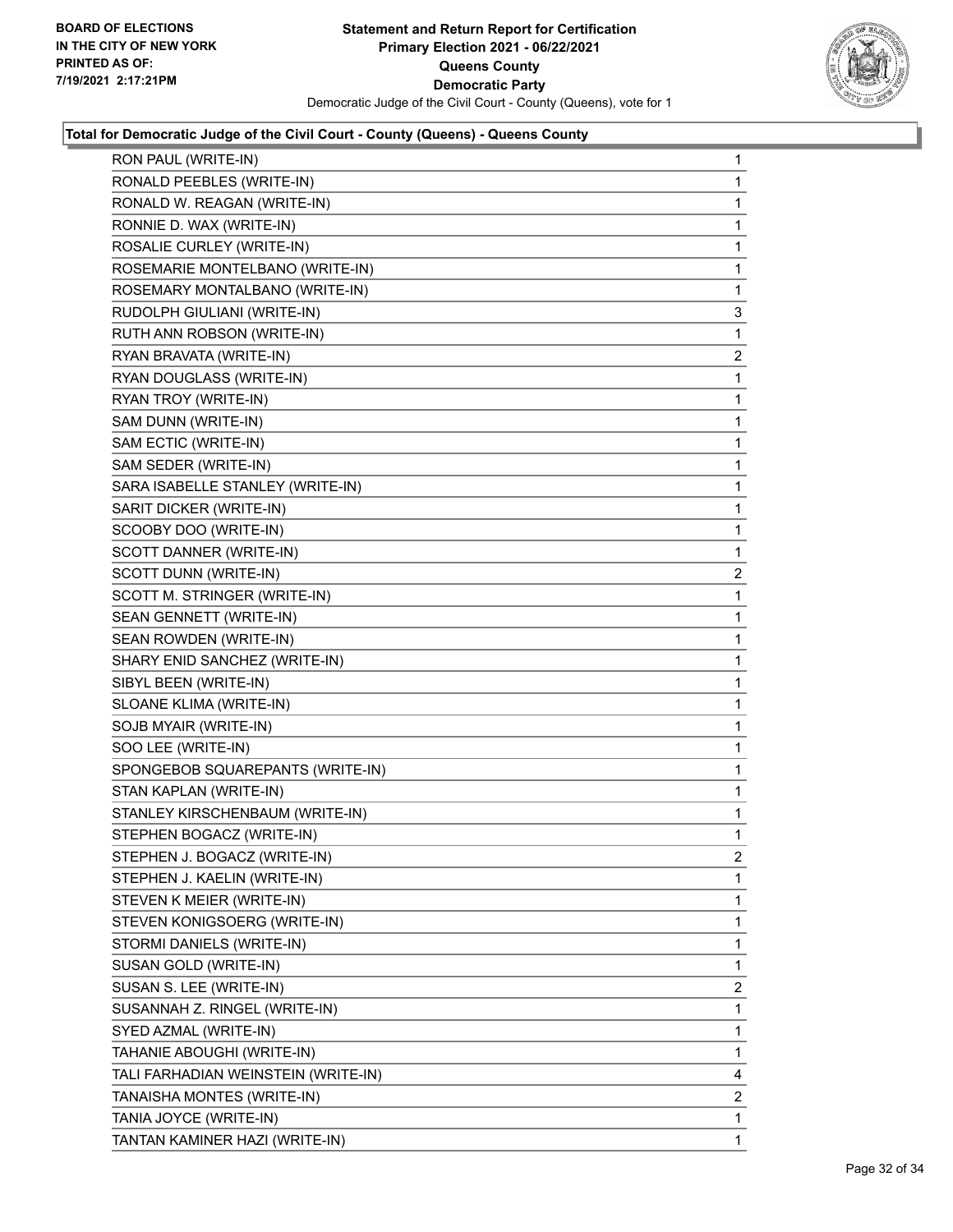

| TED LASSO (WRITE-IN)                      | 1       |
|-------------------------------------------|---------|
| TERESA GRAS GUISADO (WRITE-IN)            | 1       |
| TERESA ORR (WRITE-IN)                     | 3       |
| THOMAS D. MURPHY (WRITE-IN)               | 1       |
| THOMAS F. CROKE (WRITE-IN)                | 1       |
| THOMAS INCANTALUPO (WRITE-IN)             | 1       |
| THOMAS JOHNSON (WRITE-IN)                 | 1       |
| TIFFANY CABAN (WRITE-IN)                  | 2       |
| TIFFANY TOWNSEND (WRITE-IN)               | 1       |
| TOBI DICKER (WRITE-IN)                    | 1       |
| TODD MULLER (WRITE-IN)                    | 1       |
| TOM MAGEL (WRITE-IN)                      | 1       |
| TRAVH HILL (WRITE-IN)                     | 1       |
| TRICIA A. FRANKLIN (WRITE-IN)             | 1       |
| TRISTEN DEMMETT (WRITE-IN)                | 1       |
| TSIPORA L. FOGEL (WRITE-IN)               | 1       |
| UNATTRIBUTABLE WRITE-IN (WRITE-IN)        | 454     |
| UNCOUNTED WRITE-IN PER STATUTE (WRITE-IN) | 2       |
| VANESSA CORCHIA (WRITE-IN)                | 1       |
| <b>VERMIN SUPREME (WRITE-IN)</b>          | 1       |
| <b>VERONICA CLASS (WRITE-IN)</b>          | 2       |
| VICTORIA CHAVEZ (WRITE-IN)                | 1       |
| VICTORIA L. BROWN-DOUGLAS (WRITE-IN)      | 1       |
| VINCE WARREN (WRITE-IN)                   | 1       |
| VINCENT LINO SR (WRITE-IN)                | 2       |
| VINCENT MAN (WRITE-IN)                    | 1       |
| WARREN G. HARDING (WRITE-IN)              | 1       |
| WILL EVASHEN (WRITE-IN)                   | 1       |
| WILLIAM ERLBAUM (WRITE-IN)                | 1       |
| WILLIAM HANOUSEK (WRITE-IN)               | 1       |
| WILLIAM HERNANDEZ (WRITE-IN)              | 1       |
| WILLIAM J. COYLE (WRITE-IN)               | 1       |
| WILLIAM SHANAHAN (WRITE-IN)               | 3       |
| WILLIAM SULLIVAN (WRITE-IN)               | 1       |
| WILLIM NICHOLA (WRITE-IN)                 | 1       |
| WILSON M JARA (WRITE-IN)                  | 1       |
| WYATT GIBBONS (WRITE-IN)                  | 1       |
| YAAKOV BENDER (WRITE-IN)                  | 2       |
| YAKOV BENDER (WRITE-IN)                   | 1       |
| YI ANDY CHEN (WRITE-IN)                   | 1       |
| YIYI WONG (WRITE-IN)                      | 1       |
| YO YO MU (WRITE-IN)                       | 1       |
| YONATON VAHAB (WRITE-IN)                  | 1       |
| YUKIO MISHIMA (WRITE-IN)                  | 1       |
| ZUNE TENENBAUM (WRITE-IN)                 | 1       |
| <b>Total Votes</b>                        | 180,709 |